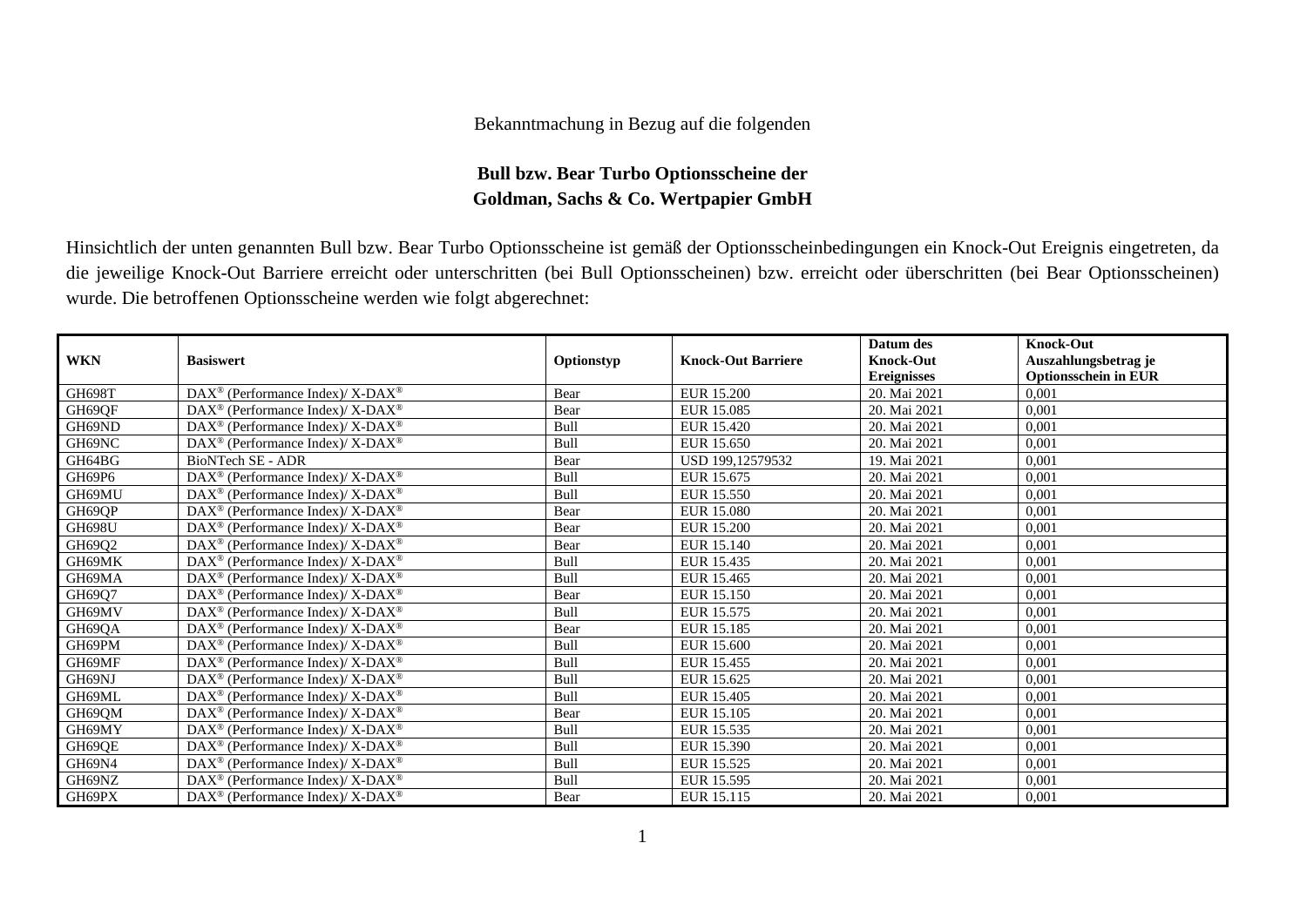|               |                                                                          |            |                           | Datum des          | <b>Knock-Out</b>            |
|---------------|--------------------------------------------------------------------------|------------|---------------------------|--------------------|-----------------------------|
| <b>WKN</b>    | <b>Basiswert</b>                                                         | Optionstyp | <b>Knock-Out Barriere</b> | <b>Knock-Out</b>   | Auszahlungsbetrag je        |
|               |                                                                          |            |                           | <b>Ereignisses</b> | <b>Optionsschein in EUR</b> |
| GH69MG        | DAX <sup>®</sup> (Performance Index)/ X-DAX <sup>®</sup>                 | Bull       | EUR 15.450                | 20. Mai 2021       | 0,001                       |
| GH69NX        | DAX <sup>®</sup> (Performance Index)/ X-DAX <sup>®</sup>                 | Bull       | EUR 15.410                | 20. Mai 2021       | 0,001                       |
| GH69P7        | $\overline{\text{DAX}^{\otimes}}$ (Performance Index)/X-DAX <sup>®</sup> | Bull       | EUR 15.670                | 20. Mai 2021       | 0,001                       |
| GH69MQ        | DAX <sup>®</sup> (Performance Index)/ X-DAX <sup>®</sup>                 | Bull       | <b>EUR 15.580</b>         | 20. Mai 2021       | 0,001                       |
| GH69PL        | DAX <sup>®</sup> (Performance Index)/ X-DAX <sup>®</sup>                 | Bear       | <b>EUR 15.220</b>         | 20. Mai 2021       | 0,001                       |
| GH69M6        | $DAX^{\circledast}$ (Performance Index)/ X-DAX <sup>®</sup>              | Bull       | EUR 15.490                | 20. Mai 2021       | 0,001                       |
| GH69NR        | DAX <sup>®</sup> (Performance Index)/ X-DAX <sup>®</sup>                 | Bull       | EUR 15.620                | 20. Mai 2021       | 0,001                       |
| GH69QT        | DAX <sup>®</sup> (Performance Index)/ X-DAX <sup>®</sup>                 | Bear       | EUR 15.175                | 20. Mai 2021       | 0,001                       |
| GH69PF        | $\overline{\text{DAX}^{\otimes}}$ (Performance Index)/X-DAX <sup>®</sup> | Bull       | EUR 15.565                | 20. Mai 2021       | 0,001                       |
| GH69QG        | DAX <sup>®</sup> (Performance Index)/ X-DAX <sup>®</sup>                 | Bear       | EUR 15.075                | 20. Mai 2021       | 0,001                       |
| GH69NN        | DAX <sup>®</sup> (Performance Index)/ X-DAX <sup>®</sup>                 | Bull       | EUR 15.605                | 20. Mai 2021       | 0,001                       |
| GH69MT        | DAX <sup>®</sup> (Performance Index)/ X-DAX <sup>®</sup>                 | Bull       | EUR 15.415                | 20. Mai 2021       | 0,001                       |
| GH69N6        | DAX <sup>®</sup> (Performance Index)/ X-DAX <sup>®</sup>                 | Bull       | EUR 15.510                | 20. Mai 2021       | 0.001                       |
| GH69LR        | DAX <sup>®</sup> (Performance Index)/ X-DAX <sup>®</sup>                 | Bull       | <b>EUR 15.400</b>         | 20. Mai 2021       | 0,001                       |
| GH69QD        | DAX <sup>®</sup> (Performance Index)/ X-DAX <sup>®</sup>                 | Bear       | EUR 15.210                | 20. Mai 2021       | 0,001                       |
| GH69M7        | DAX <sup>®</sup> (Performance Index)/ X-DAX <sup>®</sup>                 | Bull       | EUR 15.485                | 20. Mai 2021       | 0,001                       |
| GH69PE        | $DAX^{\circledast}$ (Performance Index)/ X-DAX <sup>®</sup>              | Bull       | EUR 15.520                | 20. Mai 2021       | 0,001                       |
| GH69Q6        | DAX <sup>®</sup> (Performance Index)/ X-DAX <sup>®</sup>                 | Bear       | EUR 15.130                | 20. Mai 2021       | 0,001                       |
| GH69NH        | DAX <sup>®</sup> (Performance Index)/ X-DAX <sup>®</sup>                 | Bull       | EUR 15.610                | 20. Mai 2021       | 0,001                       |
| GH69NL        | DAX <sup>®</sup> (Performance Index)/ X-DAX <sup>®</sup>                 | Bull       | EUR 15.655                | 20. Mai 2021       | 0,001                       |
| GH69N1        | DAX <sup>®</sup> (Performance Index)/ X-DAX <sup>®</sup>                 | Bull       | EUR 15.530                | 20. Mai 2021       | 0,001                       |
| GH69QH        | DAX <sup>®</sup> (Performance Index)/ X-DAX <sup>®</sup>                 | Bear       | EUR 15.190                | 20. Mai 2021       | 0,001                       |
| GH69MM        | DAX <sup>®</sup> (Performance Index)/ X-DAX <sup>®</sup>                 | Bull       | EUR 15.585                | 20. Mai 2021       | 0,001                       |
| GH69PJ        | DAX <sup>®</sup> (Performance Index)/ X-DAX <sup>®</sup>                 | Bear       | EUR 15.215                | 20. Mai 2021       | 0,001                       |
| GH69QS        | DAX <sup>®</sup> (Performance Index)/ X-DAX <sup>®</sup>                 | Bear       | EUR 15.165                | 20. Mai 2021       | 0,001                       |
| <b>GH69N5</b> | DAX <sup>®</sup> (Performance Index)/ X-DAX <sup>®</sup>                 | Bull       | <b>EUR 15.505</b>         | 20. Mai 2021       | 0,001                       |
| GH69MP        | DAX <sup>®</sup> (Performance Index)/ X-DAX <sup>®</sup>                 | Bull       | EUR 15.440                | 20. Mai 2021       | 0,001                       |
| GH69N9        | DAX <sup>®</sup> (Performance Index)/ X-DAX <sup>®</sup>                 | Bull       | <b>EUR 15.500</b>         | 20. Mai 2021       | 0.001                       |
| GH69PZ        | DAX <sup>®</sup> (Performance Index)/ X-DAX <sup>®</sup>                 | Bear       | EUR 15.125                | 20. Mai 2021       | 0,001                       |
| GH69MB        | DAX <sup>®</sup> (Performance Index)/ X-DAX <sup>®</sup>                 | Bull       | EUR 15.460                | 20. Mai 2021       | 0,001                       |
| GH69NG        | $DAX^{\circledast}$ (Performance Index)/ X-DAX <sup>®</sup>              | Bull       | EUR 15.635                | 20. Mai 2021       | 0,001                       |
| GH69QL        | DAX <sup>®</sup> (Performance Index)/ X-DAX <sup>®</sup>                 | Bear       | <b>EUR 15.100</b>         | 20. Mai 2021       | 0,001                       |
| GH69QB        | DAX <sup>®</sup> (Performance Index)/ X-DAX <sup>®</sup>                 | Bear       | EUR 15.070                | 20. Mai 2021       | 0,001                       |
| GH69QU        | DAX <sup>®</sup> (Performance Index)/ X-DAX <sup>®</sup>                 | Bear       | EUR 15.160                | 20. Mai 2021       | 0,001                       |
| GH69PG        | DAX <sup>®</sup> (Performance Index)/ X-DAX <sup>®</sup>                 | Bull       | EUR 15.645                | 20. Mai 2021       | 0,001                       |
| GH62U0        | ICE Brent Crude Oil Future (Generic Front Month<br>Future)               | Bull       | <b>USD 66,81</b>          | 20. Mai 2021       | 0,001                       |
| GH69MJ        | DAX <sup>®</sup> (Performance Index)/ X-DAX <sup>®</sup>                 | Bull       | EUR 15.425                | 20. Mai 2021       | 0,001                       |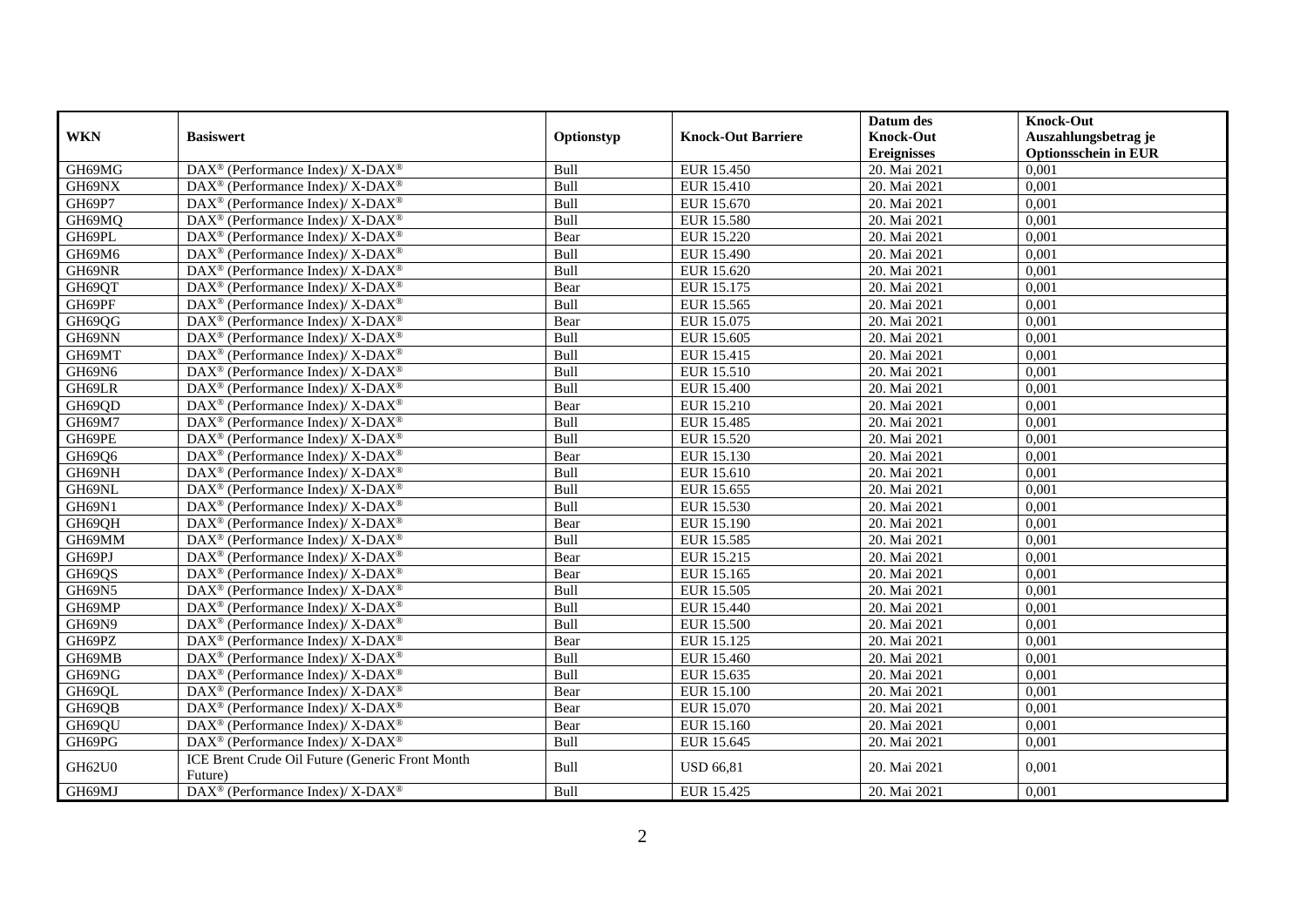|            |                                                                          |            |                           | Datum des          | <b>Knock-Out</b>            |
|------------|--------------------------------------------------------------------------|------------|---------------------------|--------------------|-----------------------------|
| <b>WKN</b> | <b>Basiswert</b>                                                         | Optionstyp | <b>Knock-Out Barriere</b> | <b>Knock-Out</b>   | Auszahlungsbetrag je        |
|            |                                                                          |            |                           | <b>Ereignisses</b> | <b>Optionsschein in EUR</b> |
| GH69Q9     | DAX <sup>®</sup> (Performance Index)/ X-DAX <sup>®</sup>                 | Bear       | EUR 15.170                | 20. Mai 2021       | 0,001                       |
| GH69NF     | DAX <sup>®</sup> (Performance Index)/ X-DAX <sup>®</sup>                 | Bull       | EUR 15.630                | 20. Mai 2021       | 0,001                       |
| GH69LX     | $\overline{\text{DAX}^{\otimes}}$ (Performance Index)/X-DAX <sup>®</sup> | Bull       | EUR 15.375                | 20. Mai 2021       | 0,001                       |
| GH69N0     | DAX <sup>®</sup> (Performance Index)/ X-DAX <sup>®</sup>                 | Bull       | EUR 15.560                | 20. Mai 2021       | 0,001                       |
| GH69MR     | DAX <sup>®</sup> (Performance Index)/ X-DAX <sup>®</sup>                 | Bull       | <b>EUR 15.570</b>         | 20. Mai 2021       | 0,001                       |
| GH69MN     | $DAX^{\circledast}$ (Performance Index)/ X-DAX <sup>®</sup>              | Bull       | EUR 15.590                | 20. Mai 2021       | 0,001                       |
| GH69PB     | DAX <sup>®</sup> (Performance Index)/ X-DAX <sup>®</sup>                 | Bear       | <b>EUR 15.200</b>         | 20. Mai 2021       | 0,001                       |
| GH69QJ     | DAX <sup>®</sup> (Performance Index)/ X-DAX <sup>®</sup>                 | Bear       | EUR 15.090                | 20. Mai 2021       | 0,001                       |
| GH69QR     | DAX <sup>®</sup> (Performance Index)/ X-DAX <sup>®</sup>                 | Bear       | <b>EUR 15.145</b>         | 20. Mai 2021       | 0,001                       |
| GH69NK     | DAX <sup>®</sup> (Performance Index)/ X-DAX <sup>®</sup>                 | Bull       | EUR 15.615                | 20. Mai 2021       | 0,001                       |
| GH69PH     | DAX <sup>®</sup> (Performance Index)/ X-DAX <sup>®</sup>                 | Bear       | <b>EUR 15.205</b>         | 20. Mai 2021       | 0,001                       |
| GH69LT     | DAX <sup>®</sup> (Performance Index)/ X-DAX <sup>®</sup>                 | Bull       | EUR 15.380                | 20. Mai 2021       | 0,001                       |
| GH69Q4     | DAX <sup>®</sup> (Performance Index)/ X-DAX <sup>®</sup>                 | Bear       | EUR 15.135                | 20. Mai 2021       | 0.001                       |
| GH69MS     | DAX <sup>®</sup> (Performance Index)/ X-DAX <sup>®</sup>                 | Bull       | <b>EUR 15.555</b>         | 20. Mai 2021       | 0,001                       |
| GH69P9     | DAX <sup>®</sup> (Performance Index)/ X-DAX <sup>®</sup>                 | Bull       | EUR 15.540                | 20. Mai 2021       | 0,001                       |
| GH69N8     | DAX <sup>®</sup> (Performance Index)/ X-DAX <sup>®</sup>                 | Bull       | EUR 15.385                | 20. Mai 2021       | 0,001                       |
| GH69Q8     | $DAX^{\circledast}$ (Performance Index)/ X-DAX <sup>®</sup>              | Bear       | EUR 15.155                | 20. Mai 2021       | 0,001                       |
| GH69PA     | DAX <sup>®</sup> (Performance Index)/ X-DAX <sup>®</sup>                 | Bear       | EUR 15.195                | 20. Mai 2021       | 0,001                       |
| GH69PK     | DAX <sup>®</sup> (Performance Index)/ X-DAX <sup>®</sup>                 | Bear       | <b>EUR 15.225</b>         | 20. Mai 2021       | 0,001                       |
| GH69Q0     | DAX <sup>®</sup> (Performance Index)/ X-DAX <sup>®</sup>                 | Bear       | EUR 15.120                | 20. Mai 2021       | 0,001                       |
| GH69MC     | DAX <sup>®</sup> (Performance Index)/ X-DAX <sup>®</sup>                 | Bull       | <b>EUR 15.480</b>         | 20. Mai 2021       | 0,001                       |
| GH69QC     | DAX <sup>®</sup> (Performance Index)/ X-DAX <sup>®</sup>                 | Bear       | <b>EUR 15.180</b>         | 20. Mai 2021       | 0,001                       |
| GH69QN     | $DAX^{\circledcirc}$ (Performance Index)/ X-DAX <sup>®</sup>             | Bear       | EUR 15.110                | 20. Mai 2021       | 0,001                       |
| GH69MH     | DAX <sup>®</sup> (Performance Index)/ X-DAX <sup>®</sup>                 | Bull       | EUR 15.430                | 20. Mai 2021       | 0,001                       |
| GH62TZ     | ICE Brent Crude Oil Future (Generic Front Month                          | Bull       | <b>USD 67,31</b>          | 20. Mai 2021       | 0,001                       |
|            | Future)                                                                  |            |                           |                    |                             |
| GH69NE     | DAX <sup>®</sup> (Performance Index)/ X-DAX <sup>®</sup>                 | Bull       | EUR 15.640                | 20. Mai 2021       | 0,001                       |
| GH69MX     | DAX <sup>®</sup> (Performance Index)/ X-DAX <sup>®</sup>                 | Bull       | EUR 15.545                | 20. Mai 2021       | 0,001                       |
| GH69N2     | DAX <sup>®</sup> (Performance Index)/ X-DAX <sup>®</sup>                 | Bull       | EUR 15.515                | 20. Mai 2021       | 0,001                       |
| GH69Q1     | DAX <sup>®</sup> (Performance Index)/ X-DAX <sup>®</sup>                 | Bull       | EUR 15.665                | 20. Mai 2021       | 0,001                       |
| GH69LN     | DAX <sup>®</sup> (Performance Index)/ X-DAX <sup>®</sup>                 | Bull       | <b>EUR 15.395</b>         | 20. Mai 2021       | 0,001                       |
| GH69M9     | $DAX^{\circledast}$ (Performance Index)/ X-DAX <sup>®</sup>              | Bull       | EUR 15.470                | 20. Mai 2021       | 0,001                       |
| GH69QK     | DAX <sup>®</sup> (Performance Index)/ X-DAX <sup>®</sup>                 | Bear       | EUR 15.095                | 20. Mai 2021       | 0,001                       |
| GH69NB     | DAX <sup>®</sup> (Performance Index)/ X-DAX <sup>®</sup>                 | Bull       | EUR 15.495                | 20. Mai 2021       | 0,001                       |
| GH69PD     | DAX <sup>®</sup> (Performance Index)/ X-DAX <sup>®</sup>                 | Bull       | EUR 15.660                | 20. Mai 2021       | 0,001                       |
| GH69ME     | DAX <sup>®</sup> (Performance Index)/ X-DAX <sup>®</sup>                 | Bull       | EUR 15.445                | 20. Mai 2021       | 0,001                       |
| GH69M8     | DAX <sup>®</sup> (Performance Index)/ X-DAX <sup>®</sup>                 | Bull       | EUR 15.475                | 20. Mai 2021       | 0,001                       |
| GH5TVV     | Merck KGaA                                                               | Bear       | EUR 144,21817339          | 20. Mai 2021       | 0,001                       |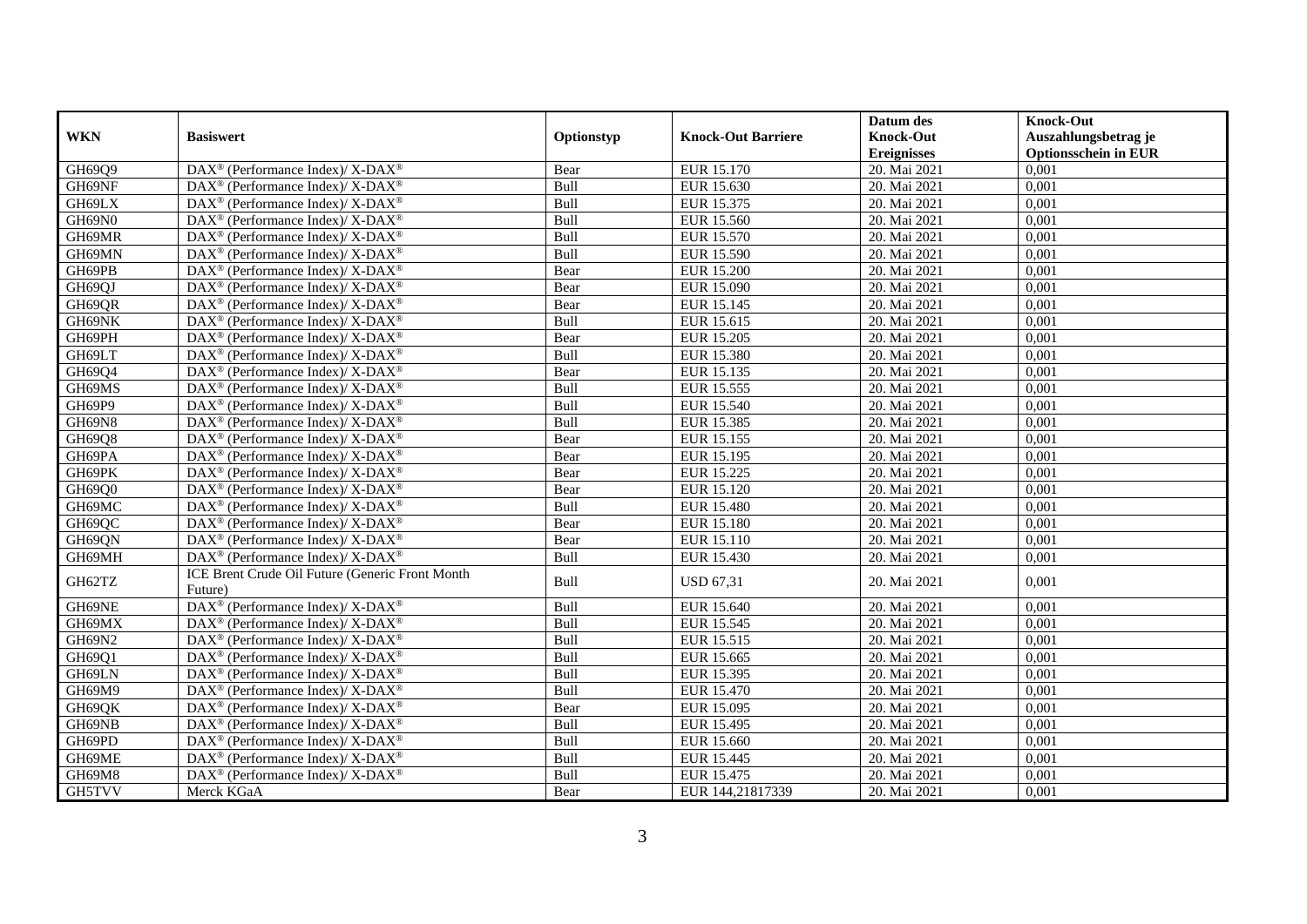|            |                                                       |            |                           | Datum des        | <b>Knock-Out</b>            |
|------------|-------------------------------------------------------|------------|---------------------------|------------------|-----------------------------|
| <b>WKN</b> | <b>Basiswert</b>                                      | Optionstyp | <b>Knock-Out Barriere</b> | <b>Knock-Out</b> | Auszahlungsbetrag je        |
|            |                                                       |            |                           | Ereignisses      | <b>Optionsschein in EUR</b> |
| GH5TVT     | Merck KGaA                                            | Bear       | EUR 143,50921469          | 20. Mai 2021     | 0,001                       |
| GH66ZV     | <b>AIXTRON SE</b>                                     | Bear       | EUR 15,67624636           | 20. Mai 2021     | 0,001                       |
| GH69LK     | DAX <sup>®</sup> (Performance Index)                  | Bear       | EUR 15.150                | 20. Mai 2021     | 0,001                       |
| GH69KQ     | $DAX^{\circledast}$ (Performance Index)               | Bull       | EUR 15.640                | 20. Mai 2021     | 0,001                       |
| GH69LS     | DAX <sup>®</sup> (Performance Index)                  | Bear       | EUR 15.155                | 20. Mai 2021     | 0,001                       |
| GH69NM     | $DAX^{\circledR}$ (Performance Index)                 | Bull       | EUR 15.675                | 20. Mai 2021     | 0,001                       |
| GH69KY     | $DAX^{\circledR}$ (Performance Index)                 | Bull       | EUR 15.625                | 20. Mai 2021     | 0,001                       |
| GH69MD     | DAX <sup>®</sup> (Performance Index)                  | Bull       | EUR 15.515                | 20. Mai 2021     | 0,001                       |
| GH69JB     | DAX <sup>®</sup> (Performance Index)                  | Bear       | EUR 15.215                | 20. Mai 2021     | 0,001                       |
| GH69HV     | $DAX^{\circledast}$ (Performance Index)               | Bull       | EUR 15.460                | 20. Mai 2021     | 0,001                       |
| GH69HT     | DAX <sup>®</sup> (Performance Index)                  | Bull       | EUR 15.445                | 20. Mai 2021     | 0,001                       |
| GH69KV     | DAX <sup>®</sup> (Performance Index)                  | Bull       | EUR 15.655                | 20. Mai 2021     | 0,001                       |
| GH69M3     | $DAX^{\circledast}$ (Performance Index)               | Bear       | EUR 15.105                | 20. Mai 2021     | 0,001                       |
| GH69LJ     | $DAX^{\circledcirc}$ (Performance Index)              | Bear       | EUR 15.145                | 20. Mai 2021     | 0,001                       |
| GH69HW     | DAX <sup>®</sup> (Performance Index)                  | Bull       | EUR 15.505                | 20. Mai 2021     | 0,001                       |
| GH69KZ     | DAX <sup>®</sup> (Performance Index)                  | Bull       | EUR 15.605                | 20. Mai 2021     | 0,001                       |
| GH69L4     | $DAX^{\circledR}$ (Performance Index)                 | Bull       | EUR 15.575                | 20. Mai 2021     | 0,001                       |
| GH69J4     | DAX <sup>®</sup> (Performance Index)                  | Bull       | EUR 15.390                | 20. Mai 2021     | 0,001                       |
| GH69KW     | $\text{DAX}^{\otimes}$ (Performance Index)            | Bull       | EUR 15.610                | 20. Mai 2021     | 0,001                       |
| GH69N3     | $DAX^{\circledast}$ (Performance Index)               | Bull       | EUR 15.595                | 20. Mai 2021     | 0,001                       |
| GH69L7     | $DAX^{\circledast}$ (Performance Index)               | Bull       | EUR 15.560                | 20. Mai 2021     | 0,001                       |
| GH69J5     | $DAX^{\circledcirc}$ (Performance Index)              | Bull       | EUR 15.510                | 20. Mai 2021     | 0,001                       |
| GH69LM     | DAX <sup>®</sup> (Performance Index)                  | Bear       | EUR 15.175                | 20. Mai 2021     | 0,001                       |
| GH69LW     | $DAX^{\circledR}$ (Performance Index)                 | Bear       | EUR 15.075                | 20. Mai 2021     | 0,001                       |
| GH69HR     | $DAX^{\circledR}$ (Performance Index)                 | Bull       | EUR 15.405                | 20. Mai 2021     | 0,001                       |
| GH69KT     | $\text{DAX}^{\otimes}$ (Performance Index)            | Bear       | EUR 15.190                | 20. Mai 2021     | 0,001                       |
| GH69J1     | DAX <sup>®</sup> (Performance Index)                  | Bull       | EUR 15.395                | 20. Mai 2021     | 0,001                       |
| GH69L1     | $\overline{\text{DAX}^{\otimes}}$ (Performance Index) | Bull       | EUR 15.590                | 20. Mai 2021     | 0,001                       |
| GH69J3     | $DAX^{\circledast}$ (Performance Index)               | Bull       | <b>EUR 15.480</b>         | 20. Mai 2021     | 0,001                       |
| GH69LL     | $DAX^{\circledcirc}$ (Performance Index)              | Bear       | EUR 15.140                | 20. Mai 2021     | 0.001                       |
| GH69KL     | $DAX^{\circledR}$ (Performance Index)                 | Bull       | EUR 15.660                | 20. Mai 2021     | 0,001                       |
| GH69KP     | $DAX^{\circledR}$ (Performance Index)                 | Bull       | EUR 15.645                | 20. Mai 2021     | 0,001                       |
| GH69LB     | DAX <sup>®</sup> (Performance Index)                  | Bull       | EUR 15.555                | 20. Mai 2021     | 0,001                       |
| GH69HU     | DAX <sup>®</sup> (Performance Index)                  | Bull       | EUR 15.465                | 20. Mai 2021     | 0,001                       |
| GH69LZ     | $DAX^{\circledast}$ (Performance Index)               | Bear       | EUR 15.090                | 20. Mai 2021     | 0,001                       |
| GH69L0     | $DAX^{\circledcirc}$ (Performance Index)              | Bull       | EUR 15.635                | 20. Mai 2021     | 0,001                       |
| GH69JK     | $DAX^{\circledast}$ (Performance Index)               | Bull       | EUR 15.495                | 20. Mai 2021     | 0,001                       |
| GH69L3     | DAX <sup>®</sup> (Performance Index)                  | Bull       | EUR 15.565                | 20. Mai 2021     | 0,001                       |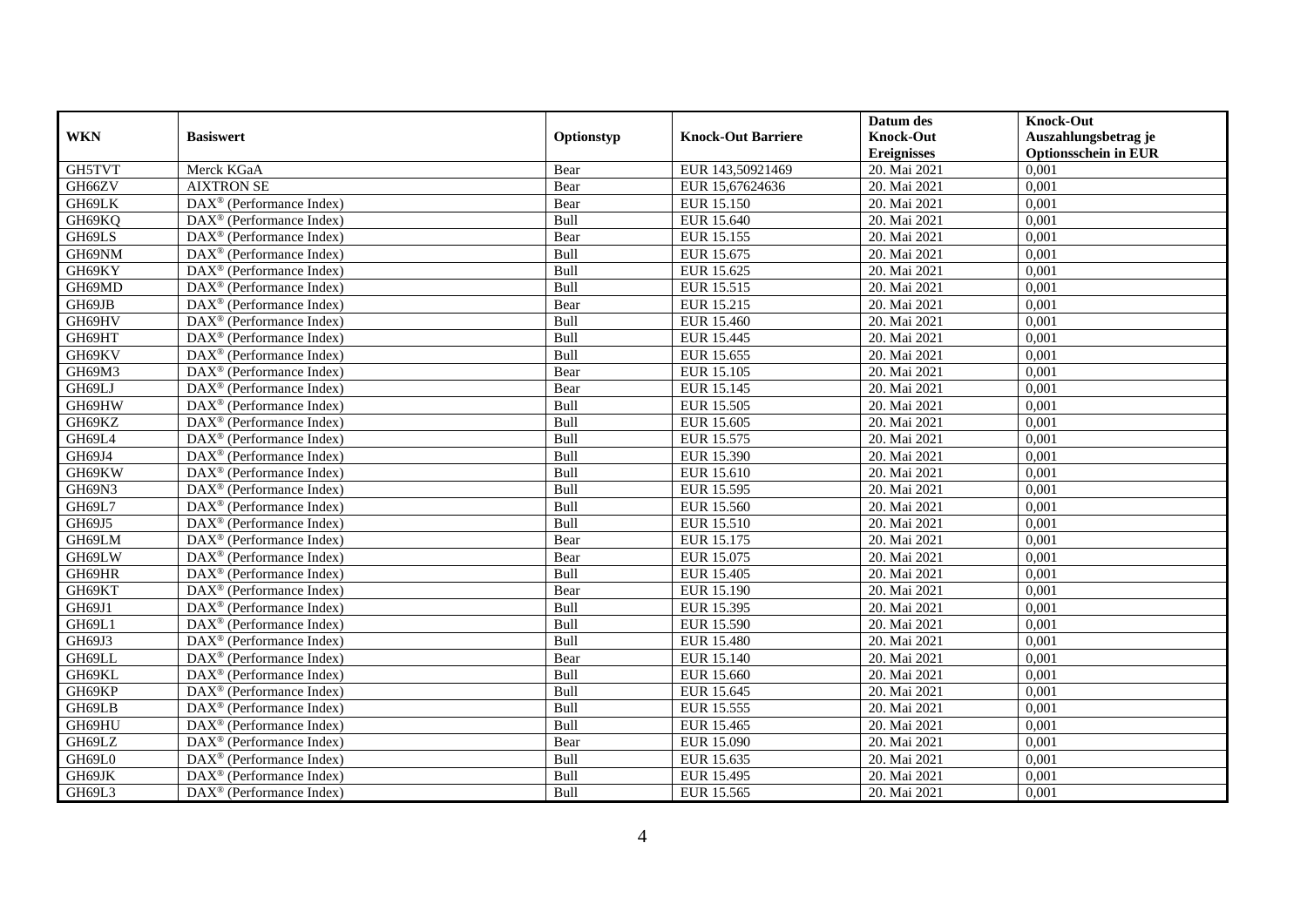|            |                                                       |            |                           | Datum des          | <b>Knock-Out</b>            |
|------------|-------------------------------------------------------|------------|---------------------------|--------------------|-----------------------------|
| <b>WKN</b> | <b>Basiswert</b>                                      | Optionstyp | <b>Knock-Out Barriere</b> | <b>Knock-Out</b>   | Auszahlungsbetrag je        |
|            |                                                       |            |                           | <b>Ereignisses</b> | <b>Optionsschein in EUR</b> |
| GH69KF     | DAX <sup>®</sup> (Performance Index)                  | Bull       | EUR 15.470                | 20. Mai 2021       | 0,001                       |
| GH69JD     | $DAX^{\circledR}$ (Performance Index)                 | Bear       | <b>EUR 15.220</b>         | 20. Mai 2021       | 0,001                       |
| GH69KB     | $DAX^{\circledast}$ (Performance Index)               | Bull       | EUR 15.415                | 20. Mai 2021       | 0,001                       |
| GH69KN     | $DAX^{\circledast}$ (Performance Index)               | Bull       | EUR 15.475                | 20. Mai 2021       | 0,001                       |
| GH69LY     | $\overline{\text{DAX}^{\otimes}}$ (Performance Index) | Bear       | EUR 15.085                | 20. Mai 2021       | 0,001                       |
| GH69LP     | $DAX^{\circledR}$ (Performance Index)                 | Bear       | EUR 15.165                | 20. Mai 2021       | 0,001                       |
| GH69LV     | $DAX^{\circledR}$ (Performance Index)                 | Bear       | <b>EUR 15.080</b>         | 20. Mai 2021       | 0,001                       |
| GH69JF     | DAX <sup>®</sup> (Performance Index)                  | Bear       | EUR 15.210                | 20. Mai 2021       | 0,001                       |
| GH69HX     | $DAX^{\circledast}$ (Performance Index)               | Bull       | <b>EUR 15.530</b>         | 20. Mai 2021       | 0,001                       |
| GH69KK     | $DAX^{\circledast}$ (Performance Index)               | Bull       | EUR 15.665                | 20. Mai 2021       | 0,001                       |
| GH69J9     | DAX <sup>®</sup> (Performance Index)                  | Bull       | EUR 15.520                | 20. Mai 2021       | 0,001                       |
| GH69KM     | DAX <sup>®</sup> (Performance Index)                  | Bull       | EUR 15.410                | 20. Mai 2021       | 0,001                       |
| GH69M1     | $DAX^{\circledast}$ (Performance Index)               | Bear       | EUR 15.100                | 20. Mai 2021       | 0,001                       |
| GH69HS     | $DAX^{\circledcirc}$ (Performance Index)              | Bull       | <b>EUR 15.500</b>         | 20. Mai 2021       | 0,001                       |
| GH69N7     | DAX <sup>®</sup> (Performance Index)                  | Bear       | EUR 15.160                | 20. Mai 2021       | 0,001                       |
| GH69J2     | DAX <sup>®</sup> (Performance Index)                  | Bull       | <b>EUR 15.430</b>         | 20. Mai 2021       | 0,001                       |
| GH69LF     | $DAX^{\circledR}$ (Performance Index)                 | Bear       | EUR 15.130                | 20. Mai 2021       | 0,001                       |
| GH69LD     | $DAX^{\circledast}$ (Performance Index)               | Bear       | EUR 15.115                | 20. Mai 2021       | 0,001                       |
| GH69MZ     | $\text{DAX}^{\otimes}$ (Performance Index)            | Bull       | EUR 15.600                | 20. Mai 2021       | 0,001                       |
| GH69HP     | $DAX^{\circledast}$ (Performance Index)               | Bull       | EUR 15.490                | 20. Mai 2021       | 0,001                       |
| GH69L6     | $DAX^{\circledast}$ (Performance Index)               | Bull       | <b>EUR 15.570</b>         | 20. Mai 2021       | 0,001                       |
| GH69LA     | $DAX^{\circledcirc}$ (Performance Index)              | Bull       | EUR 15.620                | 20. Mai 2021       | 0,001                       |
| GH69J0     | DAX <sup>®</sup> (Performance Index)                  | Bull       | <b>EUR 15.380</b>         | 20. Mai 2021       | 0,001                       |
| GH69KJ     | $DAX^{\circledR}$ (Performance Index)                 | Bull       | EUR 15.670                | 20. Mai 2021       | 0,001                       |
| GH69M2     | $DAX^{\circledR}$ (Performance Index)                 | Bear       | EUR 15.110                | 20. Mai 2021       | 0,001                       |
| GH69NA     | $\text{DAX}^{\otimes}$ (Performance Index)            | Bull       | EUR 15.535                | 20. Mai 2021       | 0,001                       |
| GH69KU     | DAX <sup>®</sup> (Performance Index)                  | Bull       | EUR 15.650                | 20. Mai 2021       | 0,001                       |
| GH69KE     | $\overline{\text{DAX}^{\otimes}}$ (Performance Index) | Bull       | EUR 15.385                | 20. Mai 2021       | 0,001                       |
| GH69L5     | $DAX^{\circledast}$ (Performance Index)               | Bull       | EUR 15.580                | 20. Mai 2021       | 0,001                       |
| GH69KH     | $DAX^{\circledcirc}$ (Performance Index)              | Bull       | EUR 15.420                | 20. Mai 2021       | 0.001                       |
| GH69KC     | $DAX^{\circledR}$ (Performance Index)                 | Bull       | EUR 15.525                | 20. Mai 2021       | 0,001                       |
| GH69KD     | $DAX^{\circledR}$ (Performance Index)                 | Bull       | EUR 15.375                | 20. Mai 2021       | 0,001                       |
| GH69KX     | DAX <sup>®</sup> (Performance Index)                  | Bull       | EUR 15.615                | 20. Mai 2021       | 0,001                       |
| GH69M4     | DAX <sup>®</sup> (Performance Index)                  | Bull       | <b>EUR 15.450</b>         | 20. Mai 2021       | 0,001                       |
| GH69JC     | $DAX^{\circledast}$ (Performance Index)               | Bear       | <b>EUR 15.200</b>         | 20. Mai 2021       | 0,001                       |
| GH69JG     | $DAX^{\circledcirc}$ (Performance Index)              | Bear       | EUR 15.225                | 20. Mai 2021       | 0,001                       |
| GH69M0     | $DAX^{\circledast}$ (Performance Index)               | Bear       | EUR 15.070                | 20. Mai 2021       | 0,001                       |
| GH69LG     | DAX <sup>®</sup> (Performance Index)                  | Bear       | EUR 15.135                | 20. Mai 2021       | 0,001                       |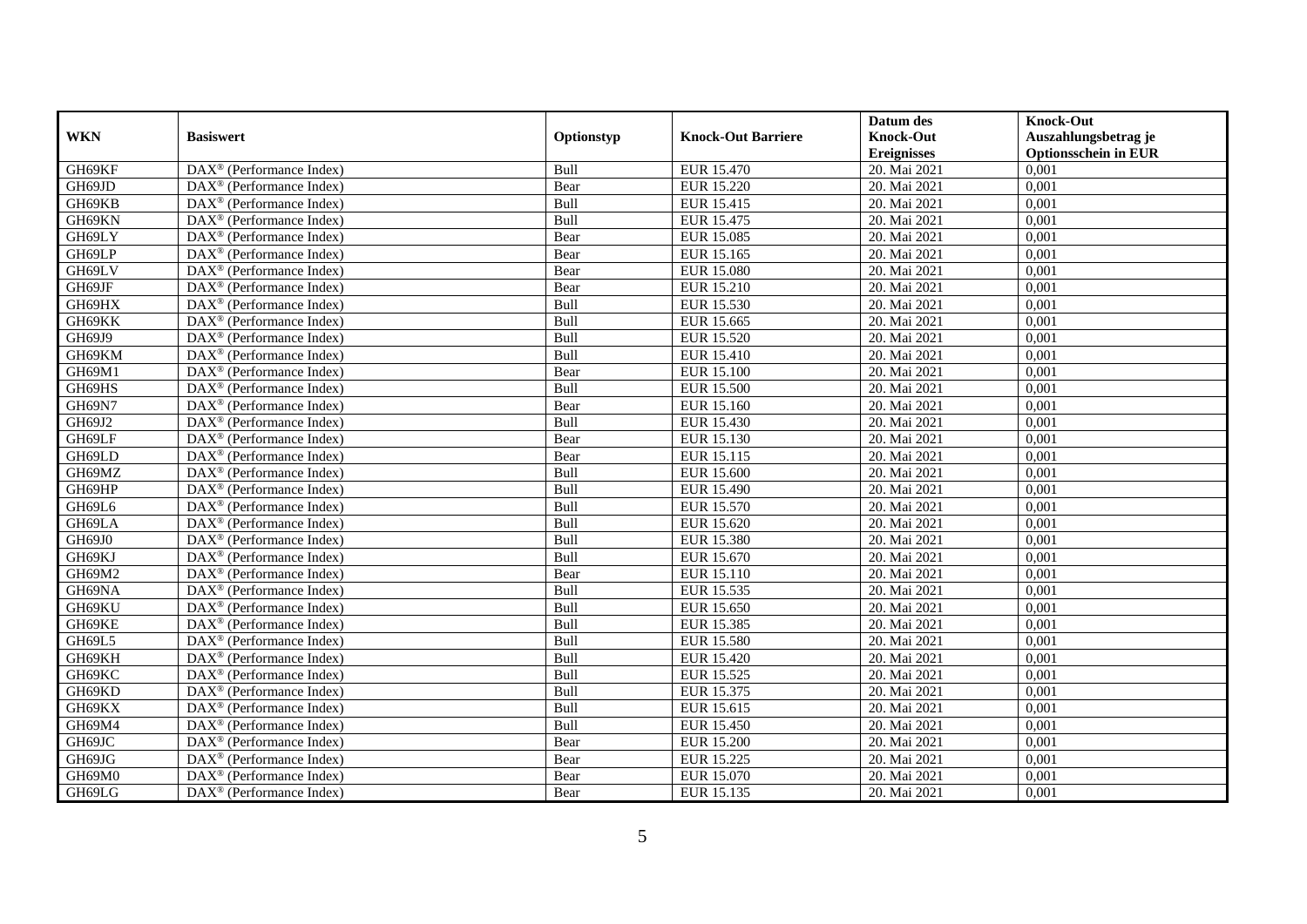|               |                                                          |               |                           | Datum des          | <b>Knock-Out</b>            |
|---------------|----------------------------------------------------------|---------------|---------------------------|--------------------|-----------------------------|
| <b>WKN</b>    | <b>Basiswert</b>                                         | Optionstyp    | <b>Knock-Out Barriere</b> | <b>Knock-Out</b>   | Auszahlungsbetrag je        |
|               |                                                          |               |                           | <b>Ereignisses</b> | <b>Optionsschein in EUR</b> |
| GH69J8        | DAX <sup>®</sup> (Performance Index)                     | Bear          | EUR 15.195                | 20. Mai 2021       | 0,001                       |
| GH69JE        | $DAX^{\circledR}$ (Performance Index)                    | Bear          | <b>EUR 15.205</b>         | 20. Mai 2021       | 0,001                       |
| GH69HY        | $DAX^{\circledast}$ (Performance Index)                  | Bull          | EUR 15.485                | 20. Mai 2021       | 0,001                       |
| GH69JA        | $DAX^{\circledast}$ (Performance Index)                  | Bear          | EUR 15.185                | 20. Mai 2021       | 0,001                       |
| GH69KG        | $\overline{\text{DAX}^{\otimes}}$ (Performance Index)    | Bull          | EUR 15.425                | 20. Mai 2021       | 0,001                       |
| GH69HZ        | $DAX^{\circledR}$ (Performance Index)                    | Bull          | EUR 15.435                | 20. Mai 2021       | 0,001                       |
| GH69L2        | $DAX^{\circledR}$ (Performance Index)                    | Bull          | EUR 15.585                | 20. Mai 2021       | 0,001                       |
| GH69LQ        | DAX <sup>®</sup> (Performance Index)                     | Bear          | EUR 15.170                | 20. Mai 2021       | 0,001                       |
| GH69J6        | $DAX^{\circledast}$ (Performance Index)                  | Bull          | EUR 15.455                | 20. Mai 2021       | 0,001                       |
| GH69LC        | $DAX^{\circledast}$ (Performance Index)                  | Bull          | <b>EUR 15.540</b>         | 20. Mai 2021       | 0,001                       |
| GH69L9        | DAX <sup>®</sup> (Performance Index)                     | Bull          | EUR 15.550                | 20. Mai 2021       | 0,001                       |
| GH69HQ        | DAX <sup>®</sup> (Performance Index)                     | Bull          | <b>EUR 15.400</b>         | 20. Mai 2021       | 0,001                       |
| GH69KS        | $DAX^{\circledast}$ (Performance Index)                  | Bear          | EUR 15.180                | 20. Mai 2021       | 0,001                       |
| GH69L8        | $DAX^{\circledcirc}$ (Performance Index)                 | Bull          | EUR 15.545                | 20. Mai 2021       | 0,001                       |
| GH69M5        | DAX <sup>®</sup> (Performance Index)                     | Bear          | EUR 15.095                | 20. Mai 2021       | 0,001                       |
| GH69LE        | DAX <sup>®</sup> (Performance Index)                     | Bear          | EUR 15.125                | 20. Mai 2021       | 0,001                       |
| GH69J7        | $DAX^{\circledR}$ (Performance Index)                    | Bull          | EUR 15.440                | 20. Mai 2021       | 0,001                       |
| GH69KR        | $DAX^{\circledast}$ (Performance Index)                  | Bull          | EUR 15.630                | 20. Mai 2021       | 0,001                       |
| GH69MW        | $\text{DAX}^{\otimes}$ (Performance Index)               | Bear          | EUR 15.120                | 20. Mai 2021       | 0,001                       |
| GH6914        | $DAX^{\circledast}$ (Performance Index)                  | Bear          | <b>EUR 15.200</b>         | 20. Mai 2021       | 0,001                       |
| GH691C        | $DAX^{\circledast}$ (Performance Index)                  | Bear          | EUR 15.190                | 20. Mai 2021       | 0,001                       |
| GH690Q        | $DAX^{\circledcirc}$ (Performance Index)                 | Bear          | EUR 15.225                | 20. Mai 2021       | 0,001                       |
| GH6926        | $DAX^{\circledR}$ (Performance Index)                    | Bear          | <b>EUR 15.160</b>         | 20. Mai 2021       | 0,001                       |
| GH691A        | $DAX^{\circledR}$ (Performance Index)                    | Bear          | EUR 15.190                | 20. Mai 2021       | 0,001                       |
| GH691Y        | $DAX^{\circledR}$ (Performance Index)                    | Bear          | EUR 15.170                | 20. Mai 2021       | 0,001                       |
| GH6915        | $DAX^{\circledast}$ (Performance Index)                  | Bear          | <b>EUR 15.200</b>         | 20. Mai 2021       | 0,001                       |
| GH690U        | DAX <sup>®</sup> (Performance Index)                     | Bear          | EUR 15.220                | 20. Mai 2021       | 0,001                       |
| GH690W        | $DAX^{\circledR}$ (Performance Index)                    | Bear          | EUR 15.220                | 20. Mai 2021       | 0,001                       |
| GH6910        | $DAX^{\circledast}$ (Performance Index)                  | Bear          | EUR 15.210                | 20. Mai 2021       | 0,001                       |
| GH690T        | $DAX^{\circledcirc}$ (Performance Index)                 | Bear          | EUR 15.220                | 20. Mai 2021       | 0.001                       |
| GH6925        | $DAX^{\circledR}$ (Performance Index)                    | Bear          | EUR 15.160                | 20. Mai 2021       | 0,001                       |
| GH692S        | $DAX^{\circledR}$ (Performance Index)                    | Bear          | EUR 15.125                | 20. Mai 2021       | 0,001                       |
| GH6911        | DAX <sup>®</sup> (Performance Index)                     | Bear          | EUR 15.210                | 20. Mai 2021       | 0,001                       |
| GH691V        | $\overline{\text{DAX}}^{\textcirc}$ (Performance Index)  | Bear          | EUR 15.170                | 20. Mai 2021       | 0,001                       |
| GH69PP        | DAX <sup>®</sup> (Performance Index)/ X-DAX <sup>®</sup> | Bear          | EUR 15.230                | 20. Mai 2021       | 0,001                       |
| GH6917        | $DAX^{\circledcirc}$ (Performance Index)                 | Bear          | <b>EUR 15.200</b>         | 20. Mai 2021       | 0,001                       |
| <b>GH692N</b> | $DAX^{\circledast}$ (Performance Index)                  | $\mbox{Bear}$ | EUR 15.130                | 20. Mai 2021       | 0,001                       |
| GH6922        | DAX <sup>®</sup> (Performance Index)                     | Bear          | EUR 15.160                | 20. Mai 2021       | 0,001                       |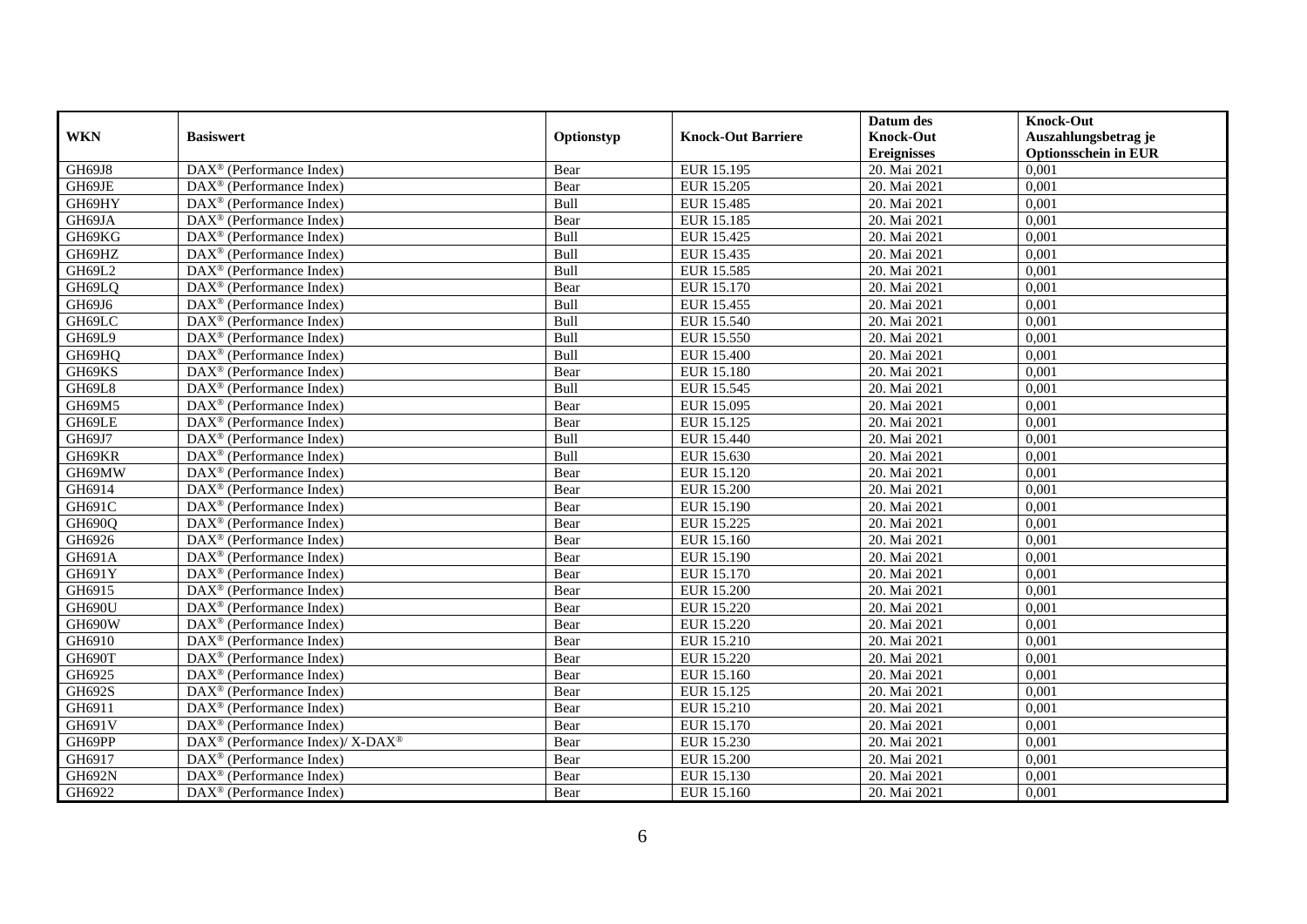|               |                                                       |            |                           | Datum des          | <b>Knock-Out</b>            |
|---------------|-------------------------------------------------------|------------|---------------------------|--------------------|-----------------------------|
| <b>WKN</b>    | <b>Basiswert</b>                                      | Optionstyp | <b>Knock-Out Barriere</b> | <b>Knock-Out</b>   | Auszahlungsbetrag je        |
|               |                                                       |            |                           | <b>Ereignisses</b> | <b>Optionsschein in EUR</b> |
| GH691Z        | DAX <sup>®</sup> (Performance Index)                  | Bear       | EUR 15.170                | 20. Mai 2021       | 0,001                       |
| <b>GH690S</b> | $DAX^{\circledR}$ (Performance Index)                 | Bear       | EUR 15.220                | 20. Mai 2021       | 0,001                       |
| GH691E        | DAX <sup>®</sup> (Performance Index)                  | Bear       | EUR 15.190                | 20. Mai 2021       | 0,001                       |
| GH691N        | $DAX^{\circledast}$ (Performance Index)               | Bear       | EUR 15.175                | 20. Mai 2021       | 0,001                       |
| GH6921        | DAX <sup>®</sup> (Performance Index)                  | Bear       | EUR 15.160                | 20. Mai 2021       | 0,001                       |
| GH69JJ        | $DAX^{\circledR}$ (Performance Index)                 | Bear       | EUR 15.230                | 20. Mai 2021       | 0,001                       |
| GH691B        | $DAX^{\circledR}$ (Performance Index)                 | Bear       | EUR 15.190                | 20. Mai 2021       | 0,001                       |
| GH6923        | DAX <sup>®</sup> (Performance Index)                  | Bear       | EUR 15.160                | 20. Mai 2021       | 0,001                       |
| GH6928        | $DAX^{\circledast}$ (Performance Index)               | Bear       | EUR 15.150                | 20. Mai 2021       | 0,001                       |
| GH4VS4        | Danone S.A.                                           | Bear       | EUR 58,96781193           | 20. Mai 2021       | 0,001                       |
| GH692F        | DAX <sup>®</sup> (Performance Index)                  | Bear       | EUR 15.140                | 20. Mai 2021       | 0,001                       |
| <b>GH691P</b> | DAX <sup>®</sup> (Performance Index)                  | Bear       | EUR 15.175                | 20. Mai 2021       | 0,001                       |
| GH690P        | $DAX^{\circledast}$ (Performance Index)               | Bear       | EUR 15.225                | 20. Mai 2021       | 0,001                       |
| GH672W        | Hugo Boss AG                                          | Bear       | EUR 42,37345699           | 20. Mai 2021       | 0,001                       |
| GH690H        | DAX <sup>®</sup> (Performance Index)                  | Bear       | EUR 15.230                | 20. Mai 2021       | 0,001                       |
| GH691Q        | DAX <sup>®</sup> (Performance Index)                  | Bear       | EUR 15.175                | 20. Mai 2021       | 0,001                       |
| GH691M        | $DAX^{\circledR}$ (Performance Index)                 | Bear       | EUR 15.175                | 20. Mai 2021       | 0,001                       |
| GH691J        | DAX <sup>®</sup> (Performance Index)                  | Bear       | <b>EUR 15.180</b>         | 20. Mai 2021       | 0,001                       |
| GH690X        | DAX <sup>®</sup> (Performance Index)                  | Bear       | EUR 15.210                | 20. Mai 2021       | 0,001                       |
| GH642L        | Cancom SE                                             | Bear       | EUR 48,40369593           | 20. Mai 2021       | 0,001                       |
| GH691K        | DAX <sup>®</sup> (Performance Index)                  | Bear       | <b>EUR 15.180</b>         | 20. Mai 2021       | 0,001                       |
| GH690Z        | $DAX^{\circledR}$ (Performance Index)                 | Bear       | EUR 15.210                | 20. Mai 2021       | 0,001                       |
| GH6913        | $DAX^{\circledR}$ (Performance Index)                 | Bear       | <b>EUR 15.200</b>         | 20. Mai 2021       | 0,001                       |
| <b>GH691F</b> | $DAX^{\circledR}$ (Performance Index)                 | Bear       | EUR 15.190                | 20. Mai 2021       | 0,001                       |
| GH691W        | $DAX^{\circledR}$ (Performance Index)                 | Bear       | EUR 15.170                | 20. Mai 2021       | 0,001                       |
| GH691X        | $DAX^{\circledast}$ (Performance Index)               | Bear       | EUR 15.170                | 20. Mai 2021       | 0,001                       |
| GH690N        | DAX <sup>®</sup> (Performance Index)                  | Bear       | EUR 15.225                | 20. Mai 2021       | 0,001                       |
| GH6916        | $DAX^{\circledR}$ (Performance Index)                 | Bear       | <b>EUR 15.200</b>         | 20. Mai 2021       | 0,001                       |
| GH690M        | $DAX^{\circledast}$ (Performance Index)               | Bear       | EUR 15.225                | 20. Mai 2021       | 0,001                       |
| GH690J        | $DAX^{\circledcirc}$ (Performance Index)              | Bear       | EUR 15.230                | 20. Mai 2021       | 0.001                       |
| GH690K        | $DAX^{\circledR}$ (Performance Index)                 | Bear       | EUR 15.225                | 20. Mai 2021       | 0,001                       |
| GH690G        | $DAX^{\circledR}$ (Performance Index)                 | Bear       | EUR 15.230                | 20. Mai 2021       | 0,001                       |
| GH690R        | DAX <sup>®</sup> (Performance Index)                  | Bear       | EUR 15.220                | 20. Mai 2021       | 0,001                       |
| GH6918        | DAX <sup>®</sup> (Performance Index)                  | Bear       | <b>EUR 15.200</b>         | 20. Mai 2021       | 0,001                       |
| GH691U        | $\overline{\text{DAX}^{\otimes}}$ (Performance Index) | Bear       | EUR 15.170                | 20. Mai 2021       | 0,001                       |
| GH691R        | $DAX^{\circledcirc}$ (Performance Index)              | Bear       | EUR 15.175                | 20. Mai 2021       | 0,001                       |
| GH691H        | DAX <sup>®</sup> (Performance Index)                  | Bear       | EUR 15.180                | 20. Mai 2021       | 0,001                       |
| GH66YK        | <b>AIXTRON SE</b>                                     | Bear       | EUR 15,8262107            | 20. Mai 2021       | 0,001                       |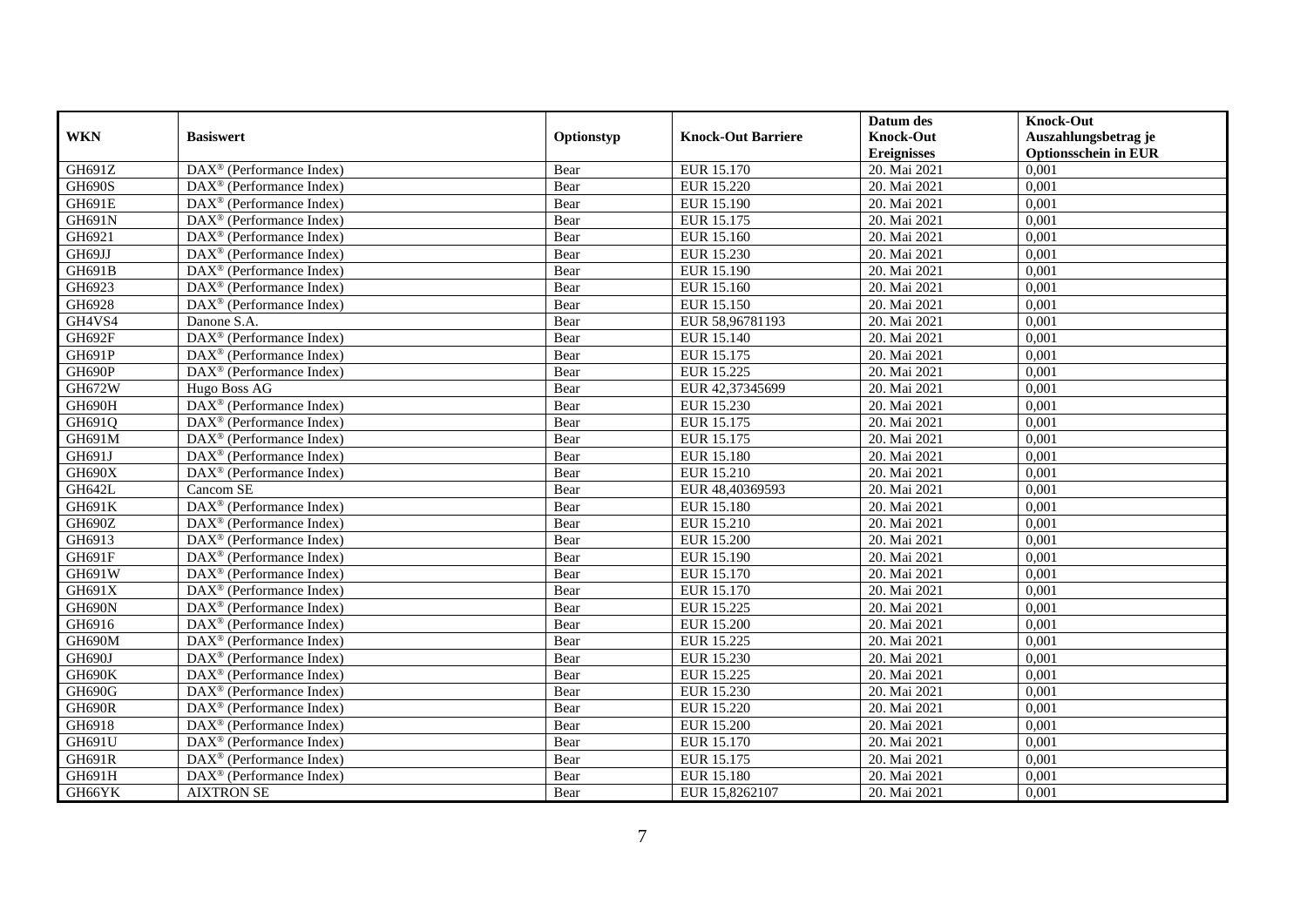|               |                                                       |            |                           | Datum des          | <b>Knock-Out</b>            |
|---------------|-------------------------------------------------------|------------|---------------------------|--------------------|-----------------------------|
| <b>WKN</b>    | <b>Basiswert</b>                                      | Optionstyp | <b>Knock-Out Barriere</b> | <b>Knock-Out</b>   | Auszahlungsbetrag je        |
|               |                                                       |            |                           | <b>Ereignisses</b> | <b>Optionsschein in EUR</b> |
| GH6912        | DAX <sup>®</sup> (Performance Index)                  | Bear       | EUR 15.210                | 20. Mai 2021       | 0,001                       |
| <b>GH5TVR</b> | Merck KGaA                                            | Bear       | EUR 144,91714674          | 20. Mai 2021       | 0,001                       |
| GH670D        | <b>AIXTRON SE</b>                                     | Bear       | EUR 15,74622972           | 20. Mai 2021       | 0,001                       |
| GH691S        | $DAX^{\circledast}$ (Performance Index)               | Bear       | EUR 15.175                | 20. Mai 2021       | 0,001                       |
| GH6730        | Hugo Boss AG                                          | Bear       | EUR 42,58342457           | 20. Mai 2021       | 0,001                       |
| GH6924        | DAX <sup>®</sup> (Performance Index)                  | Bear       | EUR 15.160                | 20. Mai 2021       | 0,001                       |
| GH66ZP        | <b>AIXTRON SE</b>                                     | Bear       | EUR 15,59626538           | 20. Mai 2021       | 0,001                       |
| GH690L        | DAX <sup>®</sup> (Performance Index)                  | Bear       | EUR 15.225                | 20. Mai 2021       | 0,001                       |
| GH690V        | $DAX^{\circledast}$ (Performance Index)               | Bear       | EUR 15.220                | 20. Mai 2021       | 0,001                       |
| GH690Y        | DAX <sup>®</sup> (Performance Index)                  | Bear       | EUR 15.210                | 20. Mai 2021       | 0,001                       |
| GH691D        | DAX <sup>®</sup> (Performance Index)                  | Bear       | EUR 15.190                | 20. Mai 2021       | 0,001                       |
| GC4H0A        | Swisscom AG                                           | Bear       | CHF 511,06688975          | 20. Mai 2021       | 0,001                       |
| GH691G        | DAX <sup>®</sup> (Performance Index)                  | Bull       | <b>EUR 15.180</b>         | 20. Mai 2021       | 0,001                       |
| GH6919        | DAX <sup>®</sup> (Performance Index)                  | Bull       | EUR 15.190                | 20. Mai 2021       | 0,001                       |
| GH670Z        | <b>AIXTRON SE</b>                                     | Bear       | EUR 15,90619169           | 20. Mai 2021       | 0,001                       |
| GH5LAY        | Givaudan SA                                           | Bear       | CHF 3.907,04853043        | 20. Mai 2021       | 0,001                       |
| GH4MLC        | National Grid plc                                     | Bear       | GBP 9,45051334            | 20. Mai 2021       | 0,001                       |
| GH691T        | $DAX^{\circledR}$ (Performance Index)                 | Bull       | EUR 15.170                | 20. Mai 2021       | 0.001                       |
| GH691L        | $DAX^{\circledR}$ (Performance Index)                 | Bull       | EUR 15.175                | 20. Mai 2021       | 0,001                       |
| GH6920        | DAX <sup>®</sup> (Performance Index)                  | Bull       | EUR 15.160                | 20. Mai 2021       | 0,001                       |
| <b>GH5LAX</b> | Givaudan SA                                           | Bear       | CHF 3.927,92331316        | 20. Mai 2021       | 0,001                       |
| GH692M        | DAX <sup>®</sup> (Performance Index)                  | Bull       | EUR 15.130                | 20. Mai 2021       | 0,001                       |
| <b>GH692E</b> | $DAX^{\circledast}$ (Performance Index)               | Bull       | EUR 15.140                | 20. Mai 2021       | 0,001                       |
| GH6936        | $DAX^{\circledast}$ (Performance Index)               | Bull       | EUR 15.110                | 20. Mai 2021       | 0,001                       |
| GH6929        | $DAX^{\circledR}$ (Performance Index)                 | Bull       | EUR 15.150                | 20. Mai 2021       | 0,001                       |
| GH6935        | DAX <sup>®</sup> (Performance Index)                  | Bull       | EUR 15.110                | 20. Mai 2021       | 0,001                       |
| GH692C        | DAX <sup>®</sup> (Performance Index)                  | Bull       | EUR 15.150                | 20. Mai 2021       | 0,001                       |
| GH6933        | $\overline{\text{DAX}^{\otimes}}$ (Performance Index) | Bull       | EUR 15.120                | 20. Mai 2021       | 0,001                       |
| GH692L        | $\overline{\text{DAX}^{\otimes}}$ (Performance Index) | Bull       | EUR 15.140                | 20. Mai 2021       | 0,001                       |
| GH692D        | $DAX^{\circledast}$ (Performance Index)               | Bull       | EUR 15.150                | 20. Mai 2021       | 0,001                       |
| GH6930        | $DAX^{\circledast}$ (Performance Index)               | Bull       | EUR 15.120                | 20. Mai 2021       | 0,001                       |
| GH692Q        | $DAX^{\circledast}$ (Performance Index)               | Bull       | EUR 15.130                | 20. Mai 2021       | 0.001                       |
| <b>GH692A</b> | $\overline{\text{DAX}^{\otimes}}$ (Performance Index) | Bull       | EUR 15.150                | 20. Mai 2021       | 0,001                       |
| GH692T        | DAX <sup>®</sup> (Performance Index)                  | Bull       | EUR 15.125                | 20. Mai 2021       | 0,001                       |
| GH692J        | DAX <sup>®</sup> (Performance Index)                  | Bull       | EUR 15.140                | 20. Mai 2021       | 0,001                       |
| GH6931        | DAX <sup>®</sup> (Performance Index)                  | Bull       | EUR 15.120                | 20. Mai 2021       | 0,001                       |
| GH692V        | DAX <sup>®</sup> (Performance Index)                  | Bull       | EUR 15.125                | 20. Mai 2021       | 0,001                       |
| GH692G        | DAX <sup>®</sup> (Performance Index)                  | Bull       | EUR 15.140                | 20. Mai 2021       | 0,001                       |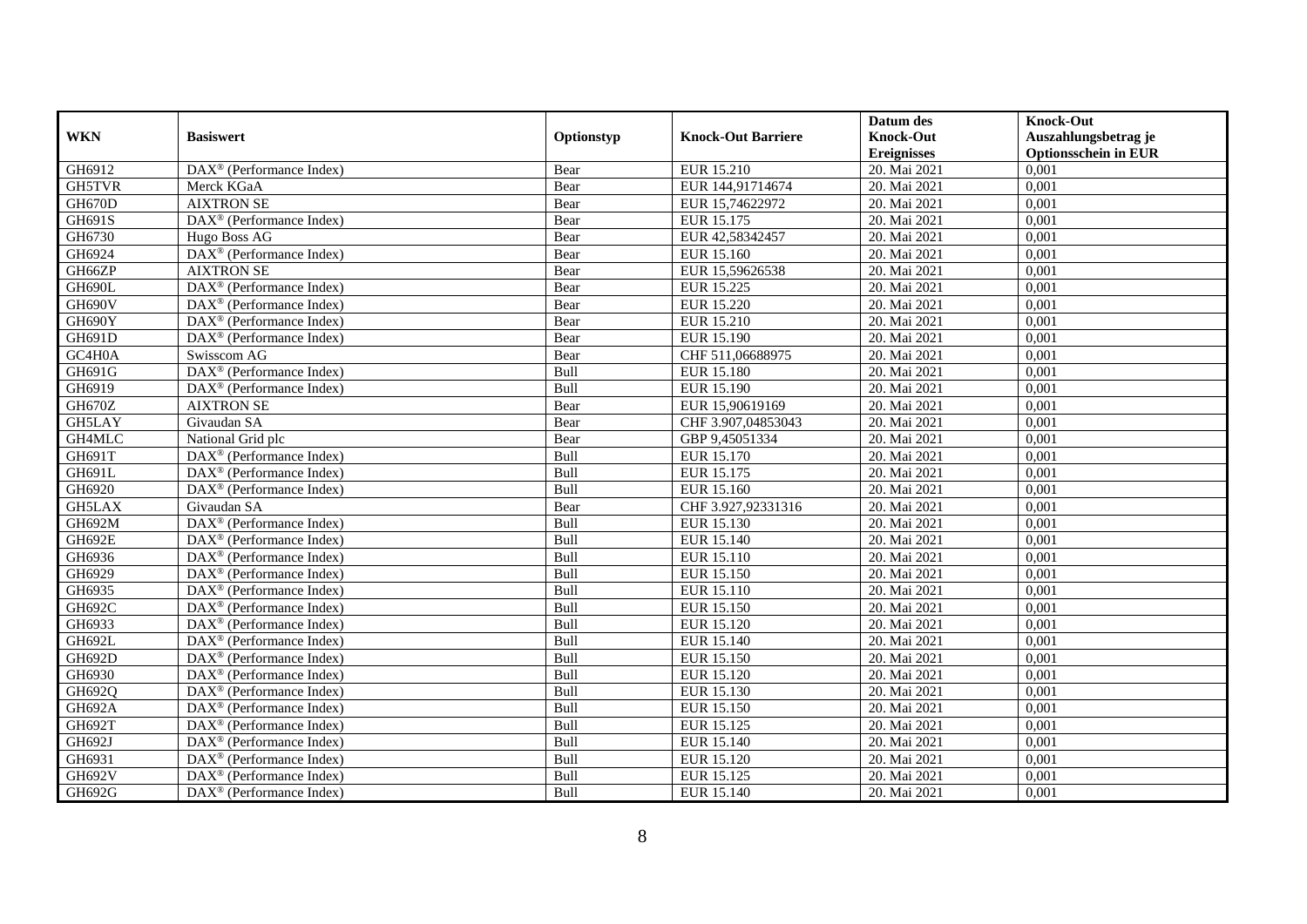|               |                                                         |               |                           | Datum des          | <b>Knock-Out</b>            |
|---------------|---------------------------------------------------------|---------------|---------------------------|--------------------|-----------------------------|
| <b>WKN</b>    | <b>Basiswert</b>                                        | Optionstyp    | <b>Knock-Out Barriere</b> | <b>Knock-Out</b>   | Auszahlungsbetrag je        |
|               |                                                         |               |                           | <b>Ereignisses</b> | <b>Optionsschein in EUR</b> |
| GH6927        | DAX <sup>®</sup> (Performance Index)                    | Bull          | EUR 15.150                | 20. Mai 2021       | 0,001                       |
| <b>GH692P</b> | $DAX^{\circledast}$ (Performance Index)                 | Bull          | EUR 15.130                | 20. Mai 2021       | 0,001                       |
| GH692B        | DAX <sup>®</sup> (Performance Index)                    | Bull          | <b>EUR 15.150</b>         | 20. Mai 2021       | 0,001                       |
| <b>GH692H</b> | DAX <sup>®</sup> (Performance Index)                    | Bull          | EUR 15.140                | 20. Mai 2021       | 0.001                       |
| GH692U        | DAX <sup>®</sup> (Performance Index)                    | Bull          | EUR 15.125                | 20. Mai 2021       | 0,001                       |
| GH692K        | $DAX^{\circledR}$ (Performance Index)                   | Bull          | EUR 15.140                | 20. Mai 2021       | 0,001                       |
| GH692Y        | $DAX^{\circledR}$ (Performance Index)                   | Bull          | EUR 15.120                | 20. Mai 2021       | 0,001                       |
| GH692W        | DAX <sup>®</sup> (Performance Index)                    | Bull          | EUR 15.125                | 20. Mai 2021       | 0,001                       |
| GH692Z        | $DAX^{\circledast}$ (Performance Index)                 | Bull          | <b>EUR 15.120</b>         | 20. Mai 2021       | 0,001                       |
| <b>GH692R</b> | $DAX^{\circledast}$ (Performance Index)                 | Bull          | EUR 15.125                | 20. Mai 2021       | 0,001                       |
| GH6937        | $DAX^{\circledcirc}$ (Performance Index)                | Bull          | EUR 15.110                | 20. Mai 2021       | 0,001                       |
| GH6938        | DAX <sup>®</sup> (Performance Index)                    | Bull          | EUR 15.110                | 20. Mai 2021       | 0,001                       |
| GH6932        | DAX <sup>®</sup> (Performance Index)                    | Bull          | <b>EUR 15.120</b>         | 20. Mai 2021       | 0,001                       |
| GH6934        | $DAX^{\circledR}$ (Performance Index)                   | Bull          | EUR 15.110                | 20. Mai 2021       | 0,001                       |
| GH692X        | $DAX^{\circledast}$ (Performance Index)                 | Bull          | EUR 15.125                | 20. Mai 2021       | 0,001                       |
| GH6939        | DAX <sup>®</sup> (Performance Index)                    | Bull          | EUR 15.110                | 20. Mai 2021       | 0,001                       |
| GH5WEV        | Aurubis AG                                              | Bull          | EUR 73,87121132           | 20. Mai 2021       | 0,001                       |
| GH66XW        | Fresenius SE & Co KGaA                                  | Bear          | EUR 45.7342088            | 20. Mai 2021       | 0.001                       |
| GF02XW        | Danone S.A.                                             | Bear          | EUR 59,48729885           | 20. Mai 2021       | 0,001                       |
| GF6LB9        | Fresenius SE & Co KGaA                                  | Bear          | EUR 46,03434666           | 20. Mai 2021       | 0,001                       |
| GH60YW        | Fresenius SE & Co KGaA                                  | Bear          | EUR 46,32299555           | 20. Mai 2021       | 0.001                       |
| GH6908        | DAX <sup>®</sup> (Performance Index)                    | Bear          | EUR 15.250                | 20. Mai 2021       | 0,001                       |
| GH690E        | $DAX^{\circledast}$ (Performance Index)                 | Bear          | EUR 15.240                | 20. Mai 2021       | 0,001                       |
| GH690F        | DAX <sup>®</sup> (Performance Index)                    | Bear          | EUR 15.240                | 20. Mai 2021       | 0,001                       |
| GH68ZZ        | $DAX^{\circledcirc}$ (Performance Index)                | Bear          | EUR 15.260                | 20. Mai 2021       | 0,001                       |
| GH690A        | $DAX^{\circledast}$ (Performance Index)                 | Bear          | <b>EUR 15.240</b>         | 20. Mai 2021       | 0,001                       |
| GH69PQ        | DAX <sup>®</sup> (Performance Index)/X-DAX <sup>®</sup> | Bear          | <b>EUR 15.240</b>         | 20. Mai 2021       | 0,001                       |
| GH69JN        | $DAX^{\circledR}$ (Performance Index)                   | Bear          | EUR 15.245                | 20. Mai 2021       | 0,001                       |
| GH6905        | $\overline{\text{DAX}^{\otimes}}$ (Performance Index)   | Bear          | <b>EUR 15.250</b>         | 20. Mai 2021       | 0,001                       |
| GH6902        | $DAX^{\circledast}$ (Performance Index)                 | Bear          | EUR 15.260                | 20. Mai 2021       | 0,001                       |
| GH6904        | $DAX^{\circledast}$ (Performance Index)                 | Bear          | EUR 15.250                | 20. Mai 2021       | 0,001                       |
| GH6903        | $DAX^{\circledcirc}$ (Performance Index)                | Bear          | EUR 15.260                | 20. Mai 2021       | 0.001                       |
| GH69JM        | $DAX^{\circledR}$ (Performance Index)                   | Bear          | <b>EUR 15.240</b>         | 20. Mai 2021       | 0,001                       |
| GH69LH        | $\overline{\text{DAX}^{\otimes}}$ (Performance Index)   | Bear          | <b>EUR 15.260</b>         | 20. Mai 2021       | 0,001                       |
| GH6907        | DAX <sup>®</sup> (Performance Index)                    | Bear          | <b>EUR 15.250</b>         | 20. Mai 2021       | 0,001                       |
| GH6909        | $DAX^{\circledcirc}$ (Performance Index)                | Bear          | <b>EUR 15.250</b>         | 20. Mai 2021       | 0,001                       |
| GH6900        | $DAX^{\circledast}$ (Performance Index)                 | $\mbox{Bear}$ | EUR 15.260                | 20. Mai 2021       | 0,001                       |
| GH690C        | DAX <sup>®</sup> (Performance Index)                    | Bear          | EUR 15.240                | 20. Mai 2021       | 0,001                       |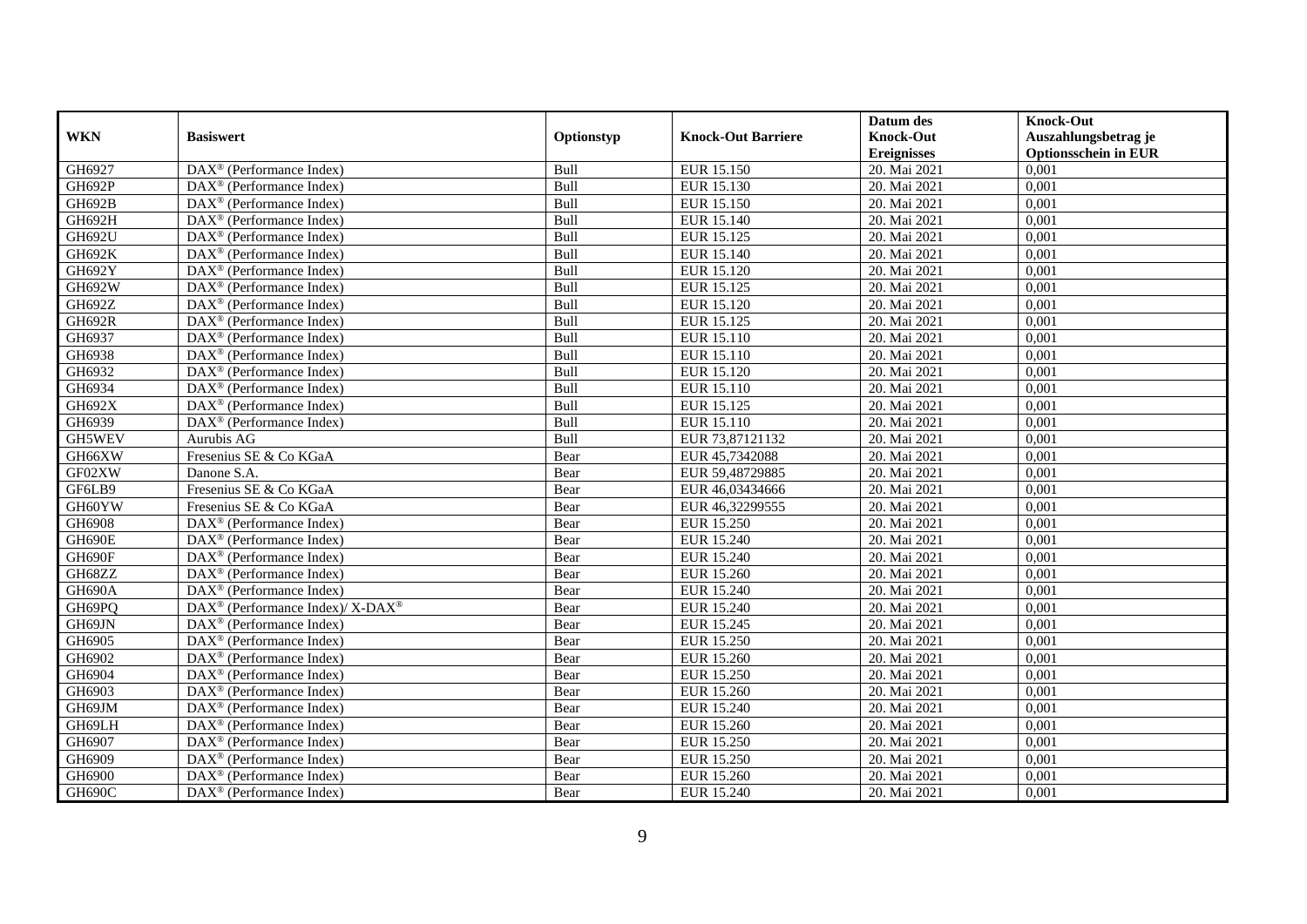|               |                                                                           |            |                           | Datum des          | <b>Knock-Out</b>            |
|---------------|---------------------------------------------------------------------------|------------|---------------------------|--------------------|-----------------------------|
| <b>WKN</b>    | <b>Basiswert</b>                                                          | Optionstyp | <b>Knock-Out Barriere</b> | <b>Knock-Out</b>   | Auszahlungsbetrag je        |
|               |                                                                           |            |                           | <b>Ereignisses</b> | <b>Optionsschein in EUR</b> |
| GH68ZY        | DAX <sup>®</sup> (Performance Index)                                      | Bear       | EUR 15.260                | 20. Mai 2021       | 0,001                       |
| GH6901        | $DAX^{\circledR}$ (Performance Index)                                     | Bear       | <b>EUR 15.260</b>         | 20. Mai 2021       | 0,001                       |
| GH69JY        | DAX <sup>®</sup> (Performance Index)                                      | Bear       | EUR 15.255                | 20. Mai 2021       | 0,001                       |
| GH69JX        | $DAX^{\circledast}$ (Performance Index)                                   | Bear       | EUR 15.265                | 20. Mai 2021       | 0,001                       |
| GH690B        | DAX <sup>®</sup> (Performance Index)                                      | Bear       | EUR 15.240                | 20. Mai 2021       | 0,001                       |
| GH69Q3        | $DAX^{\circledast}$ (Performance Index)/ $\overline{X-DAX^{\circledast}}$ | Bear       | EUR 15.255                | 20. Mai 2021       | 0,001                       |
| GH69PS        | $\overline{\text{DAX}^{\otimes}}$ (Performance Index)/X-DAX <sup>®</sup>  | Bear       | <b>EUR 15.250</b>         | 20. Mai 2021       | 0,001                       |
| GH69JH        | $\overline{\text{DAX}^{\otimes}}$ (Performance Index)                     | Bear       | EUR 15.235                | 20. Mai 2021       | 0,001                       |
| GH69PU        | $DAX^{\circledast}$ (Performance Index)/ $\overline{X-DAX^{\circledast}}$ | Bear       | EUR 15.260                | 20. Mai 2021       | 0,001                       |
| GH6906        | $DAX^{\circledast}$ (Performance Index)                                   | Bear       | <b>EUR 15.250</b>         | 20. Mai 2021       | 0,001                       |
| GH69JL        | DAX <sup>®</sup> (Performance Index)                                      | Bear       | EUR 15.250                | 20. Mai 2021       | 0,001                       |
| GH690D        | DAX <sup>®</sup> (Performance Index)                                      | Bear       | EUR 15.240                | 20. Mai 2021       | 0,001                       |
| GH69PN        | $DAX^{\circledast}$ (Performance Index)/ X-DAX <sup>®</sup>               | Bear       | EUR 15.245                | 20. Mai 2021       | 0,001                       |
| GH69PR        | $DAX^{\circledast}$ (Performance Index)/ X-DAX <sup>®</sup>               | Bear       | EUR 15.265                | 20. Mai 2021       | 0,001                       |
| GH69PT        | DAX <sup>®</sup> (Performance Index)/ X-DAX <sup>®</sup>                  | Bear       | EUR 15.235                | 20. Mai 2021       | 0,001                       |
| GH5TVY        | Merck KGaA                                                                | Bear       | EUR 145,62610543          | 20. Mai 2021       | 0,001                       |
| GH649Q        | Partners Group Holding AG                                                 | Bear       | CHF 1.295,9777057         | 20. Mai 2021       | 0,001                       |
| GH67GJ        | NASDAQ-100 Index®                                                         | Bear       | <b>USD 13.330</b>         | 20. Mai 2021       | 0,001                       |
| GH67GK        | NASDAQ-100 Index®                                                         | Bear       | <b>USD 13.330</b>         | 20. Mai 2021       | 0,001                       |
| GH68ZX        | $DAX^{\circledast}$ (Performance Index)                                   | Bear       | EUR 15.270                | 20. Mai 2021       | 0,001                       |
| GH68ZT        | $DAX^{\circledast}$ (Performance Index)                                   | Bear       | EUR 15.270                | 20. Mai 2021       | 0,001                       |
| GH68ZW        | $\overline{\text{DAX}^{\otimes}}$ (Performance Index)                     | Bear       | EUR 15.270                | 20. Mai 2021       | 0,001                       |
| GH67GL        | NASDAQ-100 Index®                                                         | Bear       | <b>USD 13.320</b>         | 20. Mai 2021       | 0,001                       |
| GH68ZU        | $\overline{\text{DAX}^{\otimes}}$ (Performance Index)                     | Bear       | EUR 15.270                | 20. Mai 2021       | 0,001                       |
| GH68ZS        | $DAX^{\circledR}$ (Performance Index)                                     | Bear       | EUR 15.270                | 20. Mai 2021       | 0,001                       |
| GH67GM        | NASDAQ-100 Index®                                                         | Bear       | <b>USD 13.320</b>         | 20. Mai 2021       | 0,001                       |
| GH68ZV        | DAX <sup>®</sup> (Performance Index)                                      | Bear       | EUR 15.270                | 20. Mai 2021       | 0,001                       |
| <b>GH5NTK</b> | Plug Power Inc                                                            | Bear       | USD 28,09751175           | 20. Mai 2021       | 0,001                       |
| GH5A0N        | Copart Inc.                                                               | Bear       | USD 126,19195555          | 20. Mai 2021       | 0,001                       |
| GH64BK        | <b>BioNTech SE - ADR</b>                                                  | Bear       | USD 200,05116992          | 20. Mai 2021       | 0.001                       |
| <b>GH5NVP</b> | Plug Power Inc                                                            | Bear       | USD 28,23690408           | 20. Mai 2021       | 0,001                       |
| GH610F        | Salesforce.com, Inc.                                                      | Bear       | USD 221,89314837          | 20. Mai 2021       | 0,001                       |
| GH66ZX        | Peloton Interactive Inc.                                                  | Bear       | USD 98,42814956           | 20. Mai 2021       | 0,001                       |
| <b>GH645S</b> | Microchip Technology Incorporated                                         | Bear       | USD 148,20991989          | 20. Mai 2021       | 0,001                       |
| <b>GH5NTF</b> | Plug Power Inc                                                            | Bear       | USD 27,9581194            | 20. Mai 2021       | 0,001                       |
| GH5NTH        | Plug Power Inc                                                            | Bear       | USD 28,36633981           | 20. Mai 2021       | 0,001                       |
| GH5NTG        | Plug Power Inc                                                            | Bear       | USD 28,50573215           | 20. Mai 2021       | 0,001                       |
| <b>GH642B</b> | Xilinx Inc.                                                               | Bear       | USD 121,99939117          | 20. Mai 2021       | 0,001                       |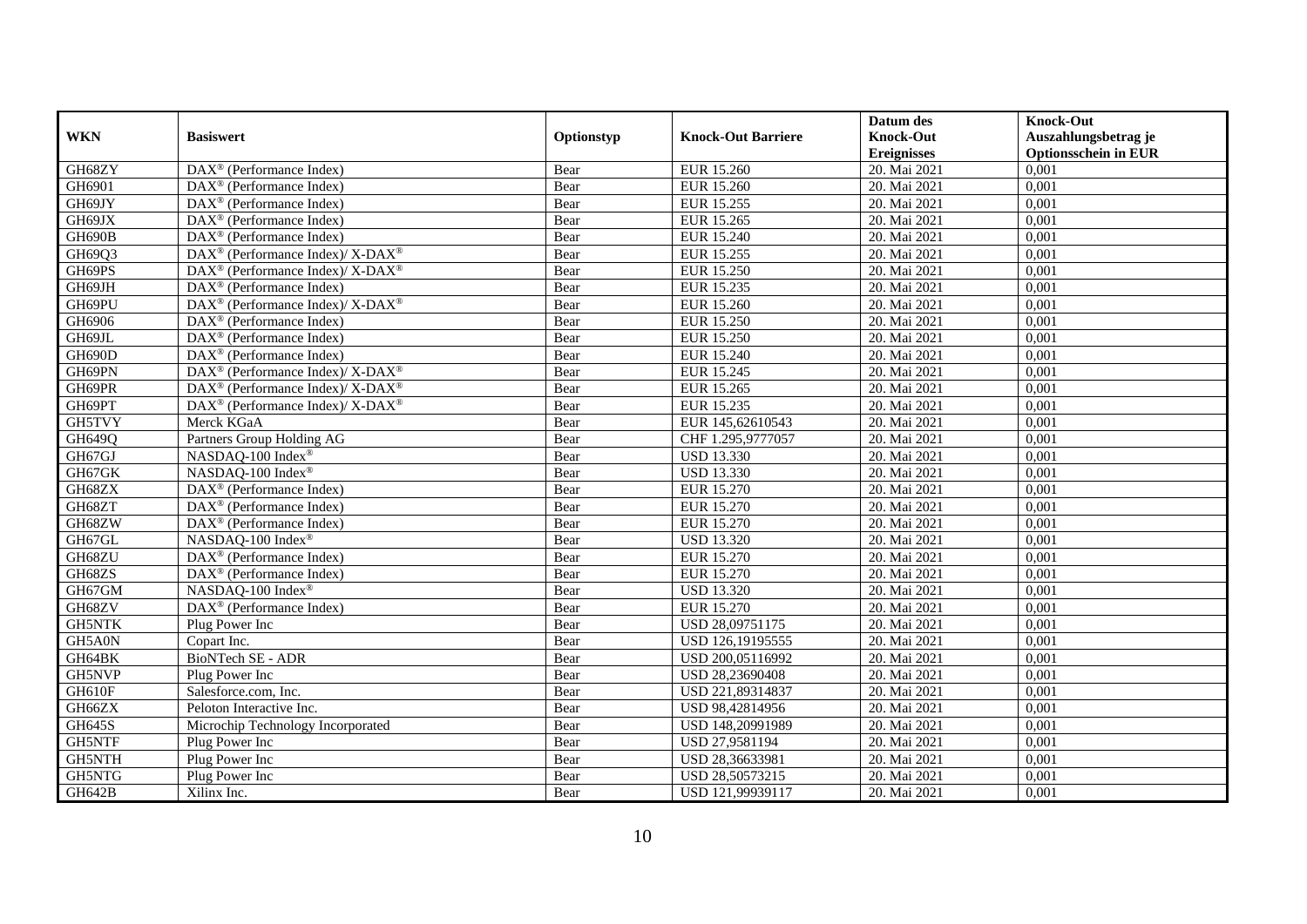|               |                                                          |            |                           | Datum des          | <b>Knock-Out</b>            |
|---------------|----------------------------------------------------------|------------|---------------------------|--------------------|-----------------------------|
| <b>WKN</b>    | <b>Basiswert</b>                                         | Optionstyp | <b>Knock-Out Barriere</b> | <b>Knock-Out</b>   | Auszahlungsbetrag je        |
|               |                                                          |            |                           | <b>Ereignisses</b> | <b>Optionsschein in EUR</b> |
| GH5CSH        | HelloFresh SE                                            | Bear       | EUR 73,12875044           | 20. Mai 2021       | 0,001                       |
| <b>GH643U</b> | Scout24 AG                                               | Bear       | EUR 65,77967119           | 20. Mai 2021       | 0,001                       |
| GH610R        | Salesforce.com, Inc.                                     | Bear       | USD 222,96219995          | 20. Mai 2021       | 0,001                       |
| GH67LS        | $DAX^{\circledast}$ (Performance Index)                  | Bear       | EUR 15.268,490815         | 20. Mai 2021       | 0,001                       |
| GH66YN        | <b>AIXTRON SE</b>                                        | Bear       | EUR 15,97617504           | 20. Mai 2021       | 0.001                       |
| GH69PY        | DAX <sup>®</sup> (Performance Index)/ X-DAX <sup>®</sup> | Bear       | EUR 15.270                | 20. Mai 2021       | 0,001                       |
| GH69JP        | $DAX^{\circledast}$ (Performance Index)                  | Bear       | <b>EUR 15.270</b>         | 20. Mai 2021       | 0,001                       |
| GH67GE        | NASDAQ-100 Index®                                        | Bear       | <b>USD 13.350</b>         | 20. Mai 2021       | 0,001                       |
| GH67GG        | NASDAQ-100 Index®                                        | Bear       | <b>USD 13.340</b>         | 20. Mai 2021       | 0,001                       |
| GH67GF        | NASDAQ-100 Index®                                        | Bear       | <b>USD 13.350</b>         | 20. Mai 2021       | 0,001                       |
| GH2PLF        | Evotec AG                                                | Bear       | EUR 35,24840603           | 20. Mai 2021       | 0,001                       |
| GH610T        | Salesforce.com, Inc.                                     | Bear       | USD 224,03125156          | 20. Mai 2021       | 0,001                       |
| GH6735        | NIO Inc                                                  | Bear       | USD 33,74016562           | 20. Mai 2021       | 0,001                       |
| GH66ZW        | Peloton Interactive Inc.                                 | Bear       | USD 99,0780053            | 20. Mai 2021       | 0,001                       |
| GH673A        | NIO Inc                                                  | Bear       | USD 33,900119             | 20. Mai 2021       | 0,001                       |
| GH67GH        | NASDAQ-100 Index®                                        | Bear       | <b>USD 13.340</b>         | 20. Mai 2021       | 0,001                       |
| GH68ZQ        | DAX <sup>®</sup> (Performance Index)                     | Bear       | EUR 15.275                | 20. Mai 2021       | 0,001                       |
| GH68ZE        | $DAX^{\circledcirc}$ (Performance Index)                 | Bear       | EUR 15.290                | 20. Mai 2021       | 0,001                       |
| GH68ZB        | DAX <sup>®</sup> (Performance Index)                     | Bear       | EUR 15.290                | 20. Mai 2021       | 0,001                       |
| GH67G9        | NASDAQ-100 Index®                                        | Bear       | <b>USD 13.380</b>         | 20. Mai 2021       | 0,001                       |
| GH647M        | Cadence Design Systems Inc.                              | Bear       | USD 125,6751528           | 20. Mai 2021       | 0,001                       |
| GH67G5        | NASDAQ-100 Index®                                        | Bear       | <b>USD 13.400</b>         | 20. Mai 2021       | 0,001                       |
| GH67G4        | NASDAQ-100 Index®                                        | Bear       | <b>USD 13.400</b>         | 20. Mai 2021       | 0,001                       |
| GH67MU        | DAX <sup>®</sup> (Performance Index)                     | Bear       | EUR 15.288,48883833       | 20. Mai 2021       | 0,001                       |
| GH67GD        | NASDAQ-100 Index®                                        | Bear       | <b>USD 13.360</b>         | 20. Mai 2021       | 0,001                       |
| GH68ZN        | DAX <sup>®</sup> (Performance Index)                     | Bear       | EUR 15.275                | 20. Mai 2021       | 0,001                       |
| GH5CSM        | HelloFresh SE                                            | Bear       | EUR 73,47740952           | 20. Mai 2021       | 0,001                       |
| GH60ZN        | Salesforce.com, Inc.                                     | Bear       | USD 225,10030315          | 20. Mai 2021       | 0,001                       |
| GH68ZP        | $DAX^{\circledR}$ (Performance Index)                    | Bear       | EUR 15.275                | 20. Mai 2021       | 0,001                       |
| GH5YU1        | Hormel Foods Corporation                                 | Bear       | USD 48,88121213           | 20. Mai 2021       | 0,001                       |
| GH67NH        | $DAX^{\circledR}$ (Performance Index)                    | Bear       | EUR 15.293,48834416       | 20. Mai 2021       | 0,001                       |
| GH64BL        | BioNTech SE - ADR                                        | Bear       | USD 202,95987836          | 20. Mai 2021       | 0,001                       |
| GH610Q        | <b>QUALCOMM</b> Incorporated                             | Bear       | USD 133,0072076           | 20. Mai 2021       | 0,001                       |
| GH69NV        | DAX <sup>®</sup> (Performance Index)/ X-DAX <sup>®</sup> | Bear       | EUR 15.285                | 20. Mai 2021       | 0,001                       |
| GH67G7        | NASDAQ-100 Index®                                        | Bear       | <b>USD 13.390</b>         | 20. Mai 2021       | 0,001                       |
| GH67GB        | NASDAQ-100 Index®                                        | Bear       | <b>USD 13.370</b>         | 20. Mai 2021       | 0,001                       |
| GH68ZK        | DAX <sup>®</sup> (Performance Index)                     | Bear       | <b>EUR 15.280</b>         | 20. Mai 2021       | 0,001                       |
| GH5YU0        | Hormel Foods Corporation                                 | Bear       | USD 48,34175055           | 20. Mai 2021       | 0,001                       |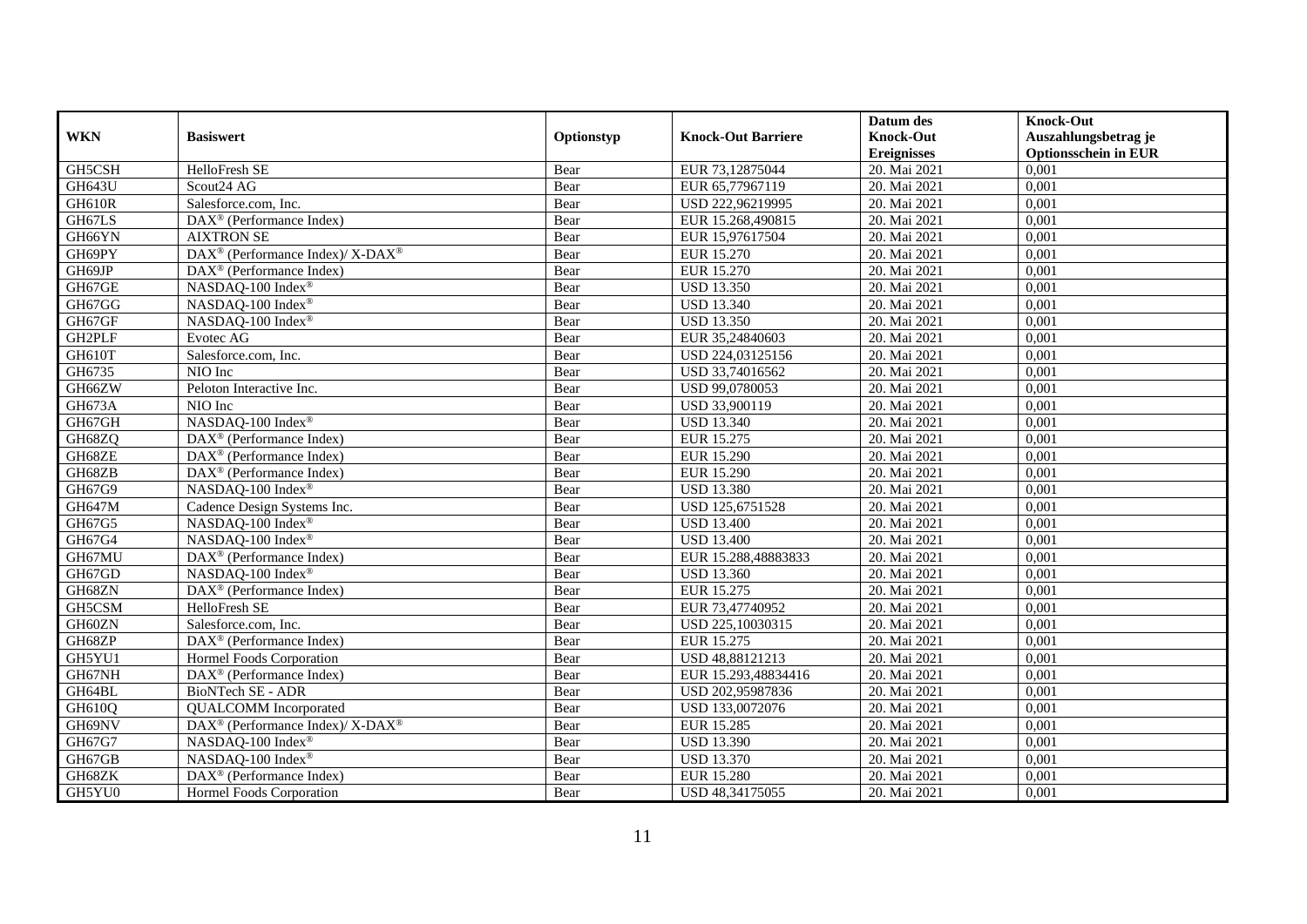|               |                                                              |            |                           | Datum des          | <b>Knock-Out</b>            |
|---------------|--------------------------------------------------------------|------------|---------------------------|--------------------|-----------------------------|
| <b>WKN</b>    | <b>Basiswert</b>                                             | Optionstyp | <b>Knock-Out Barriere</b> | <b>Knock-Out</b>   | Auszahlungsbetrag je        |
|               |                                                              |            |                           | <b>Ereignisses</b> | <b>Optionsschein in EUR</b> |
| <b>GH645R</b> | Microchip Technology Incorporated                            | Bear       | USD 149,75953328          | 20. Mai 2021       | 0,001                       |
| GH67G8        | NASDAQ-100 Index®                                            | Bear       | <b>USD 13.380</b>         | 20. Mai 2021       | 0,001                       |
| GH68Z5        | $\overline{\text{DAX}^{\otimes}}$ (Performance Index)        | Bear       | EUR 15.300                | 20. Mai 2021       | 0,001                       |
| GH5WFD        | Adobe Inc.                                                   | Bear       | USD 488,34839903          | 20. Mai 2021       | 0,001                       |
| GH67NX        | DAX <sup>®</sup> (Performance Index)                         | Bear       | EUR 15.278,48982666       | 20. Mai 2021       | 0,001                       |
| GH68ZM        | DAX <sup>®</sup> (Performance Index)                         | Bear       | EUR 15.275                | 20. Mai 2021       | 0,001                       |
| GH60ZP        | Salesforce.com, Inc.                                         | Bear       | USD 226,16935472          | 20. Mai 2021       | 0,001                       |
| GH68ZL        | $DAX^{\circledR}$ (Performance Index)                        | Bear       | EUR 15.275                | 20. Mai 2021       | 0,001                       |
| GH69NQ        | DAX <sup>®</sup> (Performance Index)/ X-DAX <sup>®</sup>     | Bear       | <b>EUR 15.300</b>         | 20. Mai 2021       | 0,001                       |
| GH64AW        | <b>BioNTech SE - ADR</b>                                     | Bear       | USD 203,92944783          | 20. Mai 2021       | 0,001                       |
| GH67GC        | NASDAQ-100 Index®                                            | Bear       | <b>USD 13.360</b>         | 20. Mai 2021       | 0,001                       |
| GH47RP        | NetEase Inc ADR                                              | Bear       | USD 116,74248531          | 20. Mai 2021       | 0,001                       |
| GH68Z8        | $\overline{\text{DAX}^{\otimes}}$ (Performance Index)        | Bear       | <b>EUR 15.300</b>         | 20. Mai 2021       | 0.001                       |
| GH68ZJ        | $DAX^{\circledast}$ (Performance Index)                      | Bear       | <b>EUR 15.280</b>         | 20. Mai 2021       | 0,001                       |
| GH68ZG        | $DAX^{\circledast}$ (Performance Index)                      | Bear       | EUR 15.290                | 20. Mai 2021       | 0,001                       |
| GH68ZD        | DAX <sup>®</sup> (Performance Index)                         | Bear       | EUR 15.290                | 20. Mai 2021       | 0,001                       |
| GH67M0        | DAX <sup>®</sup> (Performance Index)                         | Bear       | EUR 15.283,4893325        | 20. Mai 2021       | 0,001                       |
| GH6736        | NIO Inc                                                      | Bear       | USD 34,07006946           | 20. Mai 2021       | 0.001                       |
| GH67GA        | NASDAQ-100 Index®                                            | Bear       | <b>USD 13.370</b>         | 20. Mai 2021       | 0,001                       |
| GH68Z7        | DAX <sup>®</sup> (Performance Index)                         | Bear       | <b>EUR 15.300</b>         | 20. Mai 2021       | 0,001                       |
| GH69NP        | DAX <sup>®</sup> (Performance Index)/X-DAX <sup>®</sup>      | Bear       | EUR 15.290                | 20. Mai 2021       | 0,001                       |
| <b>GH698S</b> | DAX <sup>®</sup> (Performance Index)/ X-DAX <sup>®</sup>     | Bear       | <b>EUR 15.300</b>         | 20. Mai 2021       | 0,001                       |
| GH68Z9        | $DAX^{\circledast}$ (Performance Index)                      | Bear       | <b>EUR 15.300</b>         | 20. Mai 2021       | 0,001                       |
| GH67G6        | NASDAQ-100 Index®                                            | Bear       | <b>USD 13.390</b>         | 20. Mai 2021       | 0,001                       |
| GH69Q5        | DAX <sup>®</sup> (Performance Index)/ X-DAX <sup>®</sup>     | Bear       | <b>EUR 15.280</b>         | 20. Mai 2021       | 0,001                       |
| GH67PD        | $DAX^{\circledast}$ (Performance Index)                      | Bear       | EUR 15.298,48785          | 20. Mai 2021       | 0,001                       |
| GH60SM        | Facebook, Inc.                                               | Bear       | USD 317,74277044          | 20. Mai 2021       | 0,001                       |
| GH68ZF        | $DAX^{\circledR}$ (Performance Index)                        | Bear       | EUR 15.290                | 20. Mai 2021       | 0,001                       |
| GH66ZY        | Peloton Interactive Inc.                                     | Bear       | USD 99,73785882           | 20. Mai 2021       | 0,001                       |
| GH68ZH        | $DAX^{\circledR}$ (Performance Index)                        | Bear       | <b>EUR 15.280</b>         | 20. Mai 2021       | 0,001                       |
| GH67ME        | DAX <sup>®</sup> (Performance Index)                         | Bear       | EUR 15.303,48735583       | 20. Mai 2021       | 0,001                       |
| GH5W83        | ANSYS Inc.                                                   | Bear       | USD 333,63997784          | 20. Mai 2021       | 0.001                       |
| <b>GH67N8</b> | DAX <sup>®</sup> (Performance Index)                         | Bear       | EUR 15.273,49032083       | 20. Mai 2021       | 0,001                       |
| GH68ZC        | $\overline{\text{DAX}}^{\textcircled{}}$ (Performance Index) | Bear       | EUR 15.290                | 20. Mai 2021       | 0,001                       |
| GH47RE        | NetEase Inc ADR                                              | Bear       | USD 117,45772184          | 20. Mai 2021       | 0,001                       |
| GH68Z6        | $DAX^{\circledast}$ (Performance Index)                      | Bear       | EUR 15.300                | 20. Mai 2021       | 0,001                       |
| GH69NY        | $DAX^{\circledast}$ (Performance Index)/ X-DAX <sup>®</sup>  | Bear       | EUR 15.295                | 20. Mai 2021       | 0,001                       |
| GH68ZA        | $DAX^{\circledast}$ (Performance Index)                      | Bear       | EUR 15.300                | 20. Mai 2021       | 0,001                       |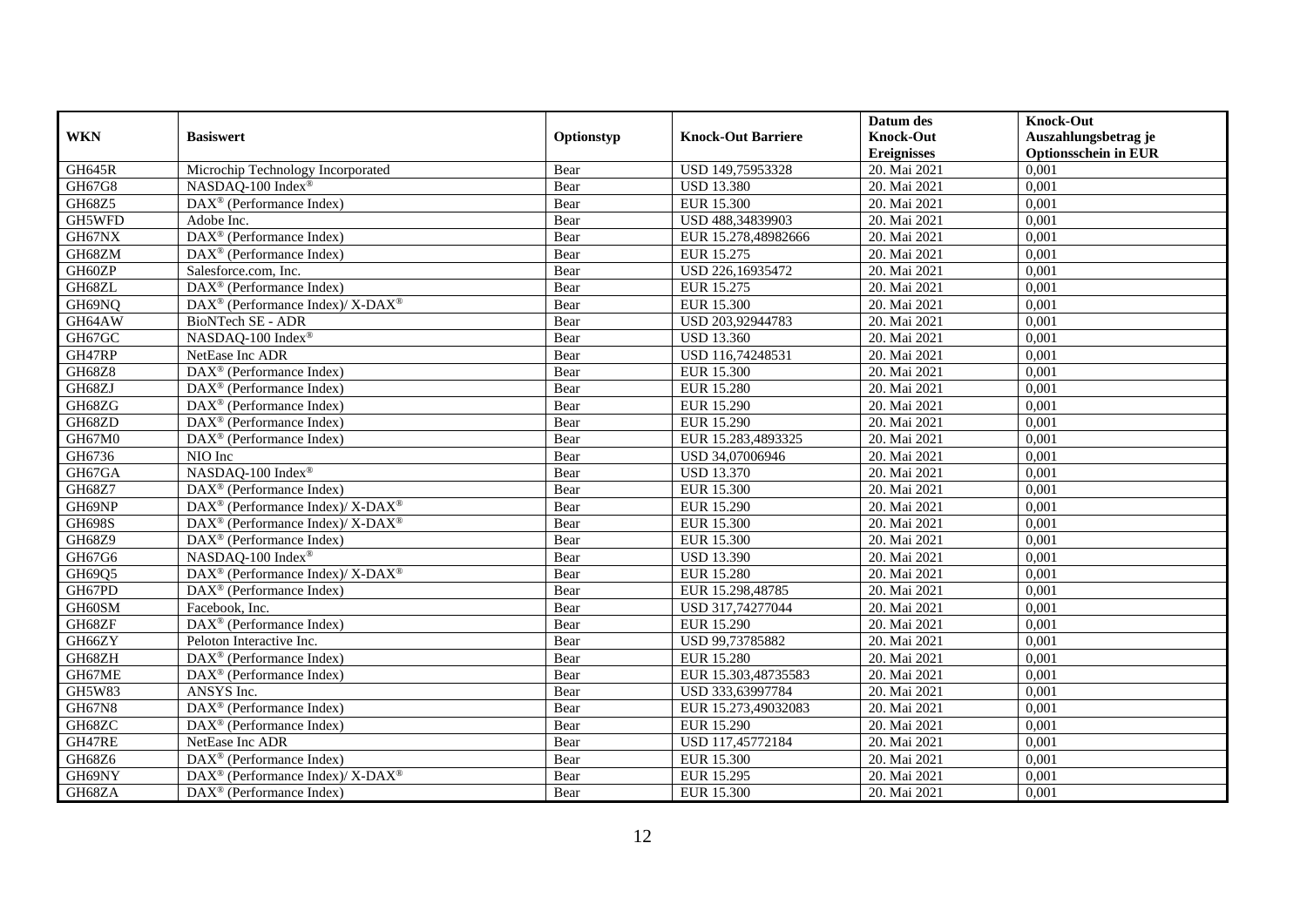|               |                                                             |            |                           | Datum des          | <b>Knock-Out</b>            |
|---------------|-------------------------------------------------------------|------------|---------------------------|--------------------|-----------------------------|
| <b>WKN</b>    | <b>Basiswert</b>                                            | Optionstyp | <b>Knock-Out Barriere</b> | <b>Knock-Out</b>   | Auszahlungsbetrag je        |
|               |                                                             |            |                           | <b>Ereignisses</b> | <b>Optionsschein in EUR</b> |
| GH68ZR        | DAX <sup>®</sup> (Performance Index)                        | Bear       | EUR 15.275                | 20. Mai 2021       | 0,001                       |
| <b>GH698R</b> | DAX <sup>®</sup> (Performance Index)/X-DAX <sup>®</sup>     | Bear       | <b>EUR 15.300</b>         | 20. Mai 2021       | 0,001                       |
| GH69QQ        | $DAX^{\circledast}$ (Performance Index)/ X-DAX <sup>®</sup> | Bear       | EUR 15.275                | 20. Mai 2021       | 0,001                       |
| GH5TVZ        | Merck KGaA                                                  | Bear       | EUR 146,3350641           | 20. Mai 2021       | 0,001                       |
| GH69JQ        | DAX <sup>®</sup> (Performance Index)                        | Bear       | EUR 15.275                | 20. Mai 2021       | 0,001                       |
| GH69JR        | DAX <sup>®</sup> (Performance Index)                        | Bear       | <b>EUR 15.280</b>         | 20. Mai 2021       | 0,001                       |
| GH673C        | NIO Inc                                                     | Bear       | USD 34,24001993           | 20. Mai 2021       | 0,001                       |
| GH67G2        | NASDAQ-100 Index®                                           | Bear       | <b>USD 13.410</b>         | 20. Mai 2021       | 0,001                       |
| GH69JS        | DAX <sup>®</sup> (Performance Index)                        | Bear       | EUR 15.285                | 20. Mai 2021       | 0,001                       |
| GH5WFH        | Adobe Inc.                                                  | Bear       | USD 490,74574029          | 20. Mai 2021       | 0,001                       |
| GH68Z4        | DAX <sup>®</sup> (Performance Index)                        | Bear       | EUR 15.310                | 20. Mai 2021       | 0,001                       |
| GH68Z2        | DAX <sup>®</sup> (Performance Index)                        | Bear       | EUR 15.310                | 20. Mai 2021       | 0,001                       |
| GH67P8        | $DAX^{\circledast}$ (Performance Index)                     | Bear       | EUR 15.313,4863675        | 20. Mai 2021       | 0,001                       |
| GH5LP3        | Zoom Video Communications, Inc.                             | Bear       | USD 322,99247462          | 20. Mai 2021       | 0,001                       |
| GH68Z3        | DAX <sup>®</sup> (Performance Index)                        | Bear       | EUR 15.310                | 20. Mai 2021       | 0,001                       |
| GH69JZ        | DAX <sup>®</sup> (Performance Index)                        | Bear       | EUR 15.295                | 20. Mai 2021       | 0,001                       |
| GH69JV        | $DAX^{\circledR}$ (Performance Index)                       | Bear       | EUR 15.315                | 20. Mai 2021       | 0,001                       |
| <b>GH5CKL</b> | Maxim Integrated Products                                   | Bear       | USD 98,55231276           | 20. Mai 2021       | 0,001                       |
| GH4MJE        | <b>BIOGEN INC.</b>                                          | Bear       | USD 285,25371221          | 20. Mai 2021       | 0,001                       |
| <b>GH1ZZN</b> | Alexion Pharmaceuticals, Inc.                               | Bear       | USD 177,57749343          | 20. Mai 2021       | 0,001                       |
| GH69NS        | DAX <sup>®</sup> (Performance Index)/ X-DAX <sup>®</sup>    | Bear       | EUR 15.310                | 20. Mai 2021       | 0.001                       |
| GH4T64        | Fortinet, Inc.                                              | Bear       | <b>USD 212,83</b>         | 20. Mai 2021       | 0,001                       |
| GH68Z0        | $\overline{\text{DAX}^{\otimes}}$ (Performance Index)       | Bear       | EUR 15.310                | 20. Mai 2021       | 0,001                       |
| GH69JU        | $DAX^{\circledR}$ (Performance Index)                       | Bear       | <b>EUR 15.300</b>         | 20. Mai 2021       | 0,001                       |
| GH69NU        | DAX <sup>®</sup> (Performance Index)/ X-DAX <sup>®</sup>    | Bear       | EUR 15.315                | 20. Mai 2021       | 0,001                       |
| GH67N9        | $DAX^{\circledast}$ (Performance Index)                     | Bear       | EUR 15.308,48686166       | 20. Mai 2021       | 0,001                       |
| GH69NT        | DAX <sup>®</sup> (Performance Index)/X-DAX <sup>®</sup>     | Bear       | EUR 15.305                | 20. Mai 2021       | 0,001                       |
| GH0Y42        | Fresenius Medical Care AG & Co. KGaA                        | Bear       | EUR 67,62995863           | 20. Mai 2021       | 0,001                       |
| GH69JW        | DAX <sup>®</sup> (Performance Index)                        | Bear       | EUR 15.310                | 20. Mai 2021       | 0,001                       |
| GH5S1G        | Nestlé S.A.                                                 | Bear       | CHF 110.3900659           | 20. Mai 2021       | 0.001                       |
| GH67G3        | NASDAQ-100 Index®                                           | Bear       | <b>USD 13.410</b>         | 20. Mai 2021       | 0,001                       |
| GH68YZ        | $DAX^{\circledR}$ (Performance Index)                       | Bear       | <b>EUR 15.310</b>         | 20. Mai 2021       | 0,001                       |
| GH68Z1        | $DAX^{\circledR}$ (Performance Index)                       | Bear       | EUR 15.310                | 20. Mai 2021       | 0,001                       |
| GH69JT        | $\overline{\text{DAX}^{\otimes}}$ (Performance Index)       | Bear       | EUR 15.290                | 20. Mai 2021       | 0,001                       |
| GH67SW        | DAX <sup>®</sup> (Performance Index)/ X-DAX <sup>®</sup>    | Bear       | EUR 15.313,4863675        | 20. Mai 2021       | 0,001                       |
| GH69K2        | DAX <sup>®</sup> (Performance Index)                        | Bear       | EUR 15.305                | 20. Mai 2021       | 0,001                       |
| GH5LD3        | ResMed Inc.                                                 | Bear       | USD 197,55151665          | 20. Mai 2021       | 0,001                       |
| GH67G0        | NASDAQ-100 Index®                                           | Bear       | <b>USD 13.420</b>         | 20. Mai 2021       | 0,001                       |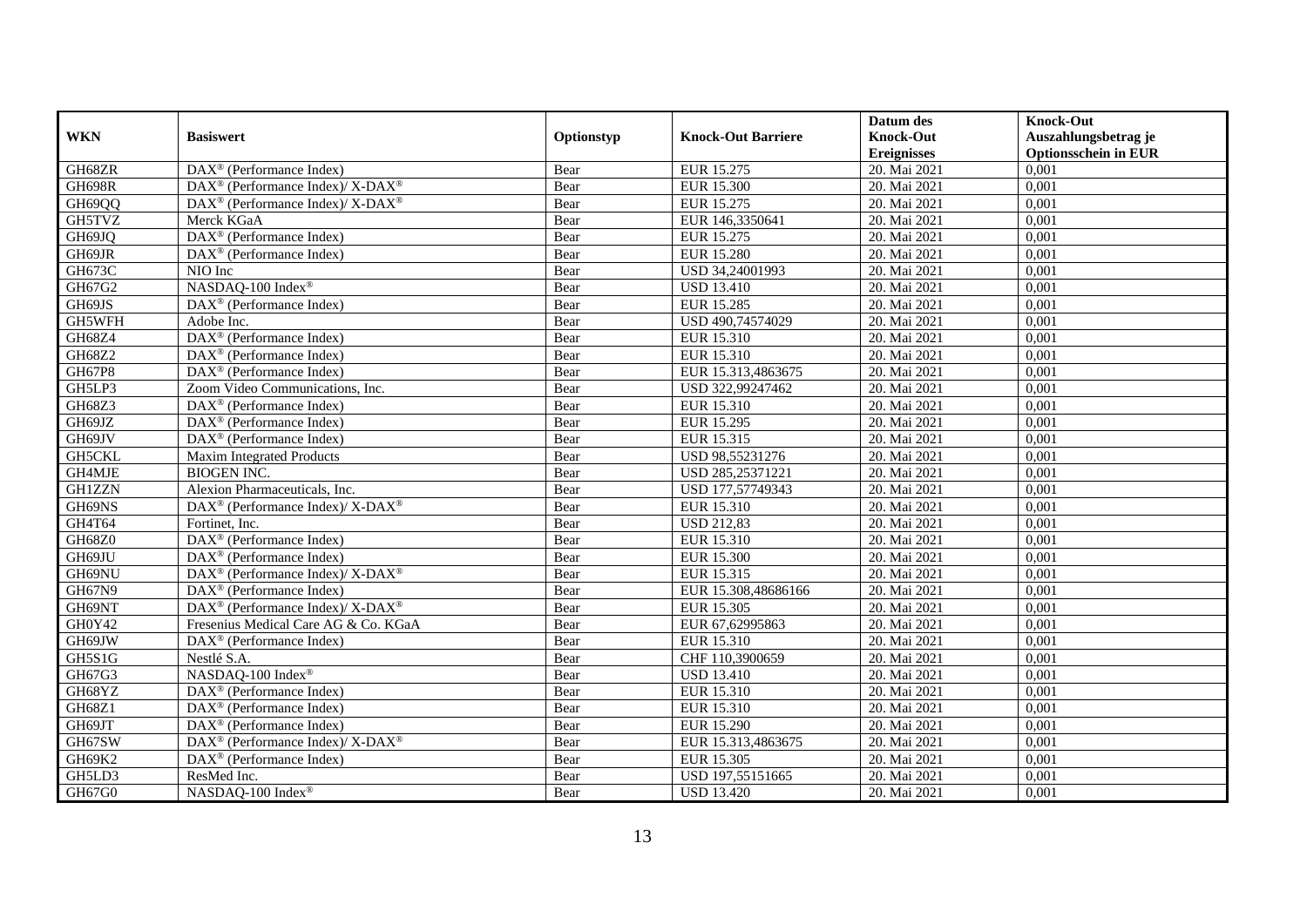|               |                                                          |            |                           | Datum des          | <b>Knock-Out</b>            |
|---------------|----------------------------------------------------------|------------|---------------------------|--------------------|-----------------------------|
| <b>WKN</b>    | <b>Basiswert</b>                                         | Optionstyp | <b>Knock-Out Barriere</b> | <b>Knock-Out</b>   | Auszahlungsbetrag je        |
|               |                                                          |            |                           | <b>Ereignisses</b> | <b>Optionsschein in EUR</b> |
| GH67G1        | NASDAQ-100 Index®                                        | Bear       | <b>USD 13.420</b>         | 20. Mai 2021       | 0,001                       |
| GH66Z0        | NASDAO-100 Index®                                        | Bear       | <b>USD 13.419,28</b>      | 20. Mai 2021       | 0,001                       |
| GH64AY        | BioNTech SE - ADR                                        | Bear       | USD 204,8990173           | 20. Mai 2021       | 0,001                       |
| GH5WFG        | Adobe Inc.                                               | Bear       | USD 493,12310367          | 20. Mai 2021       | 0,001                       |
| GH67FZ        | NASDAQ-100 Index®                                        | Bear       | <b>USD 13.430</b>         | 20. Mai 2021       | 0,001                       |
| GH67FY        | NASDAQ-100 Index®                                        | Bear       | <b>USD 13.430</b>         | 20. Mai 2021       | 0,001                       |
| GH67SR        | DAX <sup>®</sup> (Performance Index)/ X-DAX <sup>®</sup> | Bear       | EUR 15.318,48587333       | 20. Mai 2021       | 0,001                       |
| GH5YU2        | Hormel Foods Corporation                                 | Bear       | USD 49,4206737            | 20. Mai 2021       | 0,001                       |
| <b>GH624R</b> | NASDAQ-100 Index®                                        | Bear       | <b>USD 13.440</b>         | 20. Mai 2021       | 0,001                       |
| GH624Q        | NASDAQ-100 Index®                                        | Bear       | <b>USD 13.440</b>         | 20. Mai 2021       | 0,001                       |
| GH3UK8        | Trip.com Group Limited                                   | Bear       | USD 41,41605653           | 20. Mai 2021       | 0,001                       |
| GH66Z4        | NASDAQ-100 Index®                                        | Bear       | <b>USD 13.432,54</b>      | 20. Mai 2021       | 0,001                       |
| GH67LX        | DAX <sup>®</sup> (Performance Index)                     | Bear       | EUR 15.318,48587333       | 20. Mai 2021       | 0,001                       |
| GH64B0        | BioNTech SE - ADR                                        | Bear       | USD 205,86858678          | 20. Mai 2021       | 0,001                       |
| GH66Z8        | NASDAQ-100 Index®                                        | Bear       | USD 13.445,78             | 20. Mai 2021       | 0,001                       |
| GH5W6X        | Paycom Software, Inc.                                    | Bear       | USD 334,34315284          | 20. Mai 2021       | 0,001                       |
| GH4VYG        | <b>Brown-Forman Corporation</b>                          | Bear       | USD 79,10166856           | 20. Mai 2021       | 0,001                       |
| GH68YT        | $\overline{\text{DAX}}^{\textcirc}$ (Performance Index)  | Bear       | EUR 15.320                | 20. Mai 2021       | 0,001                       |
| GH64B1        | BioNTech SE - ADR                                        | Bear       | USD 207,80772574          | 20. Mai 2021       | 0,001                       |
| GH66SB        | Yum! Brands, Inc.                                        | Bear       | USD 119,7383909           | 20. Mai 2021       | 0,001                       |
| GH67S5        | DAX <sup>®</sup> (Performance Index)/ X-DAX <sup>®</sup> | Bear       | EUR 15.323,48537916       | 20. Mai 2021       | 0,001                       |
| GH68YY        | $DAX^{\circledcirc}$ (Performance Index)                 | Bear       | EUR 15.320                | 20. Mai 2021       | 0,001                       |
| GH68YU        | $\overline{\text{DAX}^{\otimes}}$ (Performance Index)    | Bear       | EUR 15.320                | 20. Mai 2021       | 0,001                       |
| GH68YW        | DAX <sup>®</sup> (Performance Index)                     | Bear       | EUR 15.320                | 20. Mai 2021       | 0,001                       |
| GH64B5        | <b>BioNTech SE - ADR</b>                                 | Bear       | USD 206,83815625          | 20. Mai 2021       | 0,001                       |
| GH624P        | NASDAQ-100 Index®                                        | Bear       | <b>USD 13.450</b>         | 20. Mai 2021       | 0,001                       |
| GH624N        | NASDAQ-100 Index®                                        | Bear       | <b>USD 13.450</b>         | 20. Mai 2021       | 0,001                       |
| GH64B2        | <b>BioNTech SE - ADR</b>                                 | Bear       | USD 208,77729521          | 20. Mai 2021       | 0,001                       |
| GH5WAB        | Moderna Inc                                              | Bear       | USD 166,1083066           | 20. Mai 2021       | 0,001                       |
| GH5YX9        | Centene Corp                                             | Bear       | USD 71,59062459           | 20. Mai 2021       | 0.001                       |
| GH68YX        | DAX <sup>®</sup> (Performance Index)                     | Bear       | EUR 15.320                | 20. Mai 2021       | 0,001                       |
| GH4MHS        | <b>BIOGEN INC.</b>                                       | Bear       | USD 288,1317433           | 20. Mai 2021       | 0,001                       |
| GH68YV        | DAX <sup>®</sup> (Performance Index)                     | Bear       | EUR 15.320                | 20. Mai 2021       | 0,001                       |
| GH4XTT        | Bristol-Myers Squibb Company                             | Bear       | USD 66,7708065            | 20. Mai 2021       | 0,001                       |
| <b>GH1KWP</b> | Arista Networks, Inc.                                    | Bear       | USD 332,80775409          | 20. Mai 2021       | 0,001                       |
| GH67MQ        | $DAX^{\circledast}$ (Performance Index)                  | Bear       | EUR 15.323,48537916       | 20. Mai 2021       | 0,001                       |
| GH610P        | PayPal Holdings, Inc.                                    | Bear       | USD 249,67403826          | 20. Mai 2021       | 0,001                       |
| GH5LB2        | Givaudan SA                                              | Bear       | CHF 3.948,83802854        | 20. Mai 2021       | 0,001                       |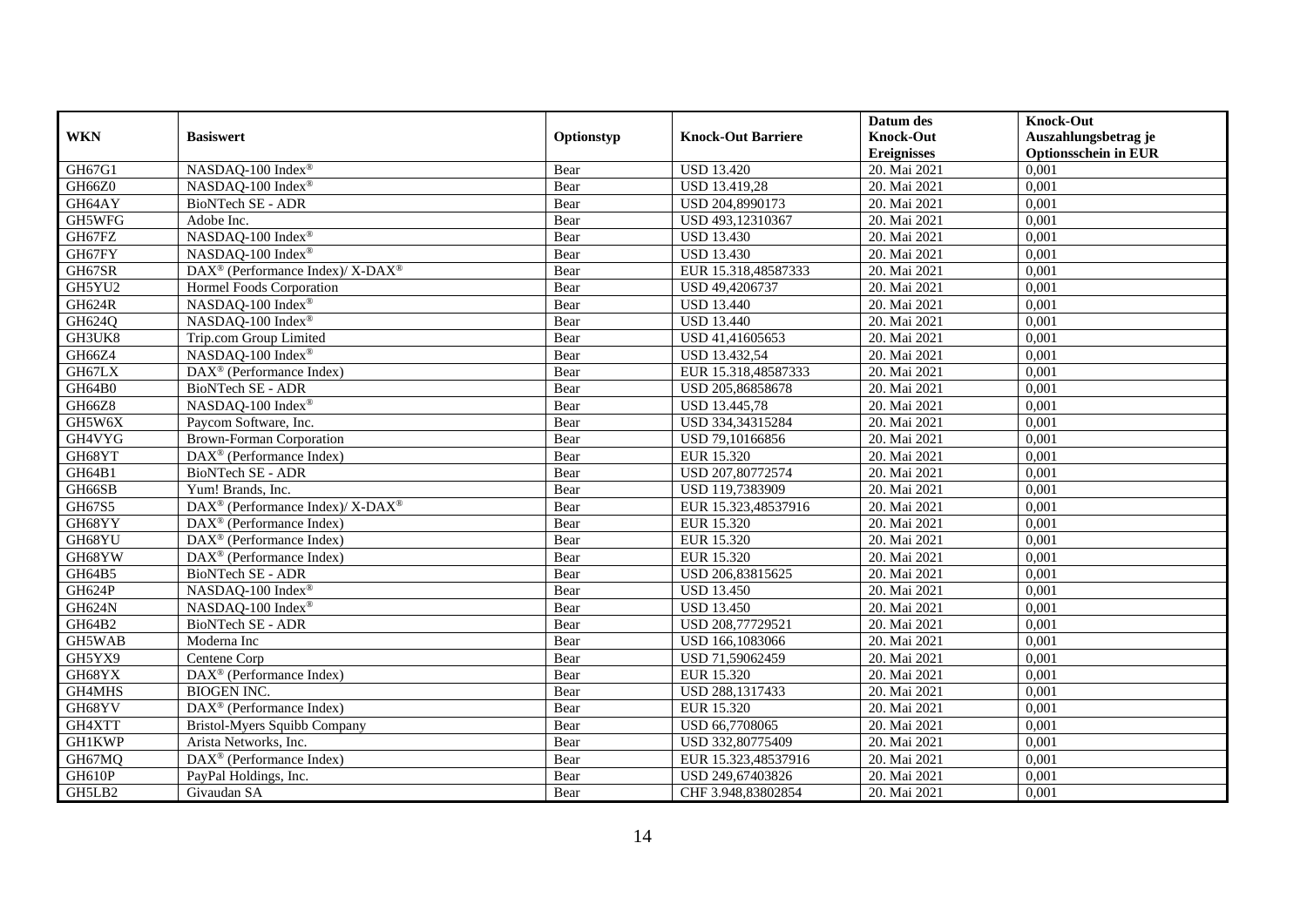|               |                                                          |            |                           | Datum des          | <b>Knock-Out</b>            |
|---------------|----------------------------------------------------------|------------|---------------------------|--------------------|-----------------------------|
| <b>WKN</b>    | <b>Basiswert</b>                                         | Optionstyp | <b>Knock-Out Barriere</b> | <b>Knock-Out</b>   | Auszahlungsbetrag je        |
|               |                                                          |            |                           | <b>Ereignisses</b> | <b>Optionsschein in EUR</b> |
| GH6710        | <b>SAP SE</b>                                            | Bear       | EUR 114,49550176          | 20. Mai 2021       | 0,001                       |
| GH69PW        | DAX <sup>®</sup> (Performance Index)/ X-DAX <sup>®</sup> | Bear       | EUR 15.320                | 20. Mai 2021       | 0,001                       |
| GH5WDY        | Ørsted A/S                                               | Bear       | DKK 905,12606526          | 20. Mai 2021       | 0,001                       |
| GH644N        | Scout24 AG                                               | Bear       | EUR 66,21953526           | 20. Mai 2021       | 0,001                       |
| <b>GH5S09</b> | <b>RWE AG</b>                                            | Bear       | EUR 32,37122877           | 20. Mai 2021       | 0,001                       |
| GH69K1        | DAX <sup>®</sup> (Performance Index)                     | Bear       | EUR 15.320                | 20. Mai 2021       | 0,001                       |
| GH624F        | NASDAQ-100 Index®                                        | Bear       | <b>USD 13.490</b>         | 20. Mai 2021       | 0,001                       |
| GH624H        | NASDAQ-100 Index®                                        | Bear       | <b>USD 13.480</b>         | 20. Mai 2021       | 0,001                       |
| GH624L        | NASDAQ-100 Index®                                        | Bear       | <b>USD 13.460</b>         | 20. Mai 2021       | 0,001                       |
| GH68Y7        | DAX <sup>®</sup> (Performance Index)                     | Bear       | EUR 15.350                | 20. Mai 2021       | 0,001                       |
| GH68XU        | DAX <sup>®</sup> (Performance Index)                     | Bear       | EUR 15.370                | 20. Mai 2021       | 0,001                       |
| GH624D        | NASDAQ-100 Index®                                        | Bear       | <b>USD 13.500</b>         | 20. Mai 2021       | 0,001                       |
| GH67JX        | S&P 500 <sup>®</sup> Index                               | Bear       | <b>USD 4.165</b>          | 20. Mai 2021       | 0,001                       |
| GH67JW        | S&P 500 <sup>®</sup> Index                               | Bear       | <b>USD 4.165</b>          | 20. Mai 2021       | 0,001                       |
| GH68YA        | DAX <sup>®</sup> (Performance Index)                     | Bear       | EUR 15.350                | 20. Mai 2021       | 0,001                       |
| GH67JV        | S&P 500 <sup>®</sup> Index                               | Bear       | <b>USD 4.167,5</b>        | 20. Mai 2021       | 0,001                       |
| GH624G        | NASDAO-100 Index®                                        | Bear       | <b>USD 13.480</b>         | 20. Mai 2021       | 0,001                       |
| GH68VC        | Dow Jones Industrial Average <sup>®</sup> Index          | Bear       | <b>USD 34.150</b>         | 20. Mai 2021       | 0,001                       |
| GH68Y0        | $\text{DAX}^{\circledast}$ (Performance Index)           | Bear       | EUR 15.360                | 20. Mai 2021       | 0,001                       |
| GH68XZ        | $DAX^{\circledast}$ (Performance Index)                  | Bear       | EUR 15.370                | 20. Mai 2021       | 0,001                       |
| GH624E        | NASDAQ-100 Index®                                        | Bear       | <b>USD 13.490</b>         | 20. Mai 2021       | 0.001                       |
| GH68XV        | $DAX^{\circledR}$ (Performance Index)                    | Bear       | EUR 15.370                | 20. Mai 2021       | 0,001                       |
| GH68YD        | DAX <sup>®</sup> (Performance Index)                     | Bear       | EUR 15.340                | 20. Mai 2021       | 0,001                       |
| GH68YC        | $DAX^{\circledR}$ (Performance Index)                    | Bear       | EUR 15.340                | 20. Mai 2021       | 0,001                       |
| GH68Y2        | $DAX^{\circledR}$ (Performance Index)                    | Bear       | EUR 15.360                | 20. Mai 2021       | 0,001                       |
| GH68XY        | $DAX^{\circledast}$ (Performance Index)                  | Bear       | EUR 15.370                | 20. Mai 2021       | 0,001                       |
| GH67JU        | $S\&P 500^{\circ}$ Index                                 | Bear       | <b>USD 4.167,5</b>        | 20. Mai 2021       | 0,001                       |
| <b>GH68Y5</b> | DAX <sup>®</sup> (Performance Index)                     | Bear       | EUR 15.360                | 20. Mai 2021       | 0,001                       |
| <b>GH624K</b> | NASDAQ-100 Index®                                        | Bear       | <b>USD 13.470</b>         | 20. Mai 2021       | 0,001                       |
| GH68YE        | $DAX^{\circledcirc}$ (Performance Index)                 | Bear       | EUR 15.340                | 20. Mai 2021       | 0.001                       |
| GH68Y6        | $DAX^{\circledR}$ (Performance Index)                    | Bear       | EUR 15.350                | 20. Mai 2021       | 0,001                       |
| GH68Y9        | $DAX^{\circledR}$ (Performance Index)                    | Bear       | EUR 15.350                | 20. Mai 2021       | 0,001                       |
| GH67S8        | DAX <sup>®</sup> (Performance Index)/X-DAX <sup>®</sup>  | Bear       | EUR 15.328,484885         | 20. Mai 2021       | 0,001                       |
| GH66ZD        | NASDAQ-100 Index®                                        | Bear       | USD 13.472,29             | 20. Mai 2021       | 0,001                       |
| GH624J        | NASDAQ-100 Index®                                        | Bear       | <b>USD 13.470</b>         | 20. Mai 2021       | 0,001                       |
| GH67M2        | DAX <sup>®</sup> (Performance Index)                     | Bear       | EUR 15.353,48241416       | 20. Mai 2021       | 0,001                       |
| GH68Y1        | $DAX^{\circledast}$ (Performance Index)                  | Bear       | EUR 15.360                | 20. Mai 2021       | 0,001                       |
| GH69NW        | DAX <sup>®</sup> (Performance Index)/ X-DAX <sup>®</sup> | Bear       | EUR 15.335                | 20. Mai 2021       | 0,001                       |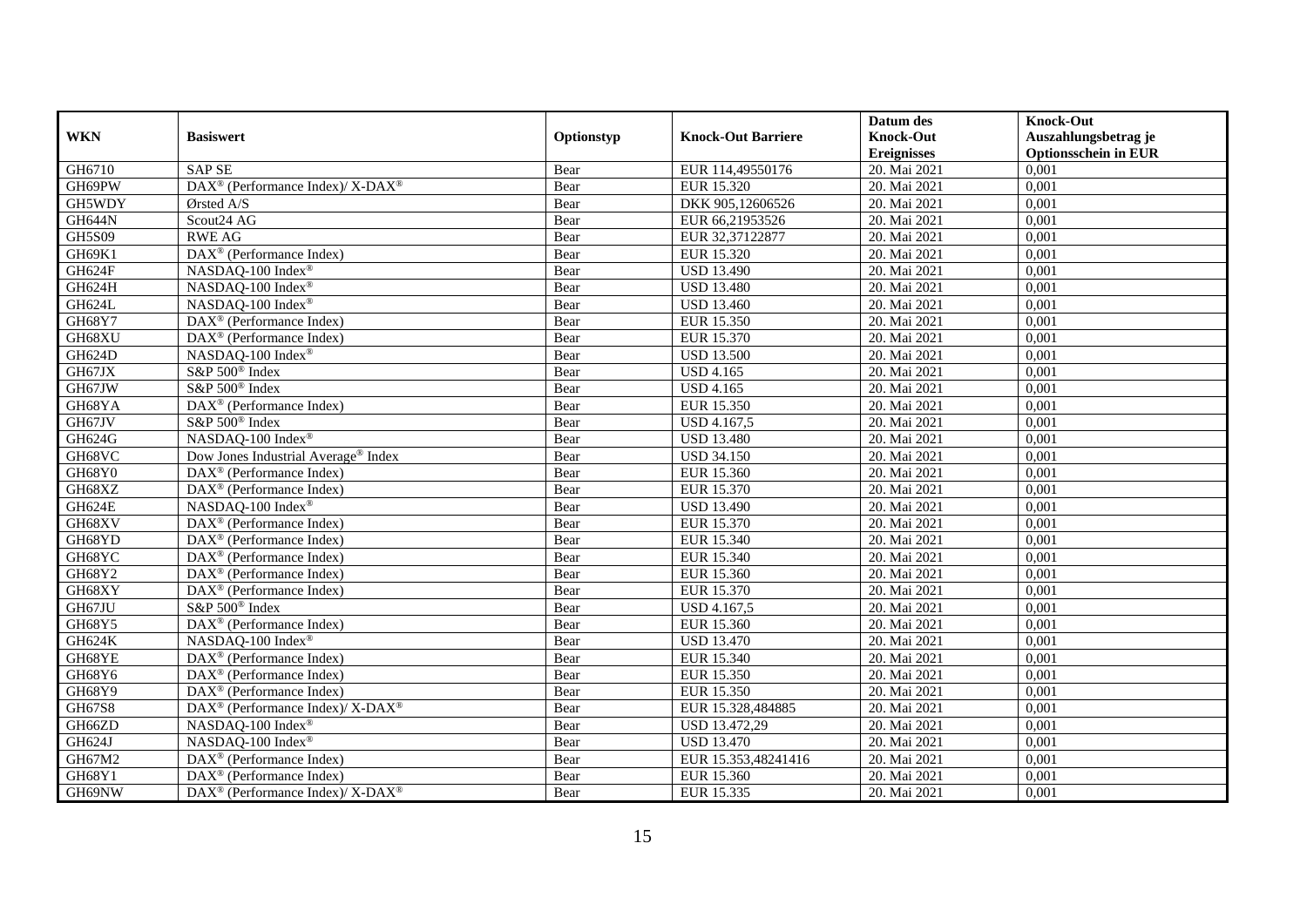|               |                                                                           |            |                           | Datum des          | <b>Knock-Out</b>            |
|---------------|---------------------------------------------------------------------------|------------|---------------------------|--------------------|-----------------------------|
| <b>WKN</b>    | <b>Basiswert</b>                                                          | Optionstyp | <b>Knock-Out Barriere</b> | <b>Knock-Out</b>   | Auszahlungsbetrag je        |
|               |                                                                           |            |                           | <b>Ereignisses</b> | <b>Optionsschein in EUR</b> |
| GH66Z9        | NASDAQ-100 Index®                                                         | Bear       | USD 13.459,03             | 20. Mai 2021       | 0,001                       |
| GH67NF        | $DAX^{\circledR}$ (Performance Index)                                     | Bear       | EUR 15.368,48093166       | 20. Mai 2021       | 0,001                       |
| GH67RY        | DAX <sup>®</sup> (Performance Index)/ X-DAX <sup>®</sup>                  | Bear       | EUR 15.388,478955         | 20. Mai 2021       | 0,001                       |
| GH67TM        | $DAX^{\circledast}$ (Performance Index)/ X-DAX <sup>®</sup>               | Bear       | EUR 15.343,4834025        | 20. Mai 2021       | 0,001                       |
| GH68YL        | DAX <sup>®</sup> (Performance Index)                                      | Bear       | EUR 15.330                | 20. Mai 2021       | 0,001                       |
| GH69P4        | $DAX^{\circledast}$ (Performance Index)/ $\overline{X-DAX^{\circledast}}$ | Bear       | EUR 15.355                | 20. Mai 2021       | 0,001                       |
| GH68YP        | $DAX^{\circledcirc}$ (Performance Index)                                  | Bear       | EUR 15.325                | 20. Mai 2021       | 0,001                       |
| GH68YQ        | DAX <sup>®</sup> (Performance Index)                                      | Bear       | EUR 15.325                | 20. Mai 2021       | 0,001                       |
| GH68YS        | $DAX^{\circledcirc}$ (Performance Index)                                  | Bear       | EUR 15.325                | 20. Mai 2021       | 0,001                       |
| GH68YB        | $DAX^{\circledast}$ (Performance Index)                                   | Bear       | EUR 15.350                | 20. Mai 2021       | 0,001                       |
| GH66Y5        | NASDAQ-100 Index®                                                         | Bear       | USD 13.485,57             | 20. Mai 2021       | 0,001                       |
| GH67MF        | DAX <sup>®</sup> (Performance Index)                                      | Bear       | EUR 15.363,48142583       | 20. Mai 2021       | 0,001                       |
| GH69PC        | $DAX^{\circledast}$ (Performance Index)/ X-DAX <sup>®</sup>               | Bear       | EUR 15.350                | 20. Mai 2021       | 0,001                       |
| GH69P5        | $DAX^{\circledast}$ (Performance Index)/ X-DAX <sup>®</sup>               | Bear       | EUR 15.360                | 20. Mai 2021       | 0,001                       |
| GH68YM        | DAX <sup>®</sup> (Performance Index)                                      | Bear       | EUR 15.325                | 20. Mai 2021       | 0,001                       |
| GH69P1        | $DAX^{\circledast}$ (Performance Index)/ $\overline{X-DAX^{\circledast}}$ | Bear       | EUR 15.345                | 20. Mai 2021       | 0,001                       |
| GH67RZ        | DAX <sup>®</sup> (Performance Index)/X-DAX <sup>®</sup>                   | Bear       | EUR 15.378,47994333       | 20. Mai 2021       | 0,001                       |
| GH69PV        | DAX <sup>®</sup> (Performance Index)/ X-DAX <sup>®</sup>                  | Bear       | EUR 15.365                | 20. Mai 2021       | 0,001                       |
| GH68YK        | $DAX^{\circledast}$ (Performance Index)                                   | Bear       | EUR 15.330                | 20. Mai 2021       | 0,001                       |
| GH67S9        | DAX <sup>®</sup> (Performance Index)/ X-DAX <sup>®</sup>                  | Bear       | EUR 15.338,48389666       | 20. Mai 2021       | 0,001                       |
| GH68XW        | $DAX^{\circledast}$ (Performance Index)                                   | Bear       | EUR 15.370                | 20. Mai 2021       | 0.001                       |
| GH67SE        | $DAX^{\circledcirc}$ (Performance Index)/ X-DAX <sup>®</sup>              | Bear       | EUR 15.363,48142583       | 20. Mai 2021       | 0,001                       |
| GH67MG        | $DAX^{\circledR}$ (Performance Index)                                     | Bear       | EUR 15.338,48389666       | 20. Mai 2021       | 0,001                       |
| GH68XX        | $DAX^{\circledR}$ (Performance Index)                                     | Bear       | EUR 15.370                | 20. Mai 2021       | 0,001                       |
| GH69P8        | DAX <sup>®</sup> (Performance Index)/ X-DAX <sup>®</sup>                  | Bear       | EUR 15.370                | 20. Mai 2021       | 0,001                       |
| GH67SF        | DAX <sup>®</sup> (Performance Index)/ X-DAX <sup>®</sup>                  | Bear       | EUR 15.353,48241416       | 20. Mai 2021       | 0,001                       |
| GH67NK        | DAX <sup>®</sup> (Performance Index)                                      | Bear       | EUR 15.358,48192          | 20. Mai 2021       | 0,001                       |
| GH5RQ6        | Intuit Inc.                                                               | Bear       | USD 434,76899728          | 20. Mai 2021       | 0,001                       |
| GH66ZB        | NASDAQ-100 Index®                                                         | Bear       | USD 13.498,82             | 20. Mai 2021       | 0,001                       |
| GH646N        | Microchip Technology Incorporated                                         | Bear       | USD 151,30914666          | 20. Mai 2021       | 0.001                       |
| <b>GH645V</b> | Xilinx Inc.                                                               | Bear       | USD 122,91908504          | 20. Mai 2021       | 0,001                       |
| GH47QJ        | NetEase Inc ADR                                                           | Bear       | USD 118,17295825          | 20. Mai 2021       | 0,001                       |
| GH642W        | <b>Cognizant Technology Solutions Corporation</b>                         | Bear       | USD 71,81005975           | 20. Mai 2021       | 0,001                       |
| GH68YJ        | $\overline{\text{DAX}^{\otimes}}$ (Performance Index)                     | Bear       | EUR 15.330                | 20. Mai 2021       | 0,001                       |
| GH4XTY        | Bristol-Myers Squibb Company                                              | Bear       | USD 67,16949766           | 20. Mai 2021       | 0,001                       |
| GH5YXB        | Centene Corp                                                              | Bear       | USD 71,94018819           | 20. Mai 2021       | 0,001                       |
| GH68Y8        | DAX <sup>®</sup> (Performance Index)                                      | Bear       | EUR 15.350                | 20. Mai 2021       | 0,001                       |
| <b>GH649Z</b> | IQVIA Holdings Inc.                                                       | Bear       | USD 236,48414168          | 20. Mai 2021       | 0,001                       |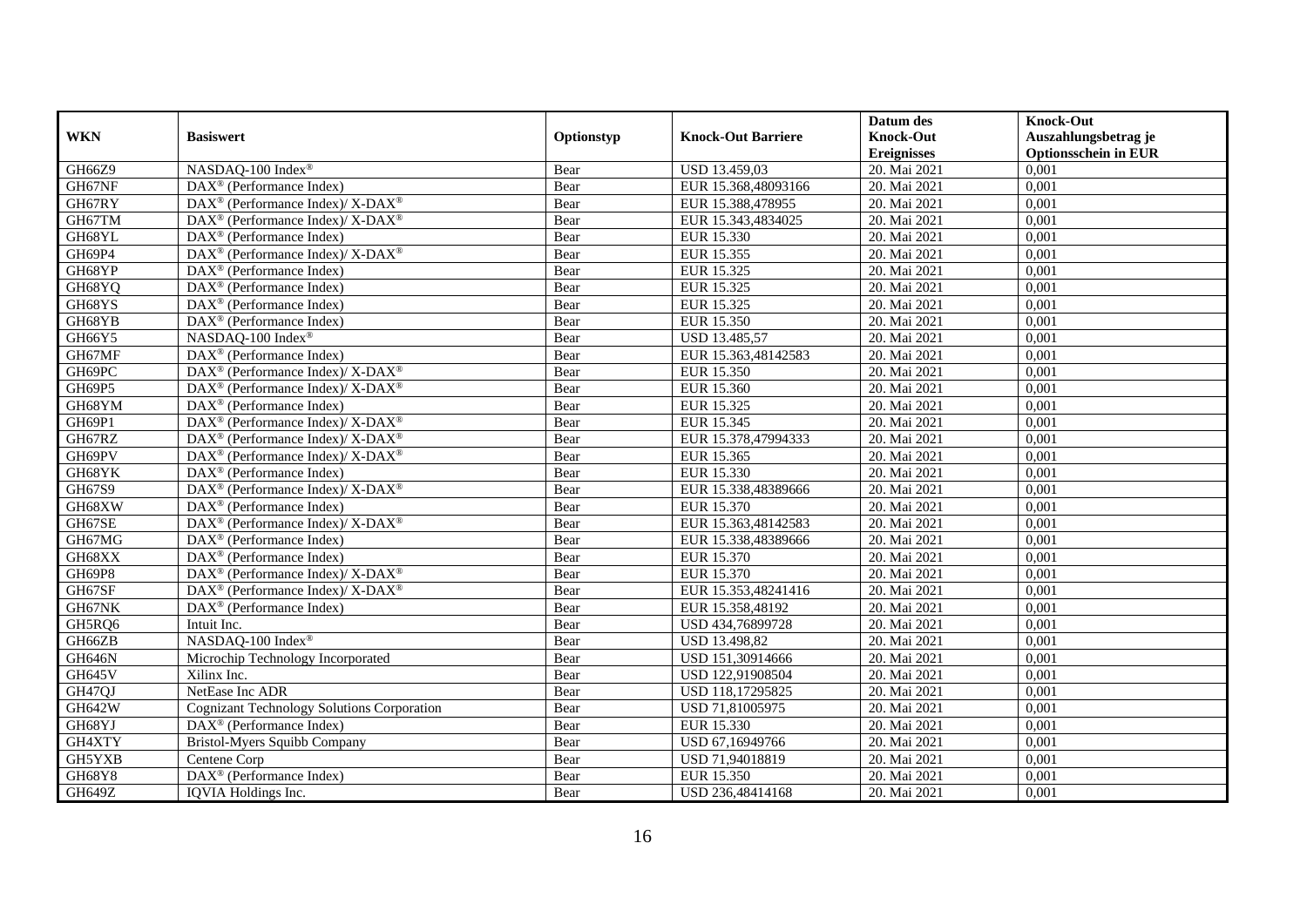|               |                                                                     |            |                           | Datum des          | <b>Knock-Out</b>            |
|---------------|---------------------------------------------------------------------|------------|---------------------------|--------------------|-----------------------------|
| <b>WKN</b>    | <b>Basiswert</b>                                                    | Optionstyp | <b>Knock-Out Barriere</b> | <b>Knock-Out</b>   | Auszahlungsbetrag je        |
|               |                                                                     |            |                           | <b>Ereignisses</b> | <b>Optionsschein in EUR</b> |
| GH67SC        | DAX <sup>®</sup> (Performance Index)/ X-DAX <sup>®</sup>            | Bear       | EUR 15.358,48192          | 20. Mai 2021       | 0,001                       |
| GH69P3        | $DAX^{\circledcirc}$ (Performance Index)/ X-DAX <sup>®</sup>        | Bear       | EUR 15.340                | 20. Mai 2021       | 0,001                       |
| GH624M        | NASDAO-100 Index®                                                   | Bear       | <b>USD 13.460</b>         | 20. Mai 2021       | 0,001                       |
| GH67SB        | DAX <sup>®</sup> (Performance Index)/ X-DAX <sup>®</sup>            | Bear       | EUR 15.348,48290833       | 20. Mai 2021       | 0,001                       |
| GH68YN        | DAX <sup>®</sup> (Performance Index)                                | Bear       | EUR 15.325                | 20. Mai 2021       | 0,001                       |
| GH67SA        | DAX <sup>®</sup> (Performance Index)/ X-DAX <sup>®</sup>            | Bear       | EUR 15.333,48439083       | 20. Mai 2021       | 0,001                       |
| GF71GG        | L'Oréal S.A.                                                        | Bear       | EUR 358,7447253           | 20. Mai 2021       | 0,001                       |
| GH69P2        | DAX <sup>®</sup> (Performance Index)/ X-DAX <sup>®</sup>            | Bear       | EUR 15.330                | 20. Mai 2021       | 0,001                       |
| GH67PC        | $DAX^{\circledcirc}$ (Performance Index)                            | Bear       | EUR 15.333,48439083       | 20. Mai 2021       | 0,001                       |
| GH69P0        | DAX <sup>®</sup> (Performance Index)/ X-DAX <sup>®</sup>            | Bear       | EUR 15.325                | 20. Mai 2021       | 0,001                       |
| GH47QQ        | NetEase Inc ADR                                                     | Bear       | USD 118,88819474          | 20. Mai 2021       | 0.001                       |
| <b>GC9TUR</b> | The Hershey Company                                                 | Bear       | USD 173,61007924          | 20. Mai 2021       | 0,001                       |
| GC7BHA        | Colgate-Palmolive Company                                           | Bear       | USD 84,51895033           | 20. Mai 2021       | 0,001                       |
| GH68YR        | DAX <sup>®</sup> (Performance Index)                                | Bear       | EUR 15.325                | 20. Mai 2021       | 0,001                       |
| GH67SD        | DAX <sup>®</sup> (Performance Index)/ X-DAX <sup>®</sup>            | Bear       | EUR 15.373,4804375        | 20. Mai 2021       | 0,001                       |
| <b>GH674A</b> | NIO Inc                                                             | Bear       | USD 34,3999733            | 20. Mai 2021       | 0,001                       |
| GH6102        | PayPal Holdings, Inc.                                               | Bear       | USD 250,90322121          | 20. Mai 2021       | 0,001                       |
| GH68YF        | DAX <sup>®</sup> (Performance Index)                                | Bear       | EUR 15.340                | 20. Mai 2021       | 0,001                       |
| GH67N5        | DAX <sup>®</sup> (Performance Index)                                | Bear       | EUR 15.343,4834025        | 20. Mai 2021       | 0,001                       |
| GH67SJ        | $DAX^{\circledcirc}$ (Performance Index)/ X-DAX <sup>®</sup>        | Bear       | EUR 15.368,48093166       | 20. Mai 2021       | 0,001                       |
| GH68YG        | $DAX^{\circledast}$ (Performance Index)                             | Bear       | EUR 15.340                | 20. Mai 2021       | 0,001                       |
| GH67NQ        | DAX <sup>®</sup> (Performance Index)                                | Bear       | EUR 15.328,484885         | 20. Mai 2021       | 0,001                       |
| GH624C        | NASDAQ-100 Index®                                                   | Bear       | <b>USD 13.500</b>         | 20. Mai 2021       | 0,001                       |
| GH67PA        | DAX <sup>®</sup> (Performance Index)                                | Bear       | EUR 15.348,48290833       | 20. Mai 2021       | 0,001                       |
| GH68VD        | Dow Jones Industrial Average® Index                                 | Bear       | <b>USD 34.150</b>         | 20. Mai 2021       | 0.001                       |
| GH5C1M        | ICE Brent Crude Oil Future (Generic Front Month<br>Future)          | Bull       | <b>USD 64,81</b>          | 20. Mai 2021       | 0,001                       |
| GH67RV        | DAX <sup>®</sup> (Performance Index)/ X-DAX <sup>®</sup>            | Bear       | EUR 15.383,47944916       | 20. Mai 2021       | 0,001                       |
| GH68Y3        | DAX <sup>®</sup> (Performance Index)                                | Bear       | EUR 15.360                | 20. Mai 2021       | 0,001                       |
| GH5C1J        | NYMEX Light, Sweet Crude Oil Future (Generic Front<br>Month Future) | Bull       | <b>USD 61,81</b>          | 20. Mai 2021       | 0,001                       |
| GH68YH        | DAX <sup>®</sup> (Performance Index)                                | Bear       | EUR 15.340                | 20. Mai 2021       | 0.001                       |
| GH68Y4        | DAX <sup>®</sup> (Performance Index)                                | Bear       | EUR 15.360                | 20. Mai 2021       | 0,001                       |
| GH5YSS        | DXC Technology Company                                              | Bear       | USD 37,15361655           | 20. Mai 2021       | 0,001                       |
| GH624A        | NASDAQ-100 Index®                                                   | Bear       | <b>USD 13.510</b>         | 20. Mai 2021       | 0,001                       |
| GH66Y4        | NASDAQ-100 Index®                                                   | Bear       | USD 13.512,07             | 20. Mai 2021       | 0,001                       |
| GH624B        | NASDAQ-100 Index®                                                   | Bear       | <b>USD 13.510</b>         | 20. Mai 2021       | 0,001                       |
| GH6104        | PayPal Holdings, Inc.                                               | Bear       | USD 252,14239751          | 20. Mai 2021       | 0,001                       |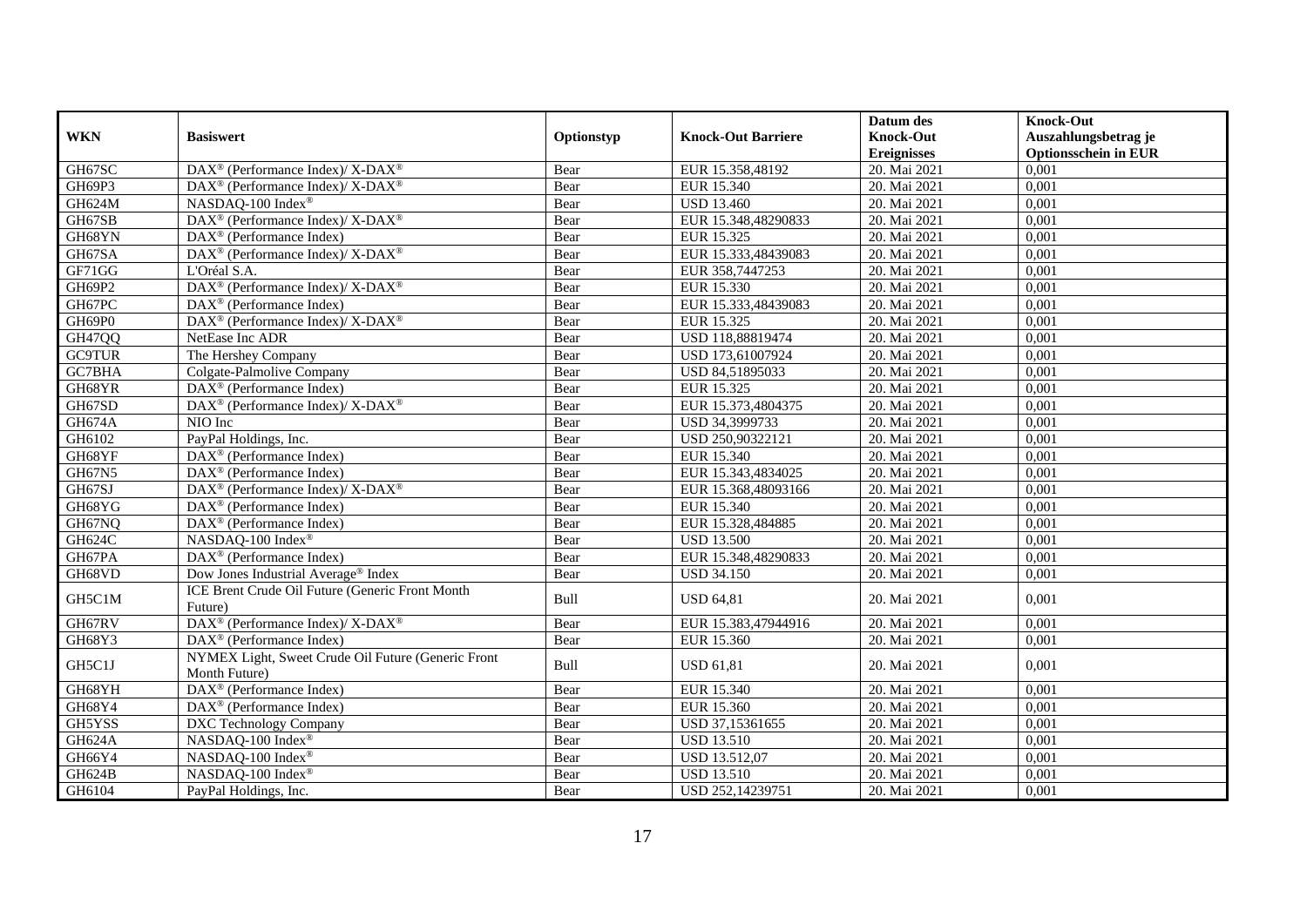|               |                                                                     |            |                           | Datum des          | <b>Knock-Out</b>            |
|---------------|---------------------------------------------------------------------|------------|---------------------------|--------------------|-----------------------------|
| <b>WKN</b>    | <b>Basiswert</b>                                                    | Optionstyp | <b>Knock-Out Barriere</b> | <b>Knock-Out</b>   | Auszahlungsbetrag je        |
|               |                                                                     |            |                           | <b>Ereignisses</b> | <b>Optionsschein in EUR</b> |
| GH67JT        | S&P 500 <sup>®</sup> Index                                          | Bear       | <b>USD 4.170</b>          | 20. Mai 2021       | 0,001                       |
| GH62QJ        | S&P 500 <sup>®</sup> Index                                          | Bear       | <b>USD 4.172,5</b>        | 20. Mai 2021       | 0,001                       |
| GH6248        | NASDAQ-100 Index®                                                   | Bear       | <b>USD 13.520</b>         | 20. Mai 2021       | 0,001                       |
| GH6249        | NASDAQ-100 Index®                                                   | Bear       | <b>USD 13.520</b>         | 20. Mai 2021       | 0,001                       |
| GH67JS        | S&P 500 <sup>®</sup> Index                                          | Bear       | <b>USD 4.170</b>          | 20. Mai 2021       | 0,001                       |
| GH62QH        | S&P 500 <sup>®</sup> Index                                          | Bear       | <b>USD 4.172,5</b>        | 20. Mai 2021       | 0,001                       |
| GH67S1        | DAX <sup>®</sup> (Performance Index)/ X-DAX <sup>®</sup>            | Bear       | EUR 15.393,47846083       | 20. Mai 2021       | 0,001                       |
| GH642H        | Xilinx Inc.                                                         | Bear       | USD 123,84877559          | 20. Mai 2021       | 0,001                       |
| GH671G        | Peloton Interactive Inc.                                            | Bear       | USD 100,38771455          | 20. Mai 2021       | 0,001                       |
| GH66Y6        | NASDAQ-100 Index®                                                   | Bear       | USD 13.525,31             | 20. Mai 2021       | 0,001                       |
| <b>GH5LNB</b> | Zoom Video Communications, Inc.                                     | Bear       | USD 324,81684027          | 20. Mai 2021       | 0,001                       |
| GH6B9H        | ICE Brent Crude Oil Future (Generic Front Month<br>Future)          | Bull       | <b>USD 65,82</b>          | 21. Mai 2021       | 0,001                       |
| GH6B9G        | ICE Brent Crude Oil Future (Generic Front Month<br>Future)          | Bull       | <b>USD 66,32</b>          | 21. Mai 2021       | 0,001                       |
| GH6B9C        | NYMEX Light, Sweet Crude Oil Future (Generic Front<br>Month Future) | Bull       | <b>USD 62,75</b>          | 21. Mai 2021       | 0,001                       |
| GH6B9J        | ICE Brent Crude Oil Future (Generic Front Month<br>Future)          | Bull       | <b>USD 65,32</b>          | 21. Mai 2021       | 0,001                       |
| GH6B9D        | <b>EUREX Euro Bund Future (Generic Front Month</b><br>Future)       | Bear       | EUR 168,84                | 21. Mai 2021       | 0,001                       |
| GH6B9B        | NYMEX Light, Sweet Crude Oil Future (Generic Front<br>Month Future) | Bull       | <b>USD 63,25</b>          | 21. Mai 2021       | 0.001                       |
| GH68XE        | DAX <sup>®</sup> (Performance Index)                                | Bear       | EUR 15.390                | 21. Mai 2021       | 0,001                       |
| GH68X5        | $\text{DAX}^{\circledast}$ (Performance Index)                      | Bear       | EUR 15.410                | 21. Mai 2021       | 0,001                       |
| GH68XB        | DAX <sup>®</sup> (Performance Index)                                | Bear       | <b>EUR 15.400</b>         | 21. Mai 2021       | 0.001                       |
| GH68XM        | $DAX^{\circledR}$ (Performance Index)                               | Bear       | EUR 15.380                | 21. Mai 2021       | 0,001                       |
| GH68X1        | $DAX^{\circledast}$ (Performance Index)                             | Bear       | EUR 15.410                | 21. Mai 2021       | 0,001                       |
| GH68X9        | $DAX^{\circledR}$ (Performance Index)                               | Bear       | <b>EUR 15.400</b>         | 21. Mai 2021       | 0,001                       |
| GH68XJ        | $DAX^{\circledast}$ (Performance Index)                             | Bear       | EUR 15.390                | 21. Mai 2021       | 0,001                       |
| GH68X7        | $DAX^{\circledast}$ (Performance Index)                             | Bear       | EUR 15.400                | 21. Mai 2021       | 0,001                       |
| GH68XK        | DAX <sup>®</sup> (Performance Index)                                | Bear       | EUR 15.380                | 21. Mai 2021       | 0,001                       |
| GH68XS        | $DAX^{\circledR}$ (Performance Index)                               | Bear       | EUR 15.375                | 21. Mai 2021       | 0,001                       |
| GH68X6        | $\overline{\text{DAX}}^{\textcirc}$ (Performance Index)             | Bear       | EUR 15.410                | 21. Mai 2021       | 0,001                       |
| GH68X4        | DAX <sup>®</sup> (Performance Index)                                | Bear       | EUR 15.410                | 21. Mai 2021       | 0,001                       |
| GH68XQ        | $DAX^{\circledR}$ (Performance Index)                               | Bear       | EUR 15.375                | 21. Mai 2021       | 0,001                       |
| GH68XP        | $DAX^{\circledast}$ (Performance Index)                             | Bear       | EUR 15.375                | 21. Mai 2021       | 0,001                       |
| GH68XF        | DAX <sup>®</sup> (Performance Index)                                | Bear       | EUR 15.390                | 21. Mai 2021       | 0,001                       |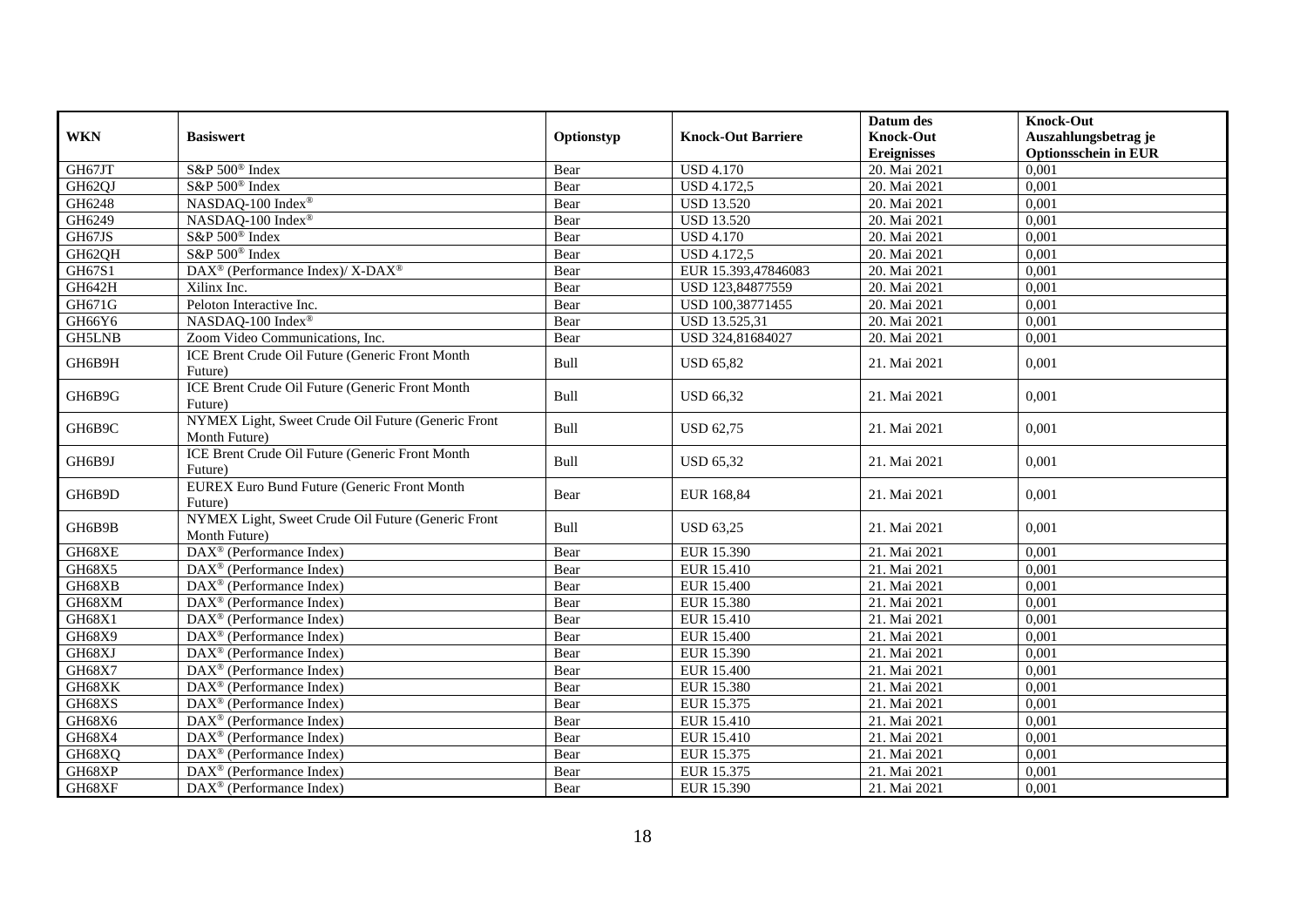|               |                                                             |            |                           | Datum des          | <b>Knock-Out</b>            |
|---------------|-------------------------------------------------------------|------------|---------------------------|--------------------|-----------------------------|
| <b>WKN</b>    | <b>Basiswert</b>                                            | Optionstyp | <b>Knock-Out Barriere</b> | <b>Knock-Out</b>   | Auszahlungsbetrag je        |
|               |                                                             |            |                           | <b>Ereignisses</b> | <b>Optionsschein in EUR</b> |
| GH68X2        | DAX <sup>®</sup> (Performance Index)                        | Bear       | EUR 15.410                | 21. Mai 2021       | 0,001                       |
| <b>GH67N0</b> | $DAX^{\circledR}$ (Performance Index)                       | Bear       | EUR 15.381,95648469       | 21. Mai 2021       | 0,001                       |
| GH68XN        | DAX <sup>®</sup> (Performance Index)                        | Bear       | EUR 15.375                | 21. Mai 2021       | 0,001                       |
| GH68XC        | $DAX^{\circledast}$ (Performance Index)                     | Bear       | <b>EUR 15.400</b>         | 21. Mai 2021       | 0,001                       |
| GH68XT        | DAX <sup>®</sup> (Performance Index)                        | Bear       | EUR 15.375                | 21. Mai 2021       | 0,001                       |
| GH68X8        | DAX <sup>®</sup> (Performance Index)                        | Bear       | <b>EUR 15.400</b>         | 21. Mai 2021       | 0,001                       |
| <b>GH698Q</b> | DAX <sup>®</sup> (Performance Index)/X-DAX <sup>®</sup>     | Bear       | <b>EUR 15.400</b>         | 21. Mai 2021       | 0,001                       |
| GH68XR        | $DAX^{\circledR}$ (Performance Index)                       | Bear       | EUR 15.375                | 21. Mai 2021       | 0,001                       |
| GH68XG        | DAX <sup>®</sup> (Performance Index)                        | Bear       | EUR 15.390                | 21. Mai 2021       | 0,001                       |
| GH6CVC        | CAC 40 <sup>®</sup> Index                                   | Bear       | EUR 6.351,54              | 21. Mai 2021       | 0,001                       |
| GH6CXE        | TecDAX <sup>®</sup> (Performance Index)                     | Bear       | EUR 3.381,42              | 21. Mai 2021       | 0,001                       |
| GH6CXC        | TecDAX <sup>®</sup> (Performance Index)                     | Bear       | EUR 3.371,51              | 21. Mai 2021       | 0,001                       |
| GH698P        | $DAX^{\circledast}$ (Performance Index)/ X-DAX <sup>®</sup> | Bear       | EUR 15.400                | 21. Mai 2021       | 0,001                       |
| GH68XD        | $DAX^{\circledcirc}$ (Performance Index)                    | Bear       | EUR 15.390                | 21. Mai 2021       | 0,001                       |
| GH67QX        | DAX <sup>®</sup> (Performance Index)                        | Bear       | EUR 15.391,95450646       | 21. Mai 2021       | 0,001                       |
| GH6D2Z        | $AEX-Index^{\circledR}$                                     | Bear       | EUR 705,32                | 21. Mai 2021       | 0,001                       |
| <b>GH6CVN</b> | EURO STOXX 50 <sup>®</sup> Index (Price EUR)                | Bear       | EUR 3.997,34              | 21. Mai 2021       | 0,001                       |
| GH67LW        | $DAX^{\circledcirc}$ (Performance Index)                    | Bear       | EUR 15.376,95747381       | 21. Mai 2021       | 0,001                       |
| GH68XA        | $DAX^{\circledast}$ (Performance Index)                     | Bear       | EUR 15.400                | 21. Mai 2021       | 0,001                       |
| GH68X3        | $DAX^{\circledast}$ (Performance Index)                     | Bear       | EUR 15.410                | 21. Mai 2021       | 0,001                       |
| GH67NU        | $DAX^{\circledast}$ (Performance Index)                     | Bear       | EUR 15.386,95549558       | 21. Mai 2021       | 0.001                       |
| <b>GH6CVR</b> | EURO STOXX 50 <sup>®</sup> Index (Price EUR)                | Bear       | EUR 4.009,17              | 21. Mai 2021       | 0,001                       |
| GH6CX9        | TecDAX <sup>®</sup> (Performance Index)                     | Bear       | EUR 3.364,9               | 21. Mai 2021       | 0,001                       |
| GH6CX8        | TecDAX <sup>®</sup> (Performance Index)                     | Bear       | EUR 3.374,81              | 21. Mai 2021       | 0,001                       |
| GH6CX5        | TecDAX <sup>®</sup> (Performance Index)                     | Bear       | EUR 3.368,2               | 21. Mai 2021       | 0,001                       |
| GH68XH        | DAX <sup>®</sup> (Performance Index)                        | Bear       | EUR 15.390                | 21. Mai 2021       | 0,001                       |
| GH6CY6        | TecDAX <sup>®</sup> (Performance Index)                     | Bear       | EUR 3.351,68              | 21. Mai 2021       | 0,001                       |
| GH67QN        | $DAX^{\circledR}$ (Performance Index)                       | Bear       | EUR 15.371,95846293       | 21. Mai 2021       | 0,001                       |
| GH6CVP        | EURO STOXX 50 <sup>®</sup> Index (Price EUR)                | Bear       | EUR 4.001,28              | 21. Mai 2021       | 0,001                       |
| GH68XL        | $DAX^{\circledcirc}$ (Performance Index)                    | Bear       | EUR 15.380                | 21. Mai 2021       | 0.001                       |
| GH6CX3        | TecDAX <sup>®</sup> (Performance Index)                     | Bear       | EUR 3.358,29              | 21. Mai 2021       | 0,001                       |
| GH6CY3        | TecDAX <sup>®</sup> (Performance Index)                     | Bear       | EUR 3.345,07              | 21. Mai 2021       | 0,001                       |
| GH60X6        | MorphoSys AG                                                | Bear       | EUR 69,74544602           | 21. Mai 2021       | 0,001                       |
| <b>GH6CVM</b> | EURO STOXX 50 <sup>®</sup> Index (Price EUR)                | Bear       | EUR 3.993,41              | 21. Mai 2021       | 0,001                       |
| GH6489        | <b>VERBUND AG</b>                                           | Bear       | EUR 74,70470465           | 21. Mai 2021       | 0,001                       |
| GH6D1S        | MDAX <sup>®</sup> (Performance Index)                       | Bear       | EUR 32.351,72             | 21. Mai 2021       | 0,001                       |
| GH6CY0        | EURO STOXX 50 <sup>®</sup> Index (Price EUR)                | Bear       | EUR 4.005,22              | 21. Mai 2021       | 0,001                       |
| <b>GH6CWJ</b> | CAC 40 <sup>®</sup> Index                                   | Bear       | EUR 6.364,08              | 21. Mai 2021       | 0,001                       |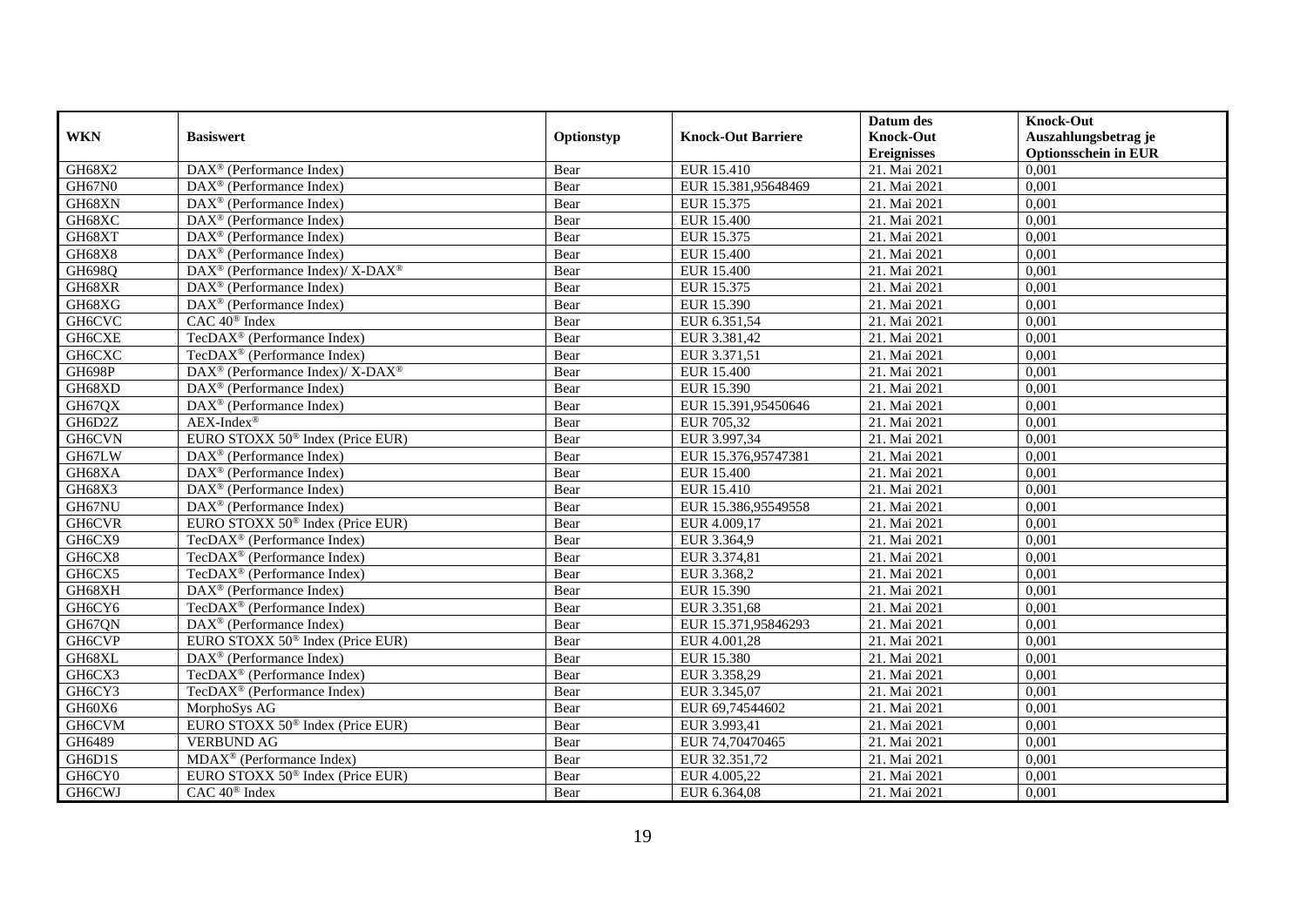|               |                                                                     |            |                           | Datum des          | <b>Knock-Out</b>            |
|---------------|---------------------------------------------------------------------|------------|---------------------------|--------------------|-----------------------------|
| <b>WKN</b>    | <b>Basiswert</b>                                                    | Optionstyp | <b>Knock-Out Barriere</b> | <b>Knock-Out</b>   | Auszahlungsbetrag je        |
|               |                                                                     |            |                           | <b>Ereignisses</b> | <b>Optionsschein in EUR</b> |
| GH66YM        | <b>AIXTRON SE</b>                                                   | Bear       | EUR 16,1322984            | 21. Mai 2021       | 0,001                       |
| GH5RS6        | Moncler S.p.A                                                       | Bear       | EUR 53,43680587           | 21. Mai 2021       | 0,001                       |
| <b>GF1LWJ</b> | Sanofi                                                              | Bear       | EUR 88,238673             | 21. Mai 2021       | 0,001                       |
| GH672F        | <b>SAP SE</b>                                                       | Bear       | EUR 115,04084437          | 21. Mai 2021       | 0,001                       |
| GH4VS5        | Danone S.A.                                                         | Bear       | EUR 60,14682116           | 21. Mai 2021       | 0,001                       |
| GH51LH        | L'Oréal S.A.                                                        | Bear       | EUR 361,1684351           | 21. Mai 2021       | 0,001                       |
| GH6D06        | TecDAX <sup>®</sup> (Performance Index)                             | Bear       | EUR 3.354,98              | 21. Mai 2021       | 0,001                       |
| GH66WD        | Delivery Hero AG                                                    | Bear       | EUR 106,15424647          | 21. Mai 2021       | 0,001                       |
| GH6D1X        | MDAX <sup>®</sup> (Performance Index)                               | Bear       | EUR 32.383,7              | 21. Mai 2021       | 0,001                       |
| <b>GH644X</b> | Cancom SE                                                           | Bear       | EUR 48,7253759            | 21. Mai 2021       | 0,001                       |
| GH5420        | Compagnie Financiere Richemont SA                                   | Bear       | CHF 96,91417501           | 21. Mai 2021       | 0,001                       |
| GH6BVF        | Airbus SE                                                           | Bear       | EUR 96,67                 | 21. Mai 2021       | 0,001                       |
| GH6BHU        | Rio Tinto Plc                                                       | Bull       | GBP 60,31                 | 21. Mai 2021       | 0,001                       |
| GH66T2        | COMPAGNIE DE SAINT GOBAIN SA                                        | Bear       | EUR 55,5159302            | 21. Mai 2021       | 0,001                       |
| GH5CGQ        | <b>VERBUND AG</b>                                                   | Bear       | EUR 74,06511289           | 21. Mai 2021       | 0,001                       |
| GH5WDZ        | Ørsted A/S                                                          | Bear       | DKK 910,58374647          | 21. Mai 2021       | 0,001                       |
| GH5S1Y        | <b>RWE AG</b>                                                       | Bear       | EUR 32,51826738           | 21. Mai 2021       | 0,001                       |
| GH42GA        | Sika AG                                                             | Bear       | CHF 282,92685211          | 21. Mai 2021       | 0,001                       |
| GH66YP        | <b>AIXTRON SE</b>                                                   | Bear       | EUR 16,05233644           | 21. Mai 2021       | 0,001                       |
| GH6CX7        | TecDAX <sup>®</sup> (Performance Index)                             | Bear       | EUR 3.361,6               | 21. Mai 2021       | 0,001                       |
| <b>GH6CVK</b> | EURO STOXX 50 <sup>®</sup> Index (Price EUR)                        | Bear       | EUR 3.989,46              | 21. Mai 2021       | 0,001                       |
| <b>GH6CXB</b> | TecDAX <sup>®</sup> (Performance Index)                             | Bear       | EUR 3.378,12              | 21. Mai 2021       | 0,001                       |
| GH6D1U        | MDAX <sup>®</sup> (Performance Index)                               | Bear       | EUR 32.415,59             | 21. Mai 2021       | 0,001                       |
| GH6D05        | TecDAX <sup>®</sup> (Performance Index)                             | Bear       | EUR 3.348,38              | 21. Mai 2021       | 0,001                       |
| GH6CV9        | CAC 40 <sup>®</sup> Index                                           | Bear       | EUR 6.357,82              | 21. Mai 2021       | 0,001                       |
| GH5RRR        | Kering                                                              | Bear       | EUR 714,45658157          | 21. Mai 2021       | 0,001                       |
| GH648J        | Straumann Holding AG                                                | Bear       | CHF 1.356,75211151        | 21. Mai 2021       | 0,001                       |
| GH68WU        | $\overline{\text{DAX}^{\textcircled{}}\text{ (Performance Index)}}$ | Bear       | EUR 15.425                | 21. Mai 2021       | 0.001                       |
| GH68WE        | $DAX^{\circledast}$ (Performance Index)                             | Bear       | EUR 15.440                | 21. Mai 2021       | 0,001                       |
| GH68WM        | $DAX^{\circledast}$ (Performance Index)                             | Bear       | EUR 15.430                | 21. Mai 2021       | 0,001                       |
| GH68WN        | $DAX^{\circledast}$ (Performance Index)                             | Bear       | EUR 15.430                | 21. Mai 2021       | 0,001                       |
| GH68WG        | $DAX^{\circledR}$ (Performance Index)                               | Bear       | EUR 15.440                | 21. Mai 2021       | 0,001                       |
| GH68WJ        | $\overline{\text{DAX}}^{\textcirc}$ (Performance Index)             | Bear       | EUR 15.440                | 21. Mai 2021       | 0,001                       |
| GH68WP        | DAX <sup>®</sup> (Performance Index)                                | Bear       | EUR 15.425                | 21. Mai 2021       | 0,001                       |
| GH68WY        | $\text{DAX}^{\circledast}$ (Performance Index)                      | Bear       | EUR 15.420                | 21. Mai 2021       | 0,001                       |
| GH68WK        | DAX <sup>®</sup> (Performance Index)                                | Bear       | EUR 15.440                | 21. Mai 2021       | 0,001                       |
| GH68WW        | $DAX^{\circledcirc}$ (Performance Index)                            | Bear       | EUR 15.420                | 21. Mai 2021       | 0,001                       |
| GH68WH        | DAX <sup>®</sup> (Performance Index)                                | Bear       | EUR 15.440                | 21. Mai 2021       | 0,001                       |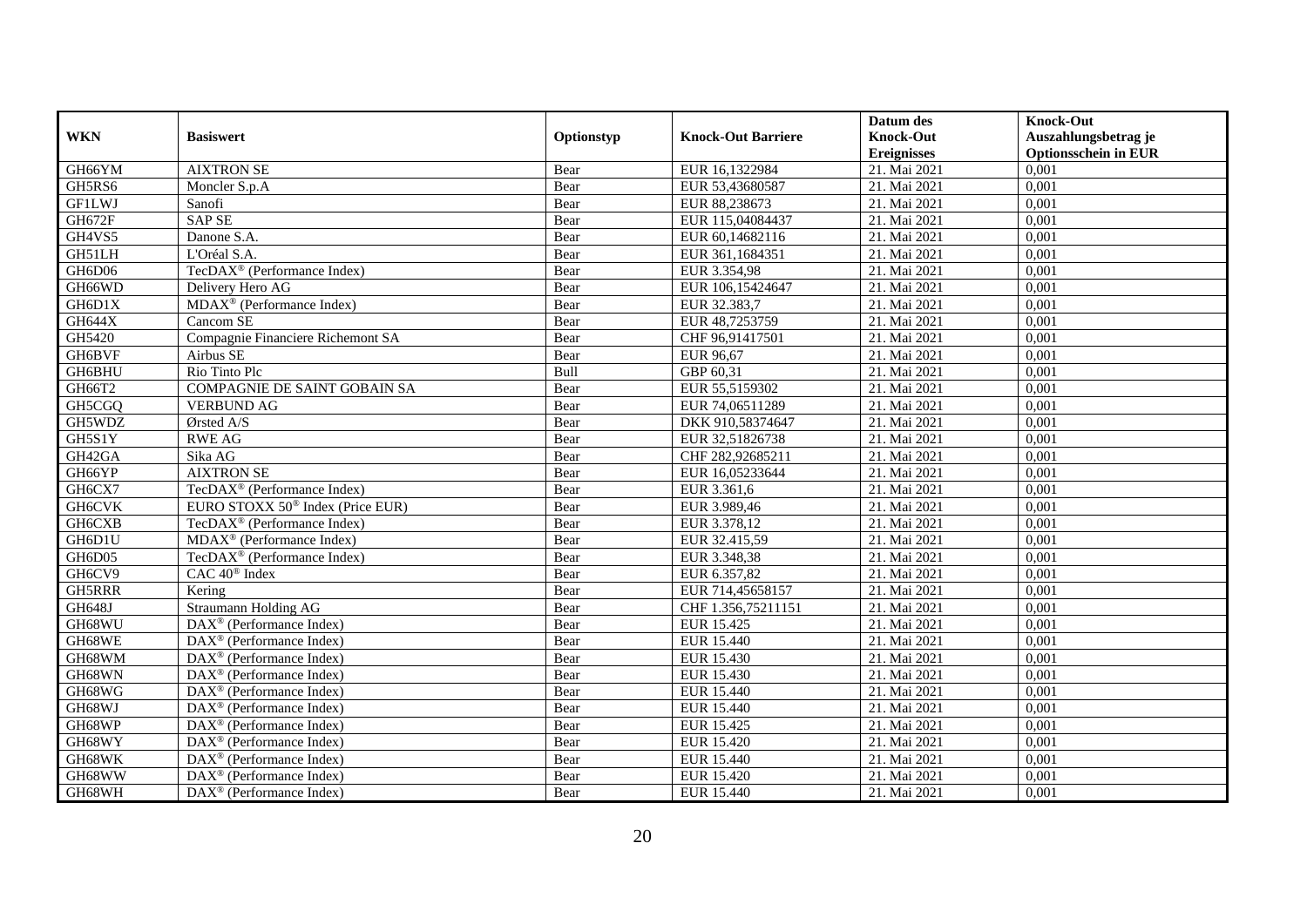|               |                                                              |            |                           | Datum des          | <b>Knock-Out</b>            |
|---------------|--------------------------------------------------------------|------------|---------------------------|--------------------|-----------------------------|
| <b>WKN</b>    | <b>Basiswert</b>                                             | Optionstyp | <b>Knock-Out Barriere</b> | <b>Knock-Out</b>   | Auszahlungsbetrag je        |
|               |                                                              |            |                           | <b>Ereignisses</b> | <b>Optionsschein in EUR</b> |
| GH68WV        | $DAX^{\circledR}$ (Performance Index)                        | Bear       | <b>EUR 15.420</b>         | 21. Mai 2021       | 0,001                       |
| GH59ZY        | Hermes International                                         | Bear       | EUR 1.078,33147109        | 21. Mai 2021       | 0,001                       |
| GH68WL        | $\overline{\text{DAX}}^{\textcircled{}}$ (Performance Index) | Bear       | EUR 15.430                | 21. Mai 2021       | 0,001                       |
| <b>GH5E80</b> | Daimler AG                                                   | Bear       | EUR 75,93686168           | 21. Mai 2021       | 0,001                       |
| GH5W6Y        | Legrand SA                                                   | Bear       | EUR 87,71074459           | 21. Mai 2021       | 0,001                       |
| GH68WS        | DAX <sup>®</sup> (Performance Index)                         | Bear       | EUR 15.425                | 21. Mai 2021       | 0,001                       |
| GH6BSK        | Siemens AG                                                   | Bear       | <b>EUR 136</b>            | 21. Mai 2021       | 0,001                       |
| GH5424        | Compagnie Financiere Richemont SA                            | Bear       | CHF 99,86395353           | 21. Mai 2021       | 0,001                       |
| GH68WQ        | DAX <sup>®</sup> (Performance Index)                         | Bear       | EUR 15.425                | 21. Mai 2021       | 0,001                       |
| GH68WT        | DAX <sup>®</sup> (Performance Index)                         | Bear       | EUR 15.425                | 21. Mai 2021       | 0,001                       |
| GH68X0        | DAX <sup>®</sup> (Performance Index)                         | Bear       | <b>EUR 15.420</b>         | 21. Mai 2021       | 0,001                       |
| GH4XZN        | Wacker Chemie AG                                             | Bear       | EUR 134,30827605          | 21. Mai 2021       | 0,001                       |
| GH5YSF        | <b>Imperial Brands PLC</b>                                   | Bear       | GBP 16,57257896           | 21. Mai 2021       | 0,001                       |
| GH60X5        | MorphoSys AG                                                 | Bear       | EUR 70,07490488           | 21. Mai 2021       | 0,001                       |
| GH5423        | Compagnie Financiere Richemont SA                            | Bear       | CHF 97,90075633           | 21. Mai 2021       | 0,001                       |
| GH6BTR        | Airbus SE                                                    | Bear       | EUR 97,15                 | 21. Mai 2021       | 0,001                       |
| GH68WZ        | DAX <sup>®</sup> (Performance Index)                         | Bear       | <b>EUR 15.420</b>         | 21. Mai 2021       | 0,001                       |
| GH66WE        | Delivery Hero AG                                             | Bear       | EUR 106,67407138          | 21. Mai 2021       | 0,001                       |
| GH6CUY        | CAC 40 <sup>®</sup> Index                                    | Bear       | EUR 6.370,35              | 21. Mai 2021       | 0,001                       |
| GH6D31        | $AEX-Index^{\circledR}$                                      | Bear       | EUR 706,01                | 21. Mai 2021       | 0,001                       |
| GH646Q        | Alstom S.A.                                                  | Bear       | EUR 44,99913518           | 21. Mai 2021       | 0.001                       |
| GH60X7        | MorphoSys AG                                                 | Bear       | EUR 70,41434737           | 21. Mai 2021       | 0,001                       |
| GH68WR        | $\overline{\text{DAX}^{\otimes}}$ (Performance Index)        | Bear       | EUR 15.425                | 21. Mai 2021       | 0,001                       |
| GH66WA        | Delivery Hero AG                                             | Bear       | EUR 107,19389631          | 21. Mai 2021       | 0,001                       |
| GH0Y3J        | Fresenius Medical Care AG & Co. KGaA                         | Bear       | EUR 66,66456706           | 21. Mai 2021       | 0,001                       |
| GH6CVW        | EURO STOXX 50 <sup>®</sup> Index (Price EUR)                 | Bear       | EUR 4.017,05              | 21. Mai 2021       | 0,001                       |
| GH6487        | <b>VERBUND AG</b>                                            | Bear       | EUR 75,48444064           | 21. Mai 2021       | 0,001                       |
| GH5S0B        | <b>RWE AG</b>                                                | Bear       | EUR 32,67806231           | 21. Mai 2021       | 0,001                       |
| GH6CVS        | EURO STOXX 50 <sup>®</sup> Index (Price EUR)                 | Bear       | EUR 4.013,11              | 21. Mai 2021       | 0,001                       |
| GH68WX        | $DAX^{\circledcirc}$ (Performance Index)                     | Bear       | EUR 15.420                | 21. Mai 2021       | 0.001                       |
| GH68WF        | DAX <sup>®</sup> (Performance Index)                         | Bear       | EUR 15.440                | 21. Mai 2021       | 0,001                       |
| GH5WDG        | Ørsted A/S                                                   | Bear       | DKK 916,16469854          | 21. Mai 2021       | 0,001                       |
| GH6CV0        | CAC 40 <sup>®</sup> Index                                    | Bear       | EUR 6.376,62              | 21. Mai 2021       | 0,001                       |
| GH6CV1        | CAC 40 <sup>®</sup> Index                                    | Bear       | EUR 6.382,91              | 21. Mai 2021       | 0,001                       |
| GH6BTV        | Airbus SE                                                    | Bear       | EUR 97,62                 | 21. Mai 2021       | 0,001                       |
| GH6431        | Cancom SE                                                    | Bear       | EUR 49,05520922           | 21. Mai 2021       | 0,001                       |
| GH5TVX        | Merck KGaA                                                   | Bear       | EUR 147,01743896          | 21. Mai 2021       | 0,001                       |
| GH5S0C        | <b>RWE AG</b>                                                | Bear       | EUR 32,82787003           | 21. Mai 2021       | 0,001                       |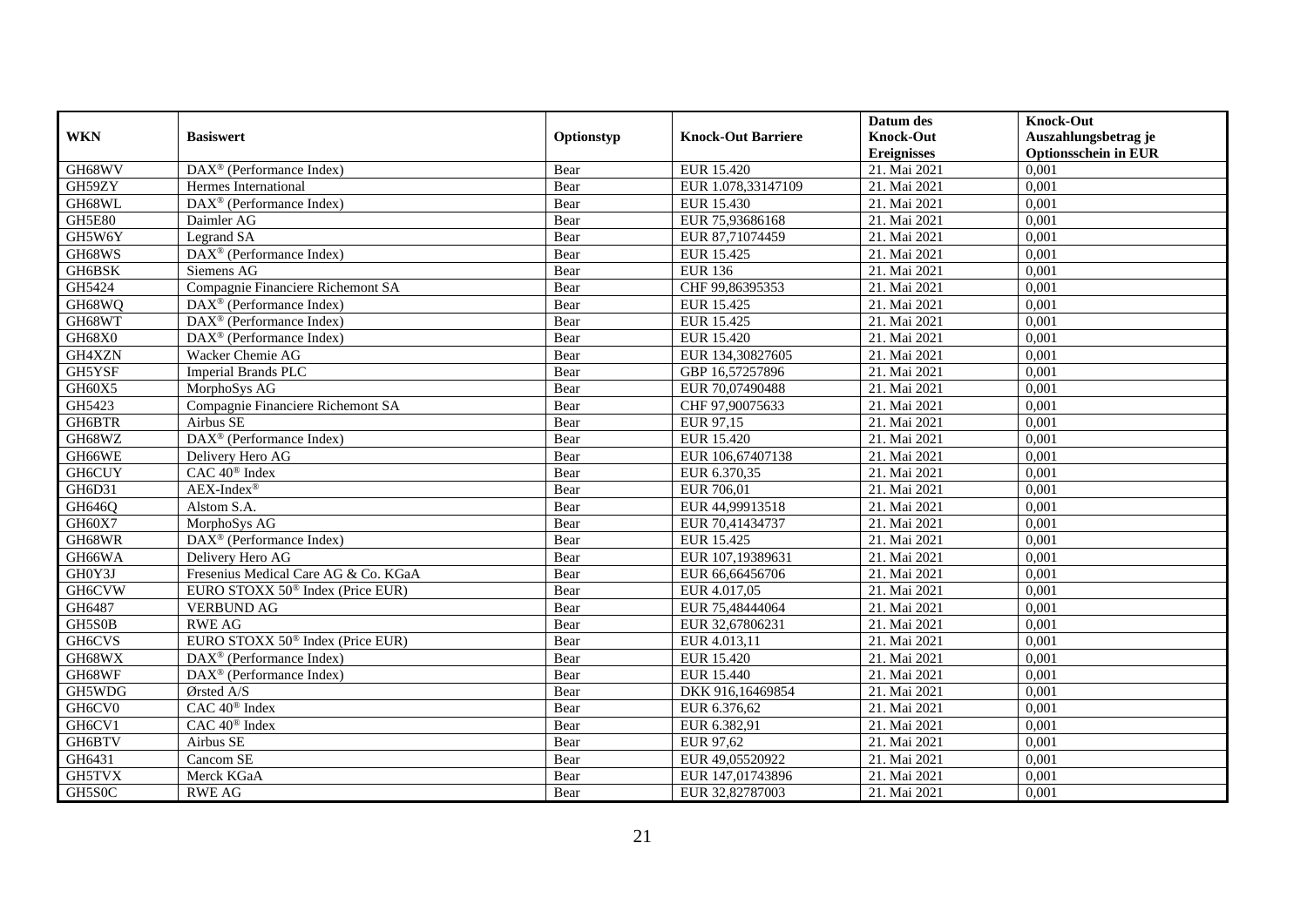|               |                                              |            |                           | Datum des          | <b>Knock-Out</b>            |
|---------------|----------------------------------------------|------------|---------------------------|--------------------|-----------------------------|
| <b>WKN</b>    | <b>Basiswert</b>                             | Optionstyp | <b>Knock-Out Barriere</b> | <b>Knock-Out</b>   | Auszahlungsbetrag je        |
|               |                                              |            |                           | <b>Ereignisses</b> | <b>Optionsschein in EUR</b> |
| GH4XZR        | Wacker Chemie AG                             | Bear       | EUR 134,96454636          | 21. Mai 2021       | 0,001                       |
| GH5E4Z        | Hugo Boss AG                                 | Bear       | EUR 43,72736062           | 21. Mai 2021       | 0,001                       |
| GH5CSJ        | HelloFresh SE                                | Bear       | EUR 73,81257572           | 21. Mai 2021       | 0,001                       |
| GH66YR        | <b>AIXTRON SE</b>                            | Bear       | EUR 16,20226511           | 21. Mai 2021       | 0,001                       |
| GH5W5F        | Hugo Boss AG                                 | Bear       | EUR 44,17481632           | 21. Mai 2021       | 0,001                       |
| <b>GH5W68</b> | Hugo Boss AG                                 | Bear       | EUR 43,33624328           | 21. Mai 2021       | 0,001                       |
| GH5W7G        | Hugo Boss AG                                 | Bear       | EUR 44,37447655           | 21. Mai 2021       | 0,001                       |
| GH6BT4        | $K+SAG$                                      | Bear       | <b>EUR 9.7</b>            | 21. Mai 2021       | 0,001                       |
| <b>GH649M</b> | Partners Group Holding AG                    | Bear       | CHF 1.313,06696626        | 21. Mai 2021       | 0,001                       |
| GF3SSD        | Akzo Nobel N.V.                              | Bear       | EUR 104,83793899          | 21. Mai 2021       | 0,001                       |
| GH4VS6        | Danone S.A.                                  | Bear       | EUR 60,54537295           | 21. Mai 2021       | 0,001                       |
| GH5E4G        | Hugo Boss AG                                 | Bear       | EUR 44,64437088           | 21. Mai 2021       | 0,001                       |
| GH2PLM        | Evotec AG                                    | Bear       | EUR 35,71016059           | 21. Mai 2021       | 0,001                       |
| <b>GH5W88</b> | Hugo Boss AG                                 | Bear       | EUR 45,00340632           | 21. Mai 2021       | 0,001                       |
| GH5RQP        | Pernod Ricard SA                             | Bear       | EUR 178,83585001          | 21. Mai 2021       | 0,001                       |
| GH6D3Q        | $AEX-Index^{\circledR}$                      | Bear       | EUR 706,71                | 21. Mai 2021       | 0,001                       |
| GH5CSK        | HelloFresh SE                                | Bear       | EUR 74,16117108           | 21. Mai 2021       | 0,001                       |
| GH4VS7        | Danone S.A.                                  | Bear       | EUR 60,94392474           | 21. Mai 2021       | 0,001                       |
| GH6BHR        | Banco Santander S.A.                         | Bear       | EUR 3,36                  | 21. Mai 2021       | 0,001                       |
| GH6CXJ        | TecDAX <sup>®</sup> (Performance Index)      | Bear       | EUR 3.384,71              | 21. Mai 2021       | 0,001                       |
| GH5W6D        | Hugo Boss AG                                 | Bear       | EUR 45,42269283           | 21. Mai 2021       | 0.001                       |
| GH5A1A        | Hermes International                         | Bear       | EUR 1.083,62060091        | 21. Mai 2021       | 0,001                       |
| GH60X3        | MorphoSys AG                                 | Bear       | EUR 70,74380625           | 21. Mai 2021       | 0,001                       |
| GH66YT        | <b>AIXTRON SE</b>                            | Bear       | EUR 16,28222706           | 21. Mai 2021       | 0,001                       |
| GH6D36        | $AEX-Index^{\circledR}$                      | Bear       | EUR 707,41                | 21. Mai 2021       | 0,001                       |
| GH6D4F        | MDAX <sup>®</sup> (Performance Index)        | Bear       | EUR 32.511,51             | 21. Mai 2021       | 0,001                       |
| GH646J        | Lonza Group AG                               | Bear       | CHF 572,14462239          | 21. Mai 2021       | 0,001                       |
| GH6D1W        | $MDAX^{\circledR}$ (Performance Index)       | Bear       | EUR 32.479,49             | 21. Mai 2021       | 0,001                       |
| GH6BUB        | $K+SAG$                                      | Bear       | EUR 9,75                  | 21. Mai 2021       | 0,001                       |
| GH6CVT        | EURO STOXX 50 <sup>®</sup> Index (Price EUR) | Bear       | EUR 4.020.99              | 21. Mai 2021       | 0.001                       |
| GH6D20        | MDAX <sup>®</sup> (Performance Index)        | Bear       | EUR 32.447,55             | 21. Mai 2021       | 0,001                       |
| GH4XZQ        | Wacker Chemie AG                             | Bear       | EUR 135,62081666          | 21. Mai 2021       | 0,001                       |
| GH6D27        | $AEX-Index^{\circledR}$                      | Bear       | <b>EUR 708,8</b>          | 21. Mai 2021       | 0,001                       |
| GH6D34        | $AEX-Index^{\circledR}$                      | Bear       | <b>EUR 708,1</b>          | 21. Mai 2021       | 0,001                       |
| GH6D0T        | EURO STOXX 50 <sup>®</sup> Index (Price EUR) | Bear       | EUR 4.024,93              | 21. Mai 2021       | 0,001                       |
| GH2ZVY        | Deutsche Bank AG                             | Bear       | EUR 11,92609757           | 21. Mai 2021       | 0,001                       |
| GH2ZWQ        | Deutsche Bank AG                             | Bear       | EUR 11,9755424            | 21. Mai 2021       | 0,001                       |
| GH5S1K        | Nestlé S.A.                                  | Bear       | CHF 110,92085633          | 21. Mai 2021       | 0,001                       |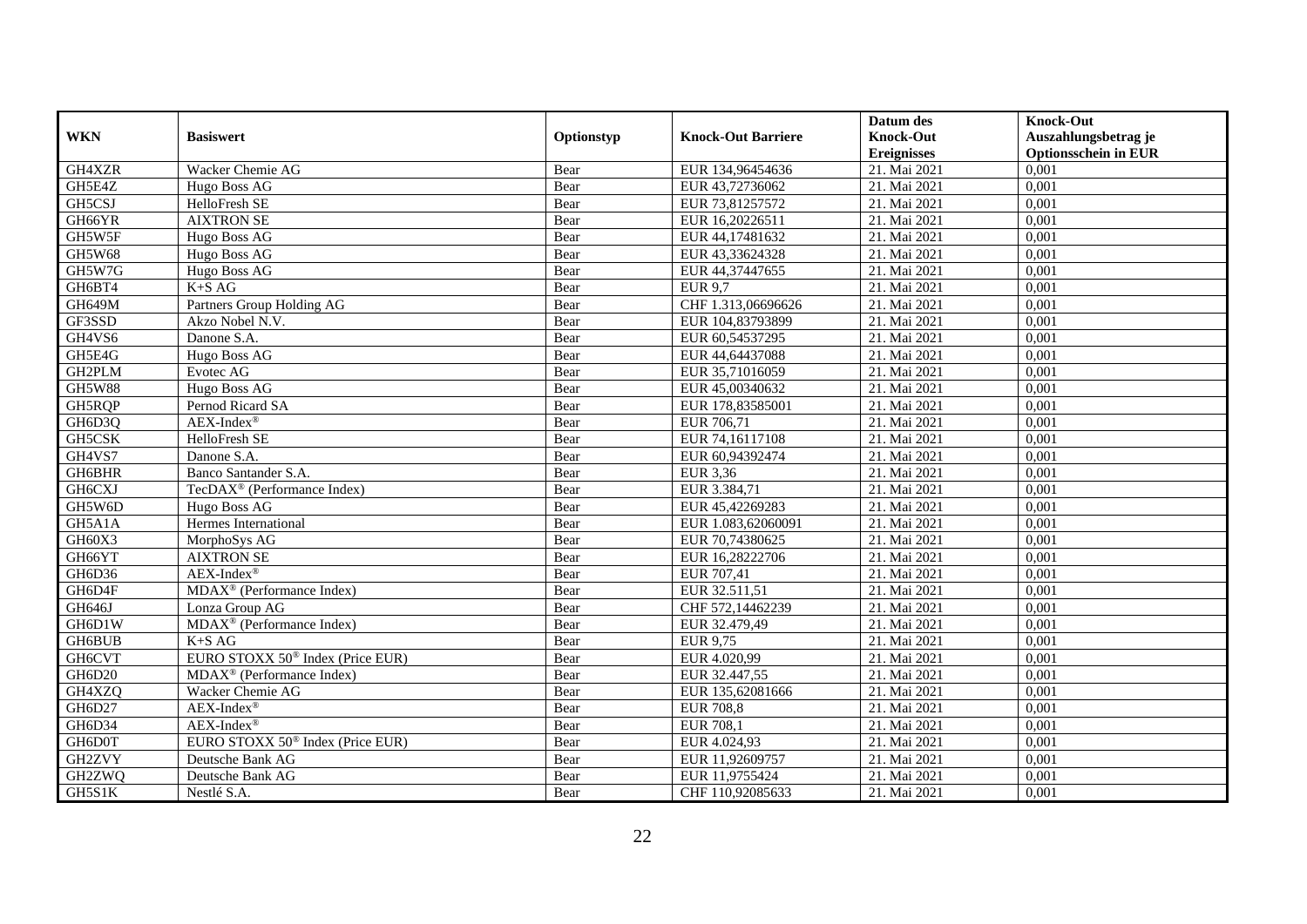|               |                                                 |            |                           | Datum des          | <b>Knock-Out</b>            |
|---------------|-------------------------------------------------|------------|---------------------------|--------------------|-----------------------------|
| <b>WKN</b>    | <b>Basiswert</b>                                | Optionstyp | <b>Knock-Out Barriere</b> | <b>Knock-Out</b>   | Auszahlungsbetrag je        |
|               |                                                 |            |                           | <b>Ereignisses</b> | <b>Optionsschein in EUR</b> |
| GH6242        | NASDAQ-100 Index®                               | Bear       | <b>USD 13.550</b>         | 21. Mai 2021       | 0,001                       |
| GH60SO        | Facebook, Inc.                                  | Bear       | USD 319,24141298          | 21. Mai 2021       | 0,001                       |
| GH6247        | NASDAQ-100 Index®                               | Bear       | <b>USD 13.530</b>         | 21. Mai 2021       | 0,001                       |
| GH623Y        | NASDAQ-100 Index®                               | Bear       | <b>USD 13.570</b>         | 21. Mai 2021       | 0,001                       |
| GH643D        | Xilinx Inc.                                     | Bear       | USD 124,74770936          | 21. Mai 2021       | 0.001                       |
| <b>GH459V</b> | Centene Corp                                    | Bear       | USD 72,62096816           | 21. Mai 2021       | 0,001                       |
| GH623Z        | NASDAQ-100 Index®                               | Bear       | <b>USD 13.570</b>         | 21. Mai 2021       | 0,001                       |
| <b>GH6BVU</b> | Nvidia Corporation                              | Bear       | <b>USD 585,67</b>         | 21. Mai 2021       | 0,001                       |
| GH6240        | NASDAO-100 Index®                               | Bear       | <b>USD 13.560</b>         | 21. Mai 2021       | 0,001                       |
| GH68VA        | Dow Jones Industrial Average® Index             | Bear       | <b>USD 34.250</b>         | 21. Mai 2021       | 0,001                       |
| GH62QC        | S&P 500 <sup>®</sup> Index                      | Bear       | <b>USD 4.180</b>          | 21. Mai 2021       | 0,001                       |
| GH6BN7        | Constellation Brands, Inc.                      | Bear       | <b>USD 235,25</b>         | 21. Mai 2021       | 0,001                       |
| GH68VB        | Dow Jones Industrial Average® Index             | Bear       | <b>USD 34.250</b>         | 21. Mai 2021       | 0,001                       |
| GH6449        | Pfizer Inc.                                     | Bear       | USD 40,52327913           | 21. Mai 2021       | 0,001                       |
| GH6BR1        | NASDAQ-100 Index®                               | Bear       | USD 13.333,07             | 21. Mai 2021       | 0,001                       |
| GH6BPR        | Dow Jones Industrial Average <sup>®</sup> Index | Bear       | USD 34.247,57             | 21. Mai 2021       | 0,001                       |
| GH62QE        | S&P 500 <sup>®</sup> Index                      | Bear       | USD 4.177,5               | 21. Mai 2021       | 0,001                       |
| GH6BPT        | Dow Jones Industrial Average® Index             | Bear       | USD 34.281,33             | 21. Mai 2021       | 0,001                       |
| GH6CTB        | S&P 500 <sup>®</sup> Index                      | Bear       | USD 4.147,65              | 21. Mai 2021       | 0,001                       |
| GH6CTX        | S&P 500 <sup>®</sup> Index                      | Bear       | USD 4.151,73              | 21. Mai 2021       | 0,001                       |
| GH6243        | NASDAQ-100 Index®                               | Bear       | <b>USD 13.550</b>         | 21. Mai 2021       | 0,001                       |
| GH62QA        | S&P 500 <sup>®</sup> Index                      | Bear       | <b>USD 4.182,5</b>        | 21. Mai 2021       | 0,001                       |
| GH5LND        | Zoom Video Communications, Inc.                 | Bear       | USD 326,578247            | 21. Mai 2021       | 0,001                       |
| GH6CU5        | S&P 500 <sup>®</sup> Index                      | Bear       | USD 4.176,29              | 21. Mai 2021       | 0,001                       |
| GH6BSD        | NASDAQ-100 Index®                               | Bear       | USD 13.280,62             | 21. Mai 2021       | 0,001                       |
| GH62QB        | S&P 500 <sup>®</sup> Index                      | Bear       | <b>USD 4.180</b>          | 21. Mai 2021       | 0,001                       |
| GH6103        | PayPal Holdings, Inc.                           | Bear       | USD 253,35053652          | 21. Mai 2021       | 0,001                       |
| GH6BPU        | Dow Jones Industrial Average® Index             | Bear       | USD 34.298,24             | 21. Mai 2021       | 0,001                       |
| GH6BPV        | Dow Jones Industrial Average® Index             | Bear       | USD 34.315,09             | 21. Mai 2021       | 0,001                       |
| <b>GH5LCE</b> | ResMed Inc.                                     | Bear       | USD 199,82574651          | 21. Mai 2021       | 0,001                       |
| GH5YMQ        | Merck & Co., Inc.                               | Bear       | USD 80,15567748           | 21. Mai 2021       | 0,001                       |
| GH6BJU        | Lam Research Corporation                        | Bear       | <b>USD 617,77</b>         | 21. Mai 2021       | 0,001                       |
| GH62QD        | S&P 500 <sup>®</sup> Index                      | Bear       | <b>USD 4.177,5</b>        | 21. Mai 2021       | 0,001                       |
| GH6BPS        | Dow Jones Industrial Average <sup>®</sup> Index | Bear       | USD 34.264,46             | 21. Mai 2021       | 0,001                       |
| <b>GH5RRB</b> | Zoetis Inc                                      | Bear       | USD 176,8134364           | 21. Mai 2021       | 0,001                       |
| GH6BV3        | Nvidia Corporation                              | Bear       | <b>USD 580,07</b>         | 21. Mai 2021       | 0,001                       |
| GH6BMU        | <b>DTE Energy Company</b>                       | Bear       | <b>USD 139,47</b>         | 21. Mai 2021       | 0,001                       |
| GH6738        | NIO Inc                                         | Bear       | USD 34,55985047           | 21. Mai 2021       | 0,001                       |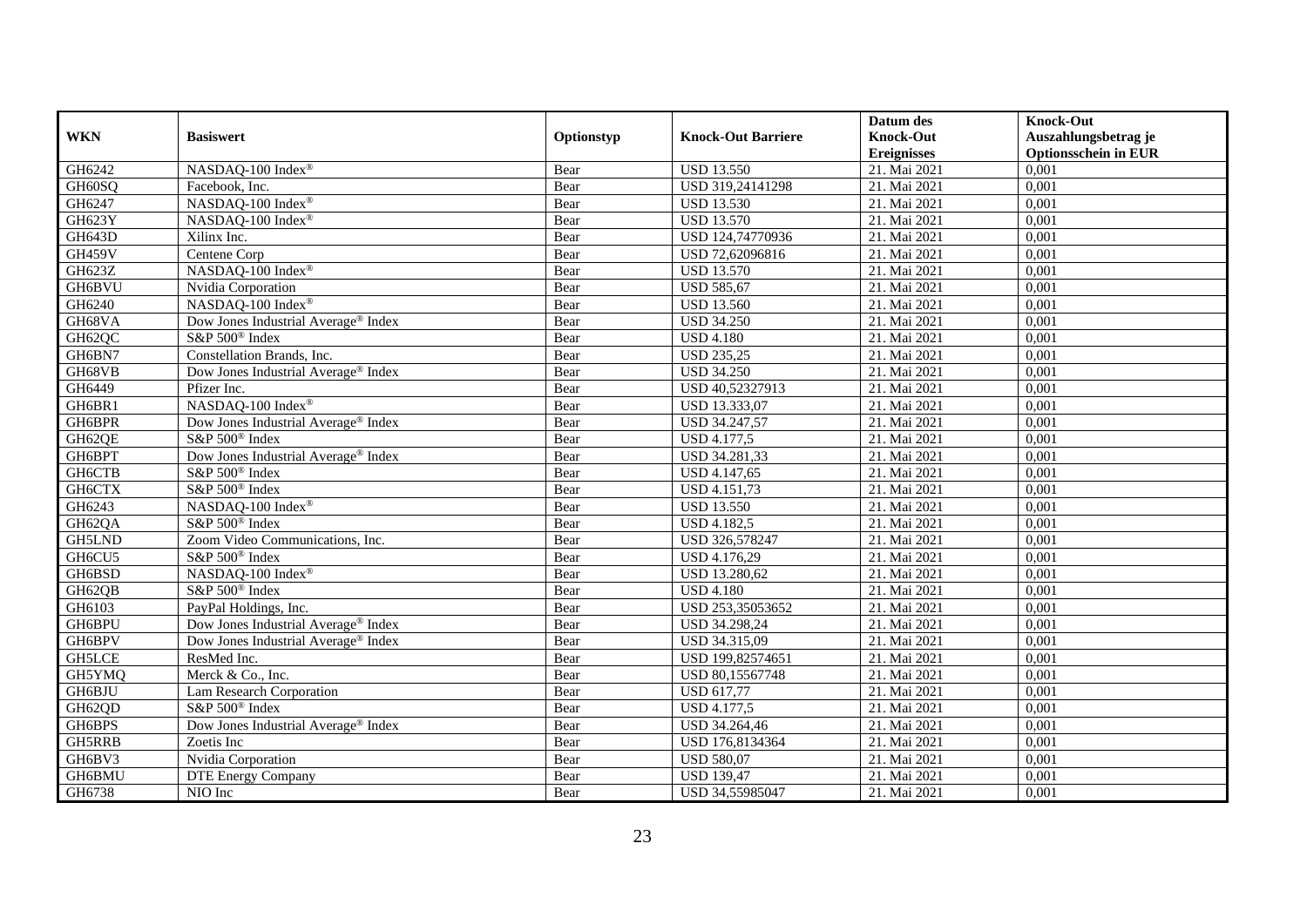|                     |                                                 |            |                           | Datum des          | <b>Knock-Out</b>            |
|---------------------|-------------------------------------------------|------------|---------------------------|--------------------|-----------------------------|
| <b>WKN</b>          | <b>Basiswert</b>                                | Optionstyp | <b>Knock-Out Barriere</b> | <b>Knock-Out</b>   | Auszahlungsbetrag je        |
|                     |                                                 |            |                           | <b>Ereignisses</b> | <b>Optionsschein in EUR</b> |
| GH6244              | NASDAQ-100 Index®                               | Bear       | <b>USD 13.540</b>         | 21. Mai 2021       | 0,001                       |
| GH6BTQ              | Tesla Inc                                       | Bear       | <b>USD 578,85</b>         | 21. Mai 2021       | 0,001                       |
| GH6BS6              | Apple Inc.                                      | Bear       | <b>USD 125,59</b>         | 21. Mai 2021       | 0,001                       |
| GH6BS4              | Tesla Inc                                       | Bear       | <b>USD 592,87</b>         | 21. Mai 2021       | 0,001                       |
| GH6BVX              | NASDAQ-100 Index®                               | Bear       | USD 13.319,96             | 21. Mai 2021       | 0,001                       |
| GH6BQJ              | Dow Jones Industrial Average <sup>®</sup> Index | Bear       | USD 34.230,72             | 21. Mai 2021       | 0,001                       |
| GH6BV4              | Nvidia Corporation                              | Bear       | <b>USD 591,26</b>         | 21. Mai 2021       | 0,001                       |
| GH6BQS              | NASDAQ-100 Index®                               | Bear       | USD 13.293,75             | 21. Mai 2021       | 0,001                       |
| GH6BHV              | UnitedHealth Group Inc.                         | Bear       | <b>USD 414,35</b>         | 21. Mai 2021       | 0,001                       |
| GH6BS1              | Tesla Inc                                       | Bear       | <b>USD 567,64</b>         | 21. Mai 2021       | 0,001                       |
| GH6BTM              | Tesla Inc                                       | Bear       | <b>USD 581,65</b>         | 21. Mai 2021       | 0,001                       |
| GH5RW4              | Nvidia Corporation                              | Bear       | USD 605,93542432          | 21. Mai 2021       | 0,001                       |
| GH6BMN              | Duke Energy Corporation                         | Bear       | <b>USD 102,08</b>         | 21. Mai 2021       | 0,001                       |
| <b>GH6CUT</b>       | S&P 500 <sup>®</sup> Index                      | Bear       | <b>USD 4.172,2</b>        | 21. Mai 2021       | 0,001                       |
| GH6BS9              | Apple Inc.                                      | Bear       | <b>USD 126,21</b>         | 21. Mai 2021       | 0,001                       |
| GH6246              | NASDAQ-100 Index®                               | Bear       | <b>USD 13.530</b>         | 21. Mai 2021       | 0,001                       |
| GH6BSG              | NASDAQ-100 Index®                               | Bear       | USD 13.398,68             | 21. Mai 2021       | 0,001                       |
| GH6BQH              | Dow Jones Industrial Average® Index             | Bear       | USD 34.196,99             | 21. Mai 2021       | 0,001                       |
| GH6BLP              | Lam Research Corporation                        | Bear       | <b>USD 609,76</b>         | 21. Mai 2021       | 0,001                       |
| GH6CT4              | S&P 500 <sup>®</sup> Index                      | Bear       | USD 4.159,92              | 21. Mai 2021       | 0,001                       |
| GH6BMR              | <b>DTE Energy Company</b>                       | Bear       | <b>USD 140,91</b>         | 21. Mai 2021       | 0,001                       |
| GH6BS0              | Tesla Inc                                       | Bear       | <b>USD 570,44</b>         | 21. Mai 2021       | 0,001                       |
| GH6CSN              | S&P 500 <sup>®</sup> Index                      | Bear       | <b>USD 4.143,55</b>       | 21. Mai 2021       | 0,001                       |
| GH <sub>6</sub> CSK | S&P 500 <sup>®</sup> Index                      | Bear       | <b>USD 4.180,39</b>       | 21. Mai 2021       | 0,001                       |
| GH6BU4              | <b>Microsoft Corporation</b>                    | Bear       | <b>USD 244,73</b>         | 21. Mai 2021       | 0,001                       |
| GH5WAE              | Moderna Inc                                     | Bear       | USD 168,75398058          | 21. Mai 2021       | 0,001                       |
| GH6CUL              | S&P 500 <sup>®</sup> Index                      | Bear       | <b>USD 4.155,83</b>       | 21. Mai 2021       | 0,001                       |
| GH6BS8              | Tesla Inc                                       | Bear       | <b>USD 576,05</b>         | 21. Mai 2021       | 0,001                       |
| GH5WAD              | Moderna Inc                                     | Bear       | USD 166,95946789          | 21. Mai 2021       | 0,001                       |
| GH647Z              | Straumann Holding AG                            | Bear       | CHF 1.369,6175799         | 21. Mai 2021       | 0.001                       |
| GH6BMZ              | Illinois Tool Works Inc.                        | Bear       | <b>USD 233,96</b>         | 21. Mai 2021       | 0,001                       |
| GH6BUA              | Nvidia Corporation                              | Bear       | <b>USD 596,86</b>         | 21. Mai 2021       | 0,001                       |
| GH6245              | NASDAQ-100 Index®                               | Bear       | <b>USD 13.540</b>         | 21. Mai 2021       | 0,001                       |
| GH5WFJ              | Adobe Inc.                                      | Bear       | USD 495,45553691          | 21. Mai 2021       | 0,001                       |
| GH66Y9              | NASDAQ-100 Index®                               | Bear       | USD 13.563,97             | 21. Mai 2021       | 0,001                       |
| GH6BRZ              | Tesla Inc                                       | Bear       | <b>USD 573,25</b>         | 21. Mai 2021       | 0,001                       |
| GH6BQF              | Dow Jones Industrial Average® Index             | Bear       | USD 34.213,87             | 21. Mai 2021       | 0,001                       |
| GH6BUW              | Nvidia Corporation                              | Bear       | <b>USD 568,89</b>         | 21. Mai 2021       | 0,001                       |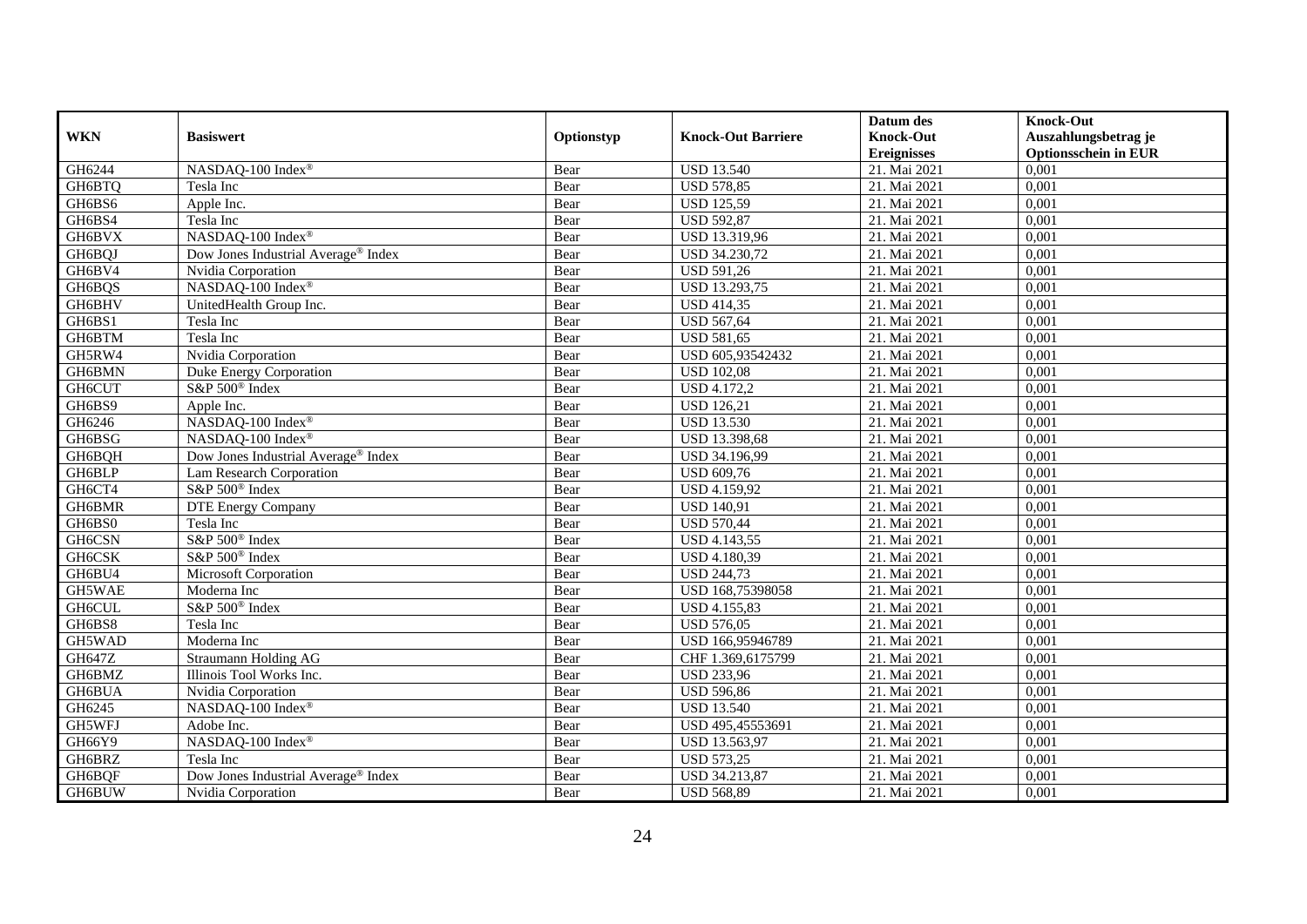|               |                                        |            |                           | Datum des          | <b>Knock-Out</b>            |
|---------------|----------------------------------------|------------|---------------------------|--------------------|-----------------------------|
| <b>WKN</b>    | <b>Basiswert</b>                       | Optionstyp | <b>Knock-Out Barriere</b> | <b>Knock-Out</b>   | Auszahlungsbetrag je        |
|               |                                        |            |                           | <b>Ereignisses</b> | <b>Optionsschein in EUR</b> |
| GH6BU5        | Microsoft Corporation                  | Bear       | <b>USD 247,15</b>         | 21. Mai 2021       | 0,001                       |
| <b>GH66Y8</b> | NASDAQ-100 Index®                      | Bear       | USD 13.537,45             | 21. Mai 2021       | 0,001                       |
| GH62QF        | S&P 500 <sup>®</sup> Index             | Bear       | <b>USD 4.175</b>          | 21. Mai 2021       | 0,001                       |
| GH6CTK        | S&P 500 <sup>®</sup> Index             | Bear       | USD 4.168,11              | 21. Mai 2021       | 0,001                       |
| GH5WAF        | Moderna Inc                            | Bear       | USD 167,85672423          | 21. Mai 2021       | 0.001                       |
| GH6BV5        | Nvidia Corporation                     | Bear       | <b>USD 594,05</b>         | 21. Mai 2021       | 0,001                       |
| GH6BH3        | UnitedHealth Group Inc.                | Bear       | <b>USD 411,62</b>         | 21. Mai 2021       | 0,001                       |
| GH62QG        | S&P 500 <sup>®</sup> Index             | Bear       | <b>USD 4.175</b>          | 21. Mai 2021       | 0,001                       |
| GH6BV1        | Nvidia Corporation                     | Bear       | <b>USD 582,87</b>         | 21. Mai 2021       | 0,001                       |
| GH6BS3        | Tesla Inc                              | Bear       | <b>USD 587,26</b>         | 21. Mai 2021       | 0,001                       |
| GH6BQT        | NASDAQ-100 Index®                      | Bear       | USD 13.306,84             | 21. Mai 2021       | 0.001                       |
| GH6D25        | $AEX-Index^{\circledR}$                | Bear       | <b>EUR 709,5</b>          | 21. Mai 2021       | 0,001                       |
| GH5RW5        | Nvidia Corporation                     | Bear       | USD 603,0818976           | 21. Mai 2021       | 0,001                       |
| GH6241        | NASDAQ-100 Index®                      | Bear       | <b>USD 13.560</b>         | 21. Mai 2021       | 0,001                       |
| GH6BVT        | Nvidia Corporation                     | Bear       | <b>USD 566,1</b>          | 21. Mai 2021       | 0,001                       |
| GH6BRA        | Apple Inc.                             | Bear       | <b>USD 127,45</b>         | 21. Mai 2021       | 0,001                       |
| GC4DLT        | <b>TAL Education Group</b>             | Bull       | USD 42,94055546           | 21. Mai 2021       | 0,001                       |
| <b>GH6BUY</b> | Nvidia Corporation                     | Bear       | <b>USD 574,49</b>         | 21. Mai 2021       | 0,001                       |
| GH6BS5        | Tesla Inc                              | Bear       | <b>USD 584,46</b>         | 21. Mai 2021       | 0,001                       |
| GH4XT4        | <b>Bristol-Myers Squibb Company</b>    | Bear       | USD 67,55082982           | 21. Mai 2021       | 0,001                       |
| GH6BUZ        | Nvidia Corporation                     | Bear       | <b>USD 577,28</b>         | 21. Mai 2021       | 0,001                       |
| GH6CST        | S&P 500 <sup>®</sup> Index             | Bear       | USD 4.164,02              | 21. Mai 2021       | 0,001                       |
| GH6BV2        | Nvidia Corporation                     | Bear       | <b>USD 588,46</b>         | 21. Mai 2021       | 0,001                       |
| <b>GH5LCJ</b> | ResMed Inc.                            | Bear       | USD 202,13979675          | 21. Mai 2021       | 0,001                       |
| <b>GH5LNE</b> | Zoom Video Communications, Inc.        | Bear       | USD 328,39229374          | 21. Mai 2021       | 0.001                       |
| GH6BR9        | Apple Inc.                             | Bear       | <b>USD 126,83</b>         | 21. Mai 2021       | 0,001                       |
| GH6BQE        | Dow Jones Industrial Average® Index    | Bear       | USD 34.180,09             | 21. Mai 2021       | 0,001                       |
| GH6BKW        | Waste Management, Inc.                 | Bear       | <b>USD 140,4</b>          | 21. Mai 2021       | 0,001                       |
| GH6BU3        | <b>Microsoft Corporation</b>           | Bear       | <b>USD 245,94</b>         | 21. Mai 2021       | 0,001                       |
| GH6BUX        | <b>BioNTech SE - ADR</b>               | Bear       | <b>USD 201,76</b>         | 21. Mai 2021       | 0,001                       |
| GH6BVV        | Nvidia Corporation                     | Bear       | <b>USD 571,69</b>         | 21. Mai 2021       | 0,001                       |
| GH6BKP        | <b>Quest Diagnostics Incorporated</b>  | Bear       | <b>USD 132,01</b>         | 21. Mai 2021       | 0.001                       |
| GH6BQW        | NASDAQ-100 Index®                      | Bear       | USD 13.359,34             | 21. Mai 2021       | 0,001                       |
| GH5RVX        | Nvidia Corporation                     | Bear       | USD 600,2483256           | 21. Mai 2021       | 0,001                       |
| GH6BNE        | The Allstate Corporation               | Bear       | <b>USD 136,79</b>         | 21. Mai 2021       | 0,001                       |
| GH6BQV        | NASDAQ-100 Index®                      | Bear       | USD 13.346,22             | 21. Mai 2021       | 0,001                       |
| GH6BM7        | Check Point Software Technologies Ltd. | Bear       | <b>USD 117,58</b>         | 21. Mai 2021       | 0,001                       |
| GH1DVU        | Johnson & Johnson                      | Bear       | USD 172,10545592          | 21. Mai 2021       | 0,001                       |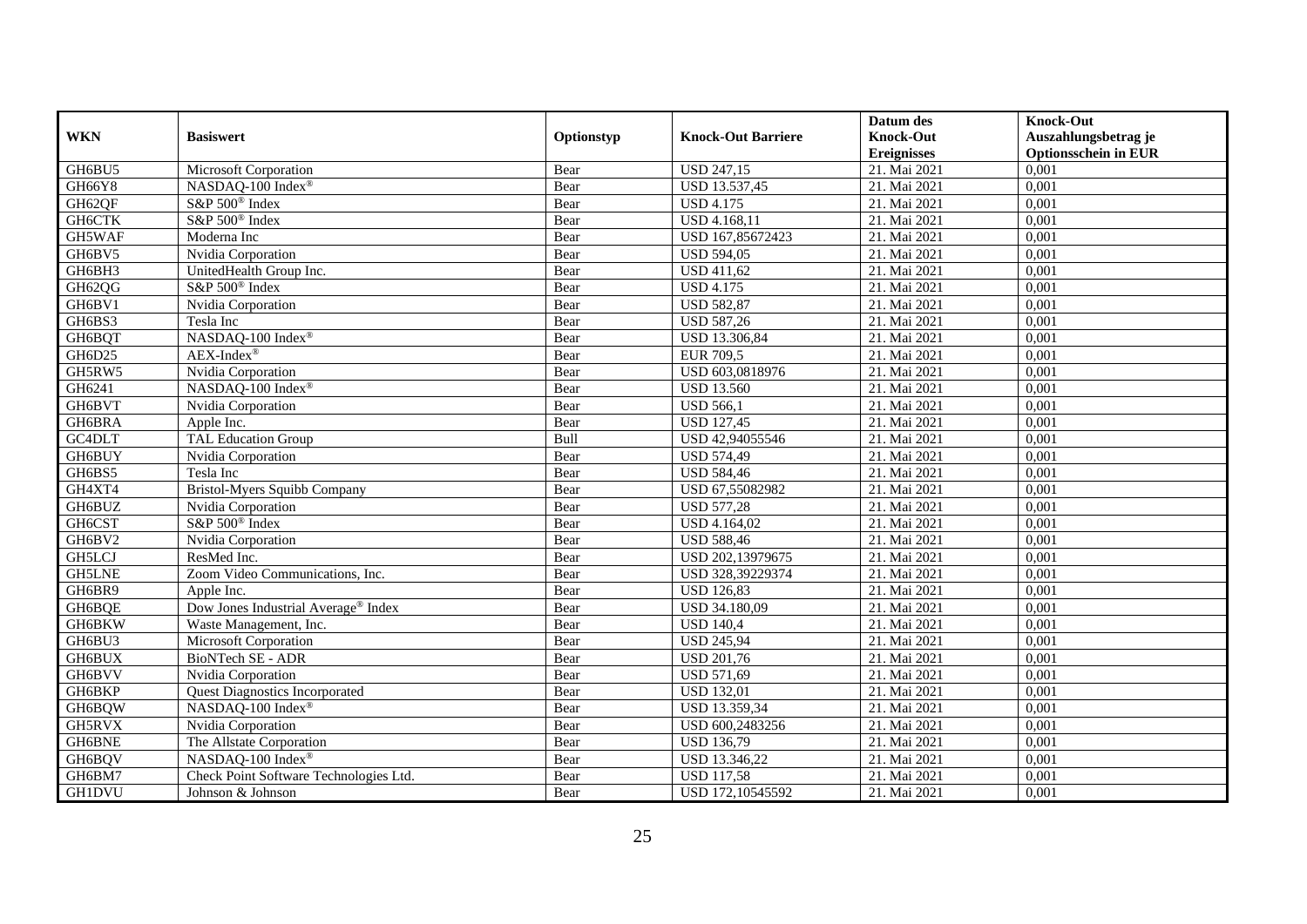|               |                                                 |            |                           | Datum des          | <b>Knock-Out</b>            |
|---------------|-------------------------------------------------|------------|---------------------------|--------------------|-----------------------------|
| <b>WKN</b>    | <b>Basiswert</b>                                | Optionstyp | <b>Knock-Out Barriere</b> | <b>Knock-Out</b>   | Auszahlungsbetrag je        |
|               |                                                 |            |                           | <b>Ereignisses</b> | <b>Optionsschein in EUR</b> |
| GH66Y7        | NASDAQ-100 Index®                               | Bear       | <b>USD 13.550,72</b>      | 21. Mai 2021       | 0,001                       |
| GH6BVR        | Tesla Inc                                       | Bear       | <b>USD 590,06</b>         | 21. Mai 2021       | 0,001                       |
| GH6BR4        | NASDAQ-100 Index®                               | Bear       | USD 13.372,45             | 21. Mai 2021       | 0,001                       |
| GH6BKZ        | BlackRock, Inc.                                 | Bear       | <b>USD 840,53</b>         | 21. Mai 2021       | 0,001                       |
| GH6BL9        | BlackRock, Inc.                                 | Bear       | <b>USD 848,71</b>         | 21. Mai 2021       | 0,001                       |
| GH47QK        | NetEase Inc ADR                                 | Bear       | USD 119,67475259          | 21. Mai 2021       | 0,001                       |
| GH6BQY        | NASDAQ-100 Index®                               | Bear       | USD 13.385,56             | 21. Mai 2021       | 0,001                       |
| <b>GH6BUV</b> | <b>BioNTech SE - ADR</b>                        | Bear       | <b>USD 197,85</b>         | 21. Mai 2021       | 0,001                       |
| GH62Q9        | S&P 500 <sup>®</sup> Index                      | Bear       | <b>USD 4.182,5</b>        | 21. Mai 2021       | 0,001                       |
| GH67D6        | Dow Jones Industrial Average® Index             | Bear       | <b>USD 34.350</b>         | 21. Mai 2021       | 0,001                       |
| GH67D9        | Dow Jones Industrial Average <sup>®</sup> Index | Bear       | <b>USD 34.340</b>         | 21. Mai 2021       | 0,001                       |
| GH6BPZ        | Dow Jones Industrial Average® Index             | Bear       | USD 34.399,54             | 21. Mai 2021       | 0,001                       |
| GH4VZT        | Discovery Inc                                   | Bull       | USD 31,55575856           | 21. Mai 2021       | 0,001                       |
| GH67D7        | Dow Jones Industrial Average® Index             | Bear       | <b>USD 34.350</b>         | 21. Mai 2021       | 0,001                       |
| GH6BPY        | Dow Jones Industrial Average <sup>®</sup> Index | Bear       | USD 34.348,91             | 21. Mai 2021       | 0,001                       |
| GH67D8        | Dow Jones Industrial Average® Index             | Bear       | <b>USD 34.340</b>         | 21. Mai 2021       | 0,001                       |
| GH5RW3        | Nvidia Corporation                              | Bear       | USD 608,76899632          | 21. Mai 2021       | 0,001                       |
| GH6BPW        | Dow Jones Industrial Average® Index             | Bear       | USD 34.332,04             | 21. Mai 2021       | 0,001                       |
| GH6BQ0        | Dow Jones Industrial Average <sup>®</sup> Index | Bear       | USD 34.382,68             | 21. Mai 2021       | 0,001                       |
| GH6BL2        | Waste Management, Inc.                          | Bear       | <b>USD 141,39</b>         | 21. Mai 2021       | 0,001                       |
| <b>GH68V8</b> | Dow Jones Industrial Average <sup>®</sup> Index | Bear       | <b>USD 34.400</b>         | 21. Mai 2021       | 0,001                       |
| GH67D4        | Dow Jones Industrial Average® Index             | Bear       | <b>USD 34.380</b>         | 21. Mai 2021       | 0,001                       |
| GH6BPX        | Dow Jones Industrial Average® Index             | Bear       | USD 34.365,71             | 21. Mai 2021       | 0,001                       |
| GH67D5        | Dow Jones Industrial Average <sup>®</sup> Index | Bear       | <b>USD 34.380</b>         | 21. Mai 2021       | 0,001                       |
| GH62Q7        | S&P 500 <sup>®</sup> Index                      | Bear       | <b>USD 4.185</b>          | 21. Mai 2021       | 0,001                       |
| GH6CSM        | S&P 500 <sup>®</sup> Index                      | Bear       | USD 4.184,49              | 21. Mai 2021       | 0,001                       |
| GH68V9        | Dow Jones Industrial Average® Index             | Bear       | <b>USD 34.400</b>         | 21. Mai 2021       | 0,001                       |
| GH3A6H        | Target Corporation                              | Bear       | USD 223,27212038          | 21. Mai 2021       | 0,001                       |
| GH68WD        | DAX <sup>®</sup> (Performance Index)            | Bear       | <b>EUR 15.450</b>         | 21. Mai 2021       | 0,001                       |
| GH68W9        | $DAX^{\circledast}$ (Performance Index)         | Bear       | <b>EUR 15.450</b>         | 21. Mai 2021       | 0,001                       |
| <b>GH68W8</b> | $DAX^{\circledast}$ (Performance Index)         | Bear       | <b>EUR 15.450</b>         | 21. Mai 2021       | 0,001                       |
| GH68W4        | $DAX^{\circledR}$ (Performance Index)           | Bear       | EUR 15.460                | 21. Mai 2021       | 0,001                       |
| GH68W5        | DAX <sup>®</sup> (Performance Index)            | Bear       | EUR 15.460                | 21. Mai 2021       | 0,001                       |
| GH62Q6        | S&P 500 <sup>®</sup> Index                      | Bear       | <b>USD 4.187,5</b>        | 21. Mai 2021       | 0,001                       |
| GH68W3        | DAX <sup>®</sup> (Performance Index)            | Bear       | EUR 15.460                | 21. Mai 2021       | 0,001                       |
| GH6BK5        | <b>CVS Health Corporation</b>                   | Bear       | <b>USD 90,1</b>           | 21. Mai 2021       | 0,001                       |
| GH68W2        | DAX <sup>®</sup> (Performance Index)            | Bear       | EUR 15.460                | 21. Mai 2021       | 0,001                       |
| GH6BJZ        | CSX Corporation                                 | Bear       | <b>USD 99,48</b>          | 21. Mai 2021       | 0,001                       |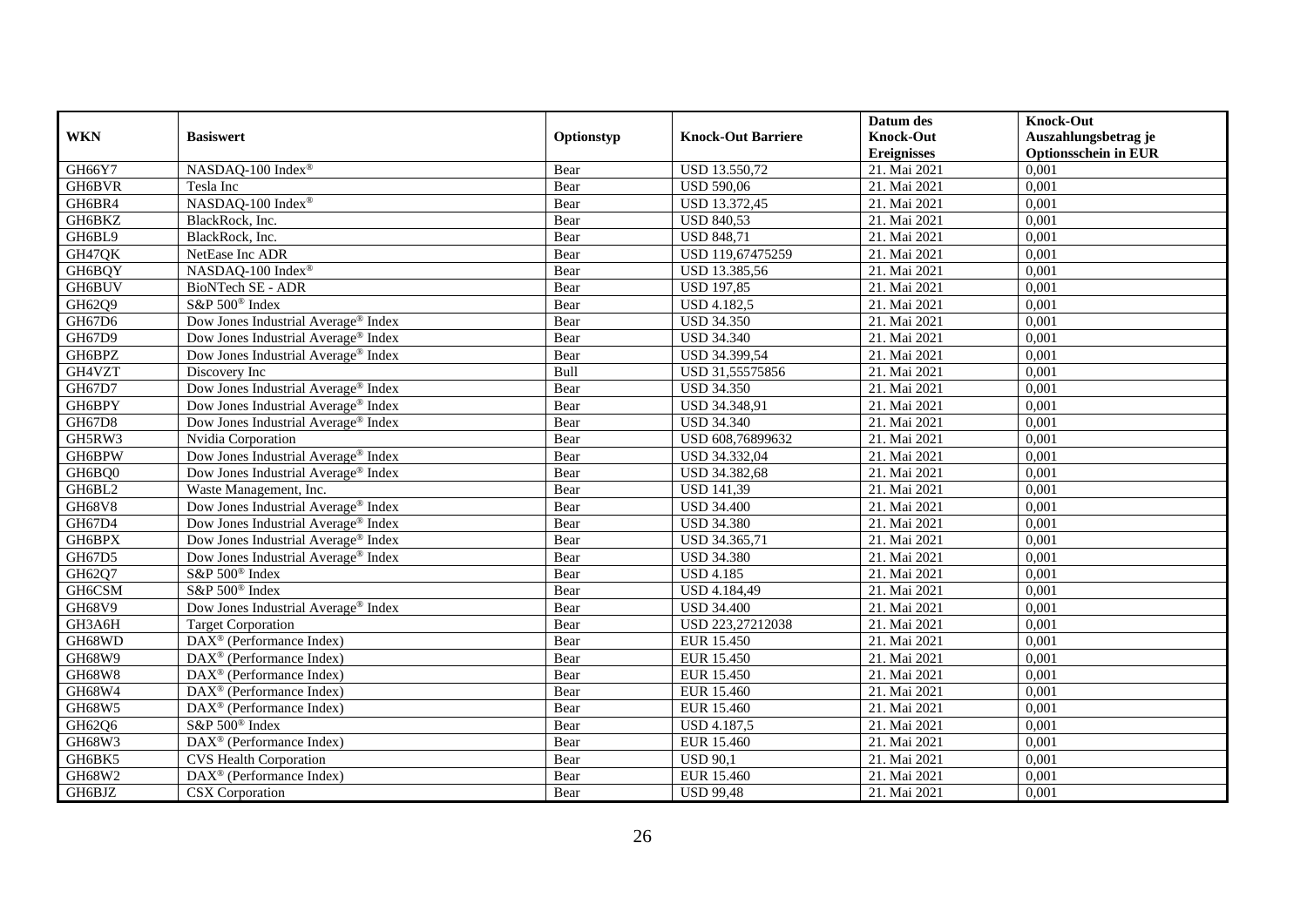|                      |                                                       |            |                           | Datum des          | <b>Knock-Out</b>            |
|----------------------|-------------------------------------------------------|------------|---------------------------|--------------------|-----------------------------|
| <b>WKN</b>           | <b>Basiswert</b>                                      | Optionstyp | <b>Knock-Out Barriere</b> | <b>Knock-Out</b>   | Auszahlungsbetrag je        |
|                      |                                                       |            |                           | <b>Ereignisses</b> | <b>Optionsschein in EUR</b> |
| GH68WB               | $\overline{\text{DAX}^{\otimes}}$ (Performance Index) | Bear       | EUR 15.450                | 21. Mai 2021       | 0,001                       |
| GH6BGV               | Cigna Corporation                                     | Bear       | <b>USD 265,01</b>         | 21. Mai 2021       | 0,001                       |
| GH6BL7               | BlackRock, Inc.                                       | Bear       | <b>USD 856,89</b>         | 21. Mai 2021       | 0,001                       |
| GH5RQX               | Pernod Ricard SA                                      | Bear       | EUR 179,77425408          | 21. Mai 2021       | 0,001                       |
| GH68W7               | DAX <sup>®</sup> (Performance Index)                  | Bear       | <b>EUR 15.460</b>         | 21. Mai 2021       | 0.001                       |
| GH5YU4               | Hormel Foods Corporation                              | Bear       | USD 49,95459801           | 21. Mai 2021       | 0,001                       |
| GH6BM8               | Check Point Software Technologies Ltd.                | Bear       | <b>USD 118,68</b>         | 21. Mai 2021       | 0,001                       |
| $\overline{GH}$ 645D | Alstom S.A.                                           | Bear       | EUR 45,38895445           | 21. Mai 2021       | 0,001                       |
| <b>GH649W</b>        | IQVIA Holdings Inc.                                   | Bear       | USD 239,1204423           | 21. Mai 2021       | 0,001                       |
| GH62Q5               | S&P 500 <sup>®</sup> Index                            | Bear       | USD 4.187,5               | 21. Mai 2021       | 0,001                       |
| GH62Q8               | S&P 500 <sup>®</sup> Index                            | Bear       | <b>USD 4.185</b>          | 21. Mai 2021       | 0,001                       |
| GH68WC               | DAX <sup>®</sup> (Performance Index)                  | Bear       | <b>EUR 15.450</b>         | 21. Mai 2021       | 0,001                       |
| <b>GH55V8</b>        | T. Rowe Price Group Inc.                              | Bear       | USD 193,0437744           | 21. Mai 2021       | 0.001                       |
| GH5YXD               | Centene Corp                                          | Bear       | USD 73,34824934           | 21. Mai 2021       | 0,001                       |
| <b>GH6BHK</b>        | UnitedHealth Group Inc.                               | Bear       | <b>USD 417,09</b>         | 21. Mai 2021       | 0,001                       |
| GH68WA               | DAX <sup>®</sup> (Performance Index)                  | Bear       | <b>EUR 15.450</b>         | 21. Mai 2021       | 0,001                       |
| GH5TME               | <b>Ballard Power Systems Inc</b>                      | Bear       | USD 16,11097645           | 21. Mai 2021       | 0,001                       |
| GH6BML               | Humana Inc.                                           | Bear       | <b>USD 449.68</b>         | 21. Mai 2021       | 0,001                       |
| GH5TN7               | <b>Ballard Power Systems Inc</b>                      | Bear       | USD 16,2205072            | 21. Mai 2021       | 0,001                       |
| GH6B9A               | NYMEX Light, Sweet Crude Oil Future (Generic Front    | Bear       | <b>USD 63,75</b>          | 21. Mai 2021       | 0,001                       |
|                      | Month Future)                                         |            |                           |                    |                             |
| GH6CV2               | CAC 40 <sup>®</sup> Index                             | Bear       | EUR 6.389,19              | 21. Mai 2021       | 0,001                       |
| GH6105               | PayPal Holdings, Inc.                                 | Bear       | USD 254,57961738          | 21. Mai 2021       | 0,001                       |
| GH68W6               | $\text{DAX}^{\textcircled{}}$ (Performance Index)     | Bear       | EUR 15.460                | 21. Mai 2021       | 0,001                       |
| GH55Z3               | 1 Feinunze Palladium, Feinheit mind. 0,9995           | Bull       | USD 2.784,885             | 21. Mai 2021       | 0.001                       |
| GH55Z9               | 1 Feinunze Platin, Feinheit mind. 0,9995              | Bull       | <b>USD 1.174,088</b>      | 21. Mai 2021       | 0,001                       |
| GH55ZX               | 1 Feinunze Platin, Feinheit mind. 0,9995              | Bull       | USD 1.180,173             | 21. Mai 2021       | 0.001                       |
| <b>GH560J</b>        | 1 Feinunze Palladium. Feinheit mind. 0.9995           | Bull       | USD 2.776,329             | 21. Mai 2021       | 0,001                       |
| GH5TM8               | <b>Ballard Power Systems Inc</b>                      | Bear       | USD 16,73828891           | 21. Mai 2021       | 0,001                       |
| GH66S4               | Capital One Financial Corporation                     | Bear       | USD 161,79412966          | 21. Mai 2021       | 0,001                       |
| GH5TMG               | <b>Ballard Power Systems Inc</b>                      | Bear       | USD 16,41965401           | 21. Mai 2021       | 0,001                       |
| GH55ZL               | 1 Feinunze Platin, Feinheit mind. 0,9995              | Bull       | USD 1.177,125             | 21. Mai 2021       | 0,001                       |
| GH60SF               | Expeditors International of Washington, Inc.          | Bear       | <b>USD 123,264</b>        | 21. Mai 2021       | 0,001                       |
| GH5TLY               | <b>Ballard Power Systems Inc</b>                      | Bear       | USD 16,62875815           | 21. Mai 2021       | 0,001                       |
| GH5YXH               | Centene Corp                                          | Bear       | USD 73,69776449           | 21. Mai 2021       | 0,001                       |
| GH5YWQ               | Peloton Interactive Inc.                              | Bear       | USD 101,58424885          | 21. Mai 2021       | 0,001                       |
| GH55YF               | 1 Feinunze Palladium, Feinheit mind. 0,9995           | Bull       | USD 2.793,472             | 21. Mai 2021       | 0,001                       |
| GH5W6L               | <b>STRYKER CORP</b>                                   | Bear       | USD 258,89334884          | 21. Mai 2021       | 0,001                       |